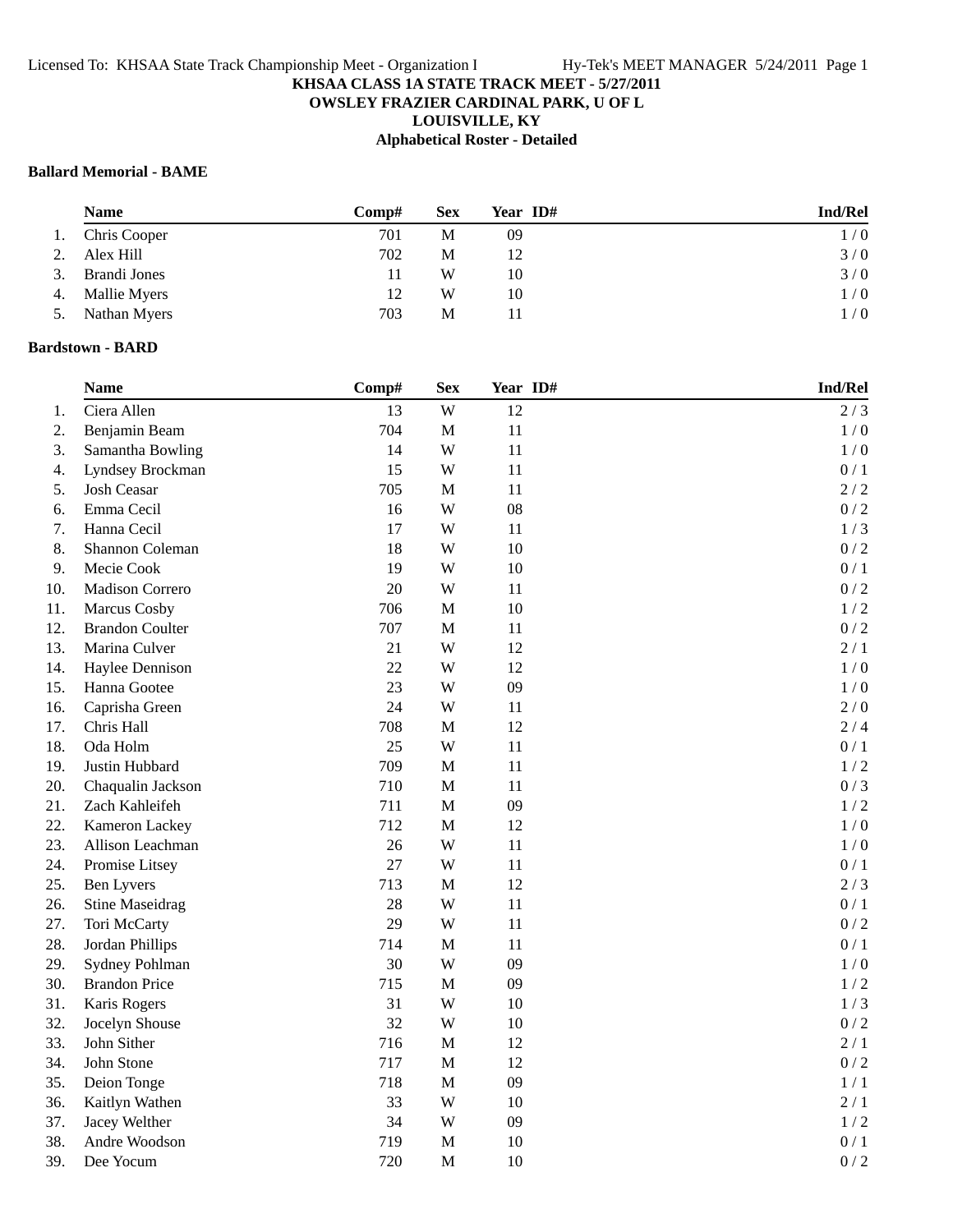#### **OWSLEY FRAZIER CARDINAL PARK, U OF L**

**LOUISVILLE, KY**

## **Alphabetical Roster - Detailed**

## **Bardstown - BARD**

| <b>Name</b>                                                                                                                                          | Comp# | <b>Sex</b> | Year ID# |                                | Ind/Rel |  |
|------------------------------------------------------------------------------------------------------------------------------------------------------|-------|------------|----------|--------------------------------|---------|--|
| Victoria Yocum                                                                                                                                       | 35    | W          | 10       |                                | 2/3     |  |
| <b>Relay</b>                                                                                                                                         |       | <b>Sex</b> |          |                                |         |  |
| <b>Bardstown</b>                                                                                                                                     |       | W          |          | #11 Girls 4x100 Meter Relay 1A |         |  |
| #18 Shannon Coleman; #31 Karis Rogers; #17 Hanna Cecil; #13 Ciera Allen                                                                              |       |            |          |                                |         |  |
| #32 Jocelyn Shouse; #27 Promise Litsey; #15 Lyndsey Brockman; #35 Victoria Yocum                                                                     |       |            |          |                                |         |  |
| Bardstown                                                                                                                                            |       | W          |          | #7 Girls 4x200 Meter Relay 1A  |         |  |
| #13 Ciera Allen; #31 Karis Rogers; #35 Victoria Yocum; #17 Hanna Cecil<br>#32 Jocelyn Shouse; #21 Marina Culver; #18 Shannon Coleman; #19 Mecie Cook |       |            |          |                                |         |  |
| Bardstown                                                                                                                                            |       | W          |          | #23 Girls 4x400 Meter Relay 1A |         |  |
| #31 Karis Rogers; #16 Emma Cecil; #29 Tori McCarty; #35 Victoria Yocum<br>#17 Hanna Cecil; #34 Jacey Welther; #13 Ciera Allen; #20 Madison Correro   |       |            |          |                                |         |  |
| Bardstown                                                                                                                                            |       | W          |          | #1 Girls 4x800 Meter Relay 1A  |         |  |
| #20 Madison Correro; #16 Emma Cecil; #29 Tori McCarty; #34 Jacey Welther                                                                             |       |            |          |                                |         |  |
| #33 Kaitlyn Wathen; #28 Stine Maseidrag; #25 Oda Holm;                                                                                               |       |            |          |                                |         |  |
| Bardstown                                                                                                                                            |       | M          |          | #12 Boys 4x100 Meter Relay 1A  |         |  |
| #710 Chaqualin Jackson; #718 Deion Tonge; #716 John Sither; #707 Brandon Coulter                                                                     |       |            |          |                                |         |  |
| #717 John Stone; #720 Dee Yocum; #706 Marcus Cosby; #708 Chris Hall                                                                                  |       |            |          |                                |         |  |
| <b>Bardstown</b>                                                                                                                                     |       | М          |          | #8 Boys 4x200 Meter Relay 1A   |         |  |
| #710 Chaqualin Jackson; #708 Chris Hall; #707 Brandon Coulter; #713 Ben Lyvers                                                                       |       |            |          |                                |         |  |
| #720 Dee Yocum; #719 Andre Woodson; #717 John Stone; #706 Marcus Cosby                                                                               |       |            |          |                                |         |  |
| Bardstown                                                                                                                                            |       | М          |          | #24 Boys 4x400 Meter Relay 1A  |         |  |
| #708 Chris Hall; #705 Josh Ceasar; #709 Justin Hubbard; #713 Ben Lyvers                                                                              |       |            |          |                                |         |  |
| #715 Brandon Price; #711 Zach Kahleifeh; #710 Chaqualin Jackson;                                                                                     |       |            |          |                                |         |  |
| Bardstown                                                                                                                                            |       | М          |          | #2 Boys 4x800 Meter Relay 1A   |         |  |
| #705 Josh Ceasar; #715 Brandon Price; #714 Jordan Phillips; #711 Zach Kahleifeh                                                                      |       |            |          |                                |         |  |
| #709 Justin Hubbard; #708 Chris Hall; #713 Ben Lyvers;                                                                                               |       |            |          |                                |         |  |

#### **Bath County - BATH**

|     | <b>Name</b>        | Comp# | <b>Sex</b> | Year ID# | <b>Ind/Rel</b> |
|-----|--------------------|-------|------------|----------|----------------|
| 1.  | Jared Castle       | 721   | М          | 10       | 2/0            |
| 2.  | Morgan Crouch      | 36    | W          | 09       | 0/2            |
| 3.  | Chris Elder        | 722   | M          | 11       | 1/0            |
| 4.  | Alexandra Emmons   | 37    | W          | 09       | 0/1            |
| 5.  | Taylor Everman     | 38    | W          | 09       | 0/2            |
| 6.  | Josh Jones         | 723   | M          | 11       | 1/0            |
| 7.  | Hali Miller        | 39    | W          | 10       | 1/2            |
| 8.  | Loretta Robinson   | 40    | W          | 11       | 0/2            |
| 9.  | Evan Staviski      | 724   | M          | 10       | 1/0            |
| 10. | Hannah Staviski    | 41    | W          | 10       | 1/2            |
| 11. | Christina Thompson | 42    | W          | 09       | 0/2            |
| 12. | Zach Vanderpool    | 725   | M          | 09       | 1/0            |
|     | <b>Relay</b>       |       | <b>Sex</b> |          |                |

1. Bath County W #11 Girls 4x100 Meter Relay 1A

#41 Hannah Staviski; #40 Loretta Robinson; #38 Taylor Everman; #39 Hali Miller #42 Christina Thompson; #36 Morgan Crouch;

2. Bath County W #7 Girls 4x200 Meter Relay 1A

#42 Christina Thompson; #40 Loretta Robinson; #39 Hali Miller; #38 Taylor Everman #41 Hannah Staviski; #36 Morgan Crouch; #37 Alexandra Emmons;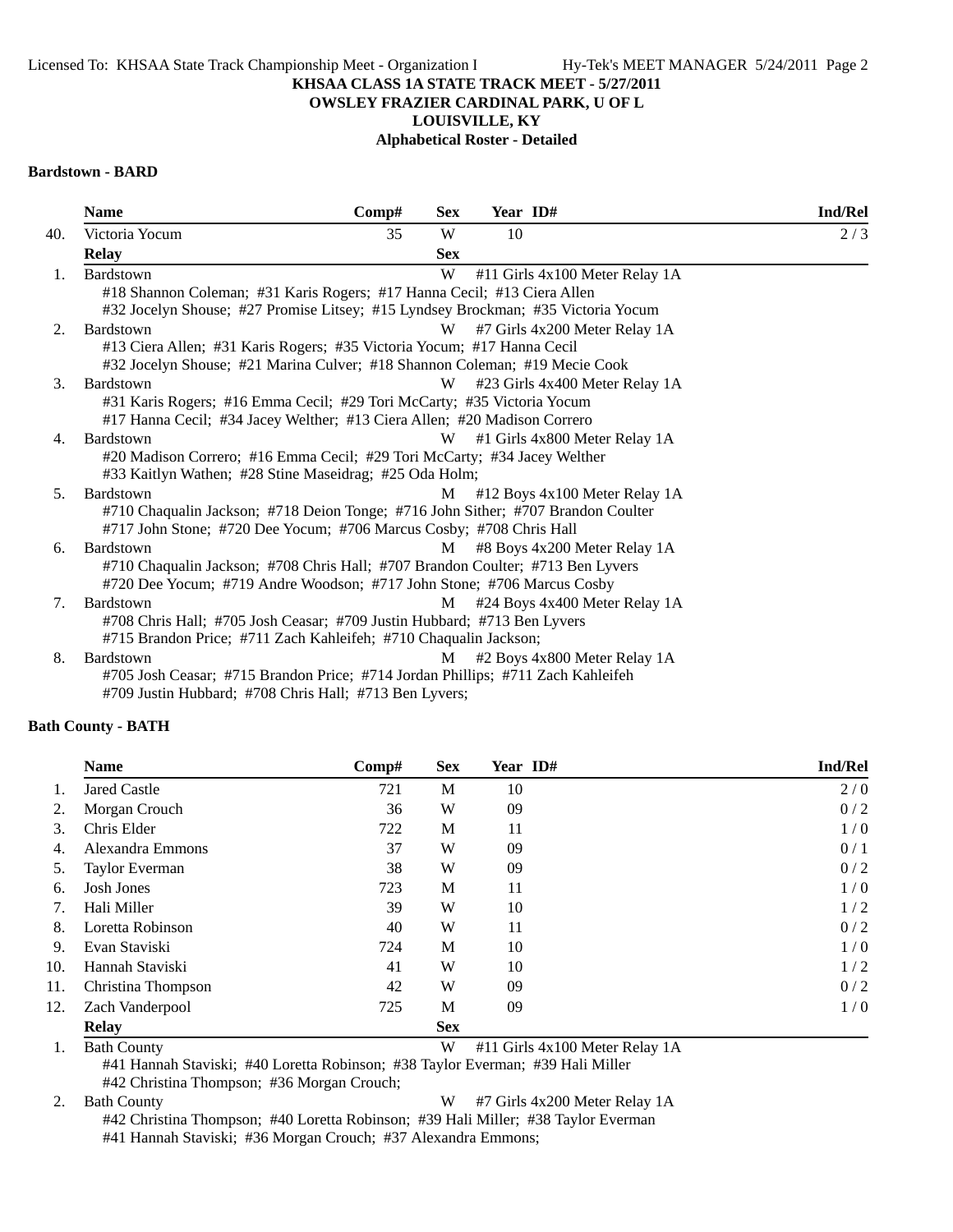## **KHSAA CLASS 1A STATE TRACK MEET - 5/27/2011 OWSLEY FRAZIER CARDINAL PARK, U OF L**

**LOUISVILLE, KY**

**Alphabetical Roster - Detailed**

# **Beechwood - BEEC**

|     | <b>Name</b>                                                                                                                                                | Comp# | <b>Sex</b>  | Year ID# |                                | Ind/Rel |  |  |
|-----|------------------------------------------------------------------------------------------------------------------------------------------------------------|-------|-------------|----------|--------------------------------|---------|--|--|
| 1.  | Alex Brennen                                                                                                                                               | 726   | M           | 11       |                                | 1/3     |  |  |
| 2.  | John Cardosi                                                                                                                                               | 727   | $\mathbf M$ | 11       |                                | 0/2     |  |  |
| 3.  | Corey Cruse                                                                                                                                                | 728   | M           | 11       |                                | 3/1     |  |  |
| 4.  | <b>Brooke Dosker</b>                                                                                                                                       | 43    | W           | 08       |                                | 0/1     |  |  |
| 5.  | Gage Erdman                                                                                                                                                | 729   | $\mathbf M$ | 10       |                                | 0/3     |  |  |
| 6.  | Dane Everett                                                                                                                                               | 730   | M           | 11       |                                | 0/3     |  |  |
| 7.  | Tyler Fangman                                                                                                                                              | 731   | M           | 12       |                                | 1/0     |  |  |
| 8.  | <b>Bailey Halpin</b>                                                                                                                                       | 44    | W           | 07       |                                | 0/2     |  |  |
| 9.  | Lexi Hunter                                                                                                                                                | 45    | W           | 10       |                                | 0/2     |  |  |
| 10. | Alex Keller                                                                                                                                                | 46    | W           | 09       |                                | 0/2     |  |  |
| 11. | Brianna McCarthy                                                                                                                                           | 47    | W           | 12       |                                | 2/0     |  |  |
| 12. | Lauren Miller                                                                                                                                              | 48    | W           | 11       |                                | 2/0     |  |  |
| 13. | Olivia Miniard                                                                                                                                             | 49    | W           | 11       |                                | 0/2     |  |  |
| 14. | Max Nussbaum                                                                                                                                               | 732   | $\mathbf M$ | 10       |                                | 1/3     |  |  |
| 15. | Mackenzie Rylee                                                                                                                                            | 50    | W           | 07       |                                | 2/0     |  |  |
| 16. | Anna Claire Schilling                                                                                                                                      | 51    | W           | 10       |                                | 1/2     |  |  |
| 17. | <b>Tyler Schmitt</b>                                                                                                                                       | 733   | $\mathbf M$ | 12       |                                | $0/2$   |  |  |
| 18. | Cara Schwartz                                                                                                                                              | 52    | W           | 09       |                                | 0/2     |  |  |
| 19. | Maddy Schwarz                                                                                                                                              | 53    | W           | 09       |                                | 1/0     |  |  |
| 20. | Josh Smith                                                                                                                                                 | 734   | M           | 12       |                                | 0/3     |  |  |
| 21. | Kyra Spahn                                                                                                                                                 | 54    | W           | 11       |                                | 1/2     |  |  |
| 22. | Tony Thoerner                                                                                                                                              | 735   | M           | 12       |                                | 2/0     |  |  |
| 23. | Mitchell Thomas                                                                                                                                            | 736   | $\mathbf M$ | 09       |                                | 0/2     |  |  |
| 24. | Cameron Vocke                                                                                                                                              | 737   | M           | 11       |                                | 3/2     |  |  |
| 25. | Katherine Wells                                                                                                                                            | 55    | W           | 12       |                                | 0/1     |  |  |
|     | <b>Relay</b>                                                                                                                                               |       | <b>Sex</b>  |          |                                |         |  |  |
| 1.  | Beechwood                                                                                                                                                  |       | W           |          | #11 Girls 4x100 Meter Relay 1A |         |  |  |
|     | #54 Kyra Spahn; #46 Alex Keller; #45 Lexi Hunter; #49 Olivia Miniard<br>#43 Brooke Dosker; #52 Cara Schwartz; #51 Anna Claire Schilling; #44 Bailey Halpin |       |             |          |                                |         |  |  |
| 2.  | Beechwood                                                                                                                                                  |       | W           |          | #7 Girls 4x200 Meter Relay 1A  |         |  |  |
|     | #46 Alex Keller; #49 Olivia Miniard; #45 Lexi Hunter; #54 Kyra Spahn                                                                                       |       |             |          |                                |         |  |  |
|     | #51 Anna Claire Schilling; #52 Cara Schwartz; #55 Katherine Wells; #44 Bailey Halpin                                                                       |       |             |          |                                |         |  |  |
| 3.  | Beechwood                                                                                                                                                  |       | M           |          | #12 Boys 4x100 Meter Relay 1A  |         |  |  |
|     | #734 Josh Smith; #729 Gage Erdman; #732 Max Nussbaum; #737 Cameron Vocke                                                                                   |       |             |          |                                |         |  |  |
|     | #730 Dane Everett; #733 Tyler Schmitt; #726 Alex Brennen; #736 Mitchell Thomas                                                                             |       |             |          |                                |         |  |  |

4. Beechwood M #8 Boys 4x200 Meter Relay 1A #726 Alex Brennen; #729 Gage Erdman; #732 Max Nussbaum; #730 Dane Everett #727 John Cardosi; #734 Josh Smith; #733 Tyler Schmitt; #736 Mitchell Thomas

5. Beechwood M #24 Boys 4x400 Meter Relay 1A #730 Dane Everett; #727 John Cardosi; #726 Alex Brennen; #729 Gage Erdman #728 Corey Cruse; #732 Max Nussbaum; #734 Josh Smith; #737 Cameron Vocke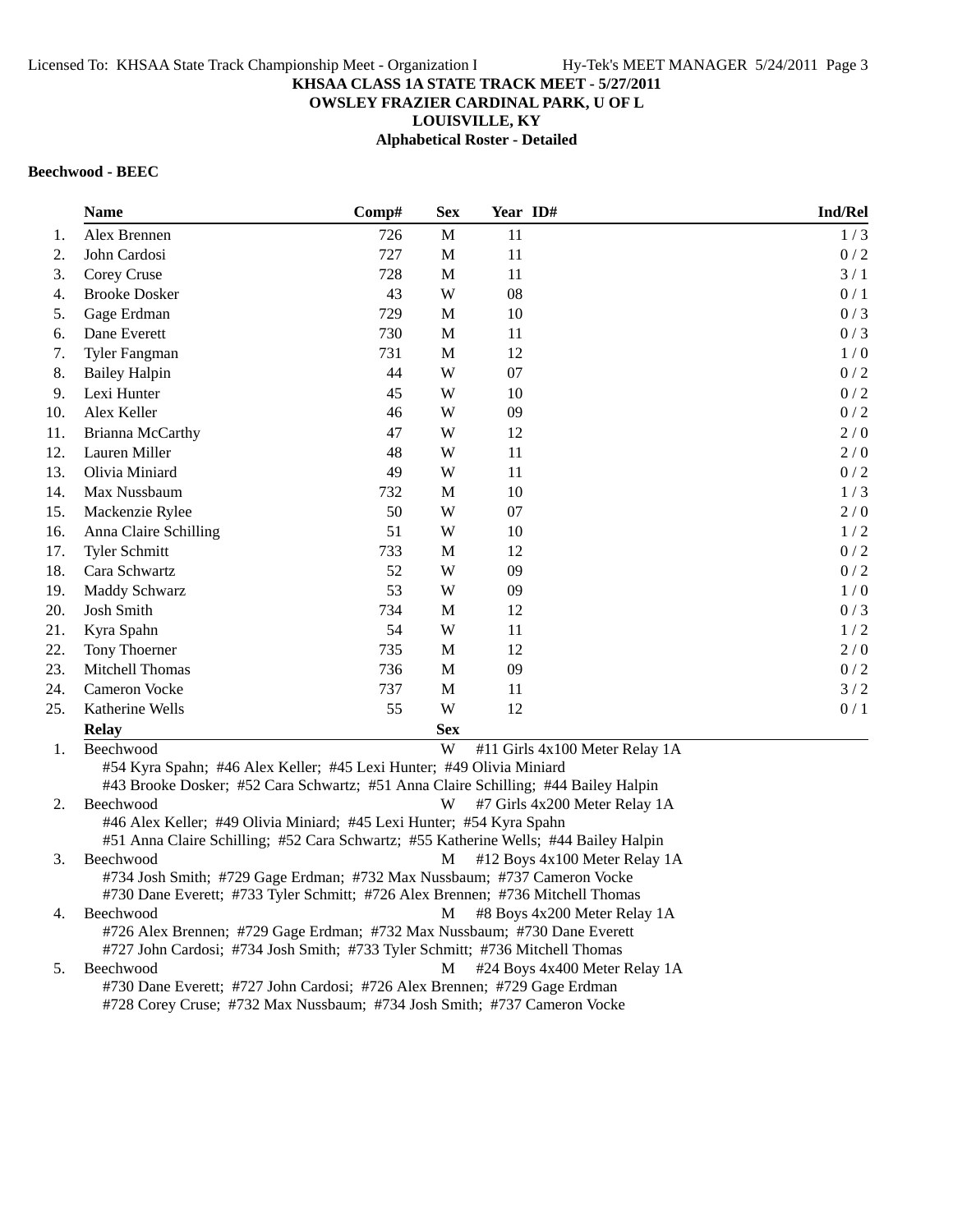# **OWSLEY FRAZIER CARDINAL PARK, U OF L**

**LOUISVILLE, KY**

**Alphabetical Roster - Detailed**

# **Bellevue - BEVU**

|     | <b>Name</b>            | $\bf Comp\#$ | <b>Sex</b> | Year ID# | Ind/Rel |
|-----|------------------------|--------------|------------|----------|---------|
| 1.  | <b>Brittany Bohn</b>   | 56           | W          | 12       | 2/0     |
|     | Devyn Frank            | 738          | M          | 10       | 0/2     |
| 3.  | Alec Hazeres           | 739          | M          | 08       | 0/2     |
| 4.  | <b>Taylor McIntyre</b> | 57           | W          | 12       | 1/0     |
| 5.  | Jeffery Morgan         | 740          | M          | 10       | 0/2     |
| 6.  | Noah Placke            | 741          | M          | 10       | 1/2     |
| 7.  | Nolan Rechtin          | 742          | M          | 10       | 1/2     |
| 8.  | Mindi Reynolds         | 58           | W          | 12       | 1/0     |
| 9.  | Jordan Roberts         | 743          | M          | 10       | 0/2     |
| 10. | Danielle Swope         | 59           | W          | 12       | 2/0     |
|     | <b>Relay</b>           |              | <b>Sex</b> |          |         |

1. Bellevue M #8 Boys 4x200 Meter Relay 1A

#743 Jordan Roberts; #742 Nolan Rechtin; #741 Noah Placke; #739 Alec Hazeres #738 Devyn Frank; #740 Jeffery Morgan;

2. Bellevue M #24 Boys 4x400 Meter Relay 1A #743 Jordan Roberts; #742 Nolan Rechtin; #741 Noah Placke; #739 Alec Hazeres #738 Devyn Frank; #740 Jeffery Morgan;

# **Berea - BERE**

|    | <b>Name</b>        | Comp# | <b>Sex</b> | Year ID# | Ind/Rel |
|----|--------------------|-------|------------|----------|---------|
| 1. | Hannah Haycraft    | 60    | W          | 10       | 1/0     |
|    | 2. Zack Mounts     | 744   | М          |          | 1/0     |
|    | 3. Sydney Sandefur | 61    | W          | 10       | 1/0     |

# **Bethlehem - BETH**

|          | <b>Name</b>          | Comp# | <b>Sex</b> | Year ID# | <b>Ind/Rel</b> |
|----------|----------------------|-------|------------|----------|----------------|
| . .      | Sarah Beth Hayden    | 62    | W          |          | $\theta$       |
| <u>.</u> | <b>Flannery Musk</b> | 63    | W          |          | $\theta$       |

#### **Betsy Layne - BELA**

|     | <b>Name</b>           | `omp#            | Sex | ID#<br>$ -$<br>Year | . m                                          |
|-----|-----------------------|------------------|-----|---------------------|----------------------------------------------|
| . . | . Jarak i<br>l acket: | $\Lambda$<br>ำ+ะ | M   | $\overline{1}$      | $\sqrt{2}$<br>$\overline{\phantom{0}}$<br>۰. |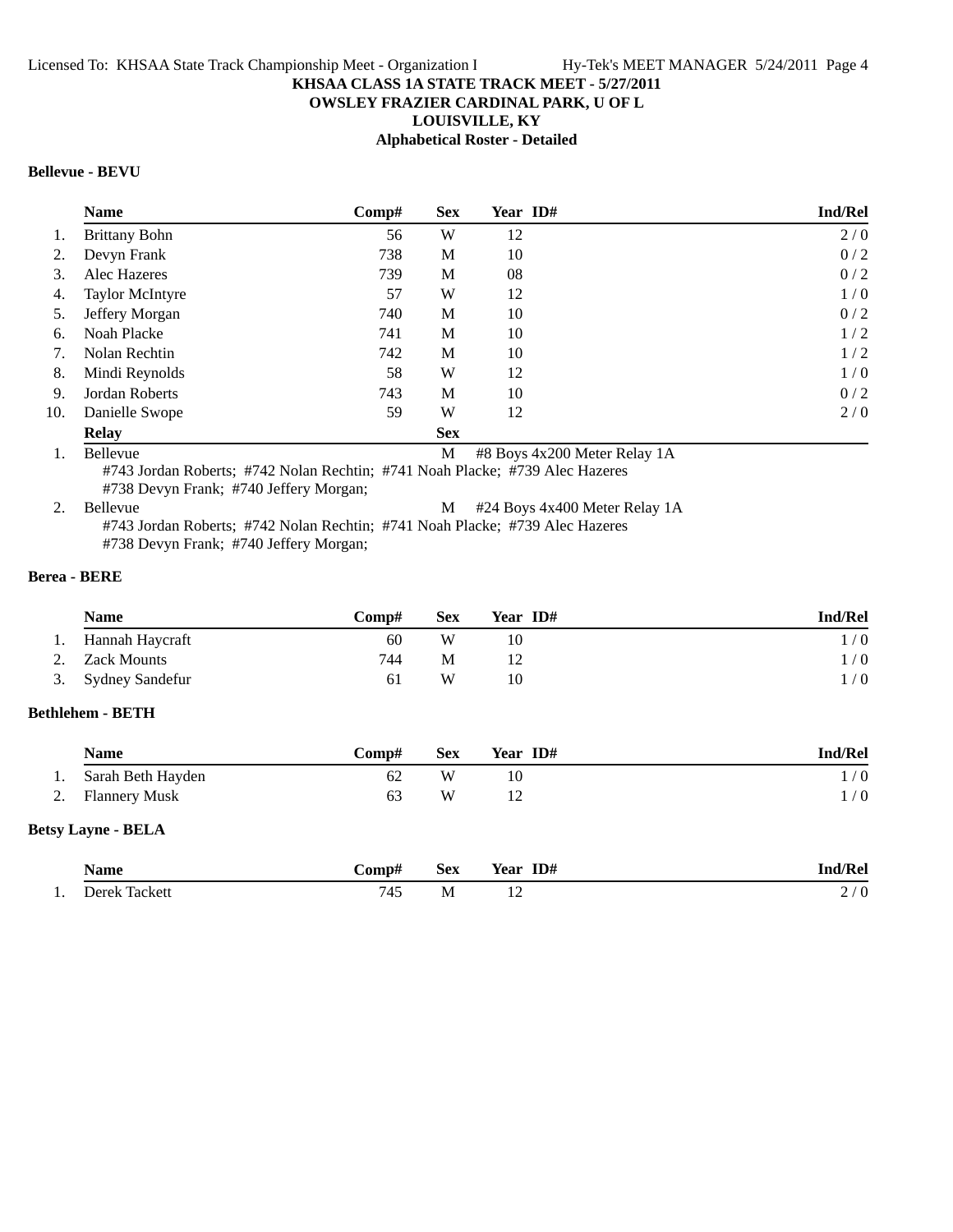**OWSLEY FRAZIER CARDINAL PARK, U OF L**

**LOUISVILLE, KY**

**Alphabetical Roster - Detailed**

#### **Bishop Brossart - BISB**

| <b>Name</b>                                                                                             | Comp# | <b>Sex</b>  | Year ID#                       | Ind/Rel |
|---------------------------------------------------------------------------------------------------------|-------|-------------|--------------------------------|---------|
| Josh Beckerich                                                                                          | 746   | M           | 12                             | 0/3     |
| <b>Felicity Britt</b>                                                                                   | 64    | W           | 12                             | $2/0$   |
| Suzi Brown                                                                                              | 65    | W           | 09                             | 2/3     |
| Simon Burkhardt                                                                                         | 747   | $\mathbf M$ | 11                             | 1/0     |
| Michael Caldwell                                                                                        | 748   | $\mathbf M$ | 09                             | 1/1     |
| Samantha Cetrulo                                                                                        | 66    | W           | 09                             | 0/3     |
| Matt Deller                                                                                             | 749   | $\mathbf M$ | 12                             | 0/2     |
| <b>Shannon Donnelly</b>                                                                                 | 67    | W           | 10                             | 0/1     |
| Clay Elam                                                                                               | 750   | $\mathbf M$ | 12                             | 2/3     |
| Jake Elbert                                                                                             | 751   | $\mathbf M$ | 10                             | 0/2     |
| <b>Brett Evans</b>                                                                                      | 752   | $\mathbf M$ | 11                             | 1/3     |
| Melanie Fleissner                                                                                       | 68    | W           | 11                             | 1/2     |
| <b>Jack Foster</b>                                                                                      | 753   | M           | 12                             | 2/1     |
| <b>Austin Frey</b>                                                                                      | 754   | $\mathbf M$ | 10                             | 1/0     |
| Lauren Goderwis                                                                                         | 69    | W           | 10                             | 2/3     |
| Corey Hartig                                                                                            | 755   | $\mathbf M$ | 12                             | 1/1     |
| Jake Hartig                                                                                             | 756   | $\mathbf M$ | 10                             | 2/1     |
| Jason Hering                                                                                            | 757   | $\mathbf M$ | 12                             | 2/0     |
| Zac Holtkamp                                                                                            | 758   | $\mathbf M$ | 12                             | 2/2     |
| Grace Jennings                                                                                          | 70    | W           | 11                             | 0/2     |
| Olivia Johnston                                                                                         | 71    | W           | 09                             | 1/1     |
| Becca Kidney                                                                                            | 72    | W           | 12                             | 1/0     |
| Andrew Klear                                                                                            | 759   | $\mathbf M$ | 12                             | 1/0     |
| Kristin Klocke                                                                                          | 73    | W           | $10\,$                         | 1/2     |
| Sarah Klump                                                                                             | 74    | W           | 10                             | 1/4     |
| Andrew Kramer                                                                                           | 760   | $\mathbf M$ | 09                             | 0/2     |
| <b>Barrett Kues</b>                                                                                     | 761   | $\mathbf M$ | 12                             | 0/1     |
| Michael Landwehr                                                                                        | 762   | $\mathbf M$ | 10                             | 0/2     |
| Alicia Martin                                                                                           | 75    | W           | 09                             | 1/3     |
| <b>Shelly Neiser</b>                                                                                    | 76    | W           | 10                             | 0/2     |
| <b>Brian Neltner</b>                                                                                    | 763   | $\mathbf M$ | 11                             | 0/1     |
| Olivia Nienaber                                                                                         | 77    | W           | 07                             | 2/1     |
| Nicole Ridder                                                                                           | 78    | W           | 12                             | 2/3     |
| Alex Schwartz                                                                                           | 764   | $\mathbf M$ | 10                             | 0/3     |
| Julia Steffen                                                                                           | 79    | W           | 11                             | 0/1     |
| <b>Matt Stover</b>                                                                                      | 765   | M           | 12                             | 2/3     |
| Alanna VanBenschoten                                                                                    | 80    | W           | 11                             | 0/1     |
| Andy Wolfer                                                                                             | 766   | M           | 12                             | 1/1     |
| <b>Relay</b>                                                                                            |       | <b>Sex</b>  |                                |         |
| <b>Bishop Brossart</b><br>#75 Alicia Martin; #78 Nicole Ridder; #70 Grace Jennings; #69 Lauren Goderwis |       | W           | #11 Girls 4x100 Meter Relay 1A |         |

#68 Melanie Fleissner; #66 Samantha Cetrulo; #79 Julia Steffen; #74 Sarah Klump

2. Bishop Brossart W #7 Girls 4x200 Meter Relay 1A #65 Suzi Brown; #78 Nicole Ridder; #68 Melanie Fleissner; #74 Sarah Klump #69 Lauren Goderwis; #75 Alicia Martin; #66 Samantha Cetrulo; #70 Grace Jennings

3. Bishop Brossart **W** #23 Girls 4x400 Meter Relay 1A #75 Alicia Martin; #69 Lauren Goderwis; #65 Suzi Brown; #74 Sarah Klump #76 Shelly Neiser; #73 Kristin Klocke; #78 Nicole Ridder; #66 Samantha Cetrulo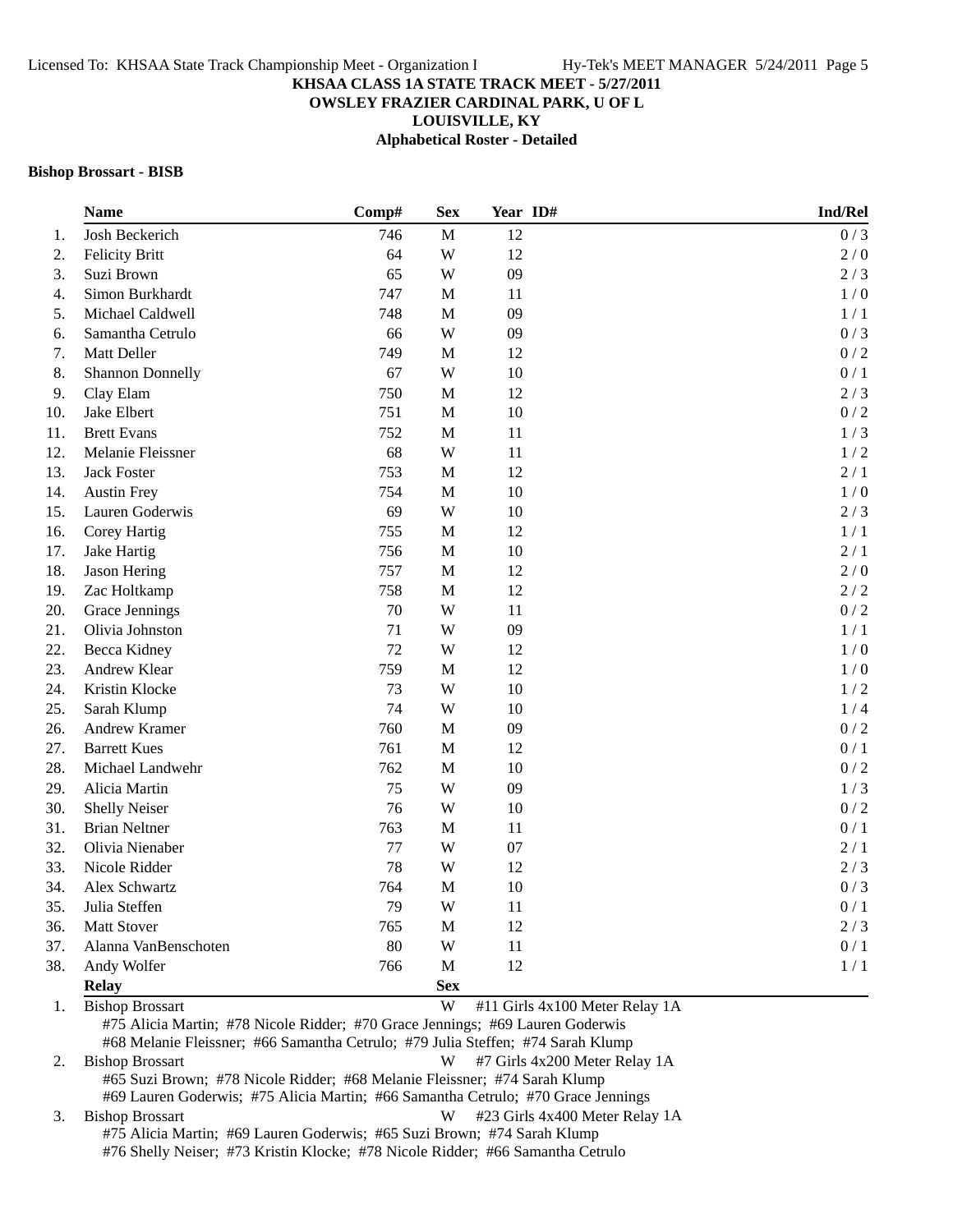# **OWSLEY FRAZIER CARDINAL PARK, U OF L**

# **LOUISVILLE, KY**

# **Alphabetical Roster - Detailed**

#### **Bishop Brossart - BISB**

|    | <b>Relay</b><br><b>Sex</b>                                                          |                                 |
|----|-------------------------------------------------------------------------------------|---------------------------------|
| 4. | <b>Bishop Brossart</b><br>W                                                         | #1 Girls 4x800 Meter Relay 1A   |
|    | #74 Sarah Klump; #76 Shelly Neiser; #71 Olivia Johnston; #73 Kristin Klocke         |                                 |
|    | #67 Shannon Donnelly; #65 Suzi Brown; #77 Olivia Nienaber; #80 Alanna VanBenschoten |                                 |
| 5. | <b>Bishop Brossart</b><br>M                                                         | $#12$ Boys 4x100 Meter Relay 1A |
|    | #764 Alex Schwartz; #756 Jake Hartig; #750 Clay Elam; #765 Matt Stover              |                                 |
|    | #746 Josh Beckerich; #762 Michael Landwehr; #749 Matt Deller; #751 Jake Elbert      |                                 |
| 6. | <b>Bishop Brossart</b><br>M                                                         | #8 Boys 4x200 Meter Relay 1A    |
|    | #746 Josh Beckerich; #752 Brett Evans; #764 Alex Schwartz; #765 Matt Stover         |                                 |
|    | #750 Clay Elam; #751 Jake Elbert; #762 Michael Landwehr; #749 Matt Deller           |                                 |
| 7. | <b>Bishop Brossart</b><br>M                                                         | #24 Boys 4x400 Meter Relay 1A   |
|    | #746 Josh Beckerich; #752 Brett Evans; #764 Alex Schwartz; #758 Zac Holtkamp        |                                 |
|    | #750 Clay Elam; #760 Andrew Kramer; #765 Matt Stover; #761 Barrett Kues             |                                 |
| 8. | <b>Bishop Brossart</b><br>M                                                         | #2 Boys 4x800 Meter Relay 1A    |
|    | #748 Michael Caldwell; #753 Jack Foster; #760 Andrew Kramer; #763 Brian Neltner     |                                 |
|    | #758 Zac Holtkamp; #752 Brett Evans; #766 Andy Wolfer; #755 Corey Hartig            |                                 |

# **Bracken County - BRAC**

| <b>Name</b>     | Comp# | <b>Sex</b> | Year ID# | <b>Ind/Rel</b> |
|-----------------|-------|------------|----------|----------------|
| 1. Kassie Jones |       | W          |          | 1/0            |
| 2. Justin May   | 767   | М          |          | $\sqrt{0}$     |

## **Burgin - BURG**

|    | <b>Name</b>              | Comp# | <b>Sex</b>    | Year ID#                                                                                                                                                                                                                                                                                                                                                                                             | <b>Ind/Rel</b> |
|----|--------------------------|-------|---------------|------------------------------------------------------------------------------------------------------------------------------------------------------------------------------------------------------------------------------------------------------------------------------------------------------------------------------------------------------------------------------------------------------|----------------|
| 1. | Alex Beckerson           | 768   | М             | 10                                                                                                                                                                                                                                                                                                                                                                                                   | 2/1            |
| 2. | Nick Beckerson           | 769   | M             | 09                                                                                                                                                                                                                                                                                                                                                                                                   | 0/1            |
| 3. | Zack Gullian             | 770   | M             | 09                                                                                                                                                                                                                                                                                                                                                                                                   | 0/1            |
| 4. | Hannah Harley            | 82    | W             | 12                                                                                                                                                                                                                                                                                                                                                                                                   | 1/0            |
| 5. | <b>Charles Holsinger</b> | 771   | M             | 10                                                                                                                                                                                                                                                                                                                                                                                                   | 0/1            |
| 6. | Travis McEachern         | 772   | M             | 11                                                                                                                                                                                                                                                                                                                                                                                                   | 1/1            |
| 7. | <b>Andrew Neal</b>       | 773   | M             | 12                                                                                                                                                                                                                                                                                                                                                                                                   | 0/1            |
| 8. | <b>Jared Powell</b>      | 774   | M             | 10                                                                                                                                                                                                                                                                                                                                                                                                   | 0/1            |
|    | <b>Relay</b>             |       | <b>Sex</b>    |                                                                                                                                                                                                                                                                                                                                                                                                      |                |
|    | $\sim$ $\sim$ $\sim$     |       | $\sim$ $\sim$ | $\overline{1}$ $\overline{0}$ $\overline{0}$ $\overline{1}$ $\overline{1}$ $\overline{1}$ $\overline{1}$ $\overline{1}$ $\overline{1}$ $\overline{1}$ $\overline{1}$ $\overline{1}$ $\overline{1}$ $\overline{1}$ $\overline{1}$ $\overline{1}$ $\overline{1}$ $\overline{1}$ $\overline{1}$ $\overline{1}$ $\overline{1}$ $\overline{1}$ $\overline{1}$ $\overline{1}$ $\overline{$<br>$\mathbf{a}$ |                |

1. Burgin M #2 Boys 4x800 Meter Relay 1A #773 Andrew Neal; #772 Travis McEachern; #774 Jared Powell; #768 Alex Beckerson

#770 Zack Gullian; #771 Charles Holsinger; #769 Nick Beckerson;

# **Calvary Christian - CALV**

|     | Name         | -`omp#   | Sex       | ID#<br>$-$<br>Year | $\mathbf{R}$ en |
|-----|--------------|----------|-----------|--------------------|-----------------|
| . . | Tucker Glass | ココピ<br>. | <b>NI</b> | $\cdot$            | v<br>. .        |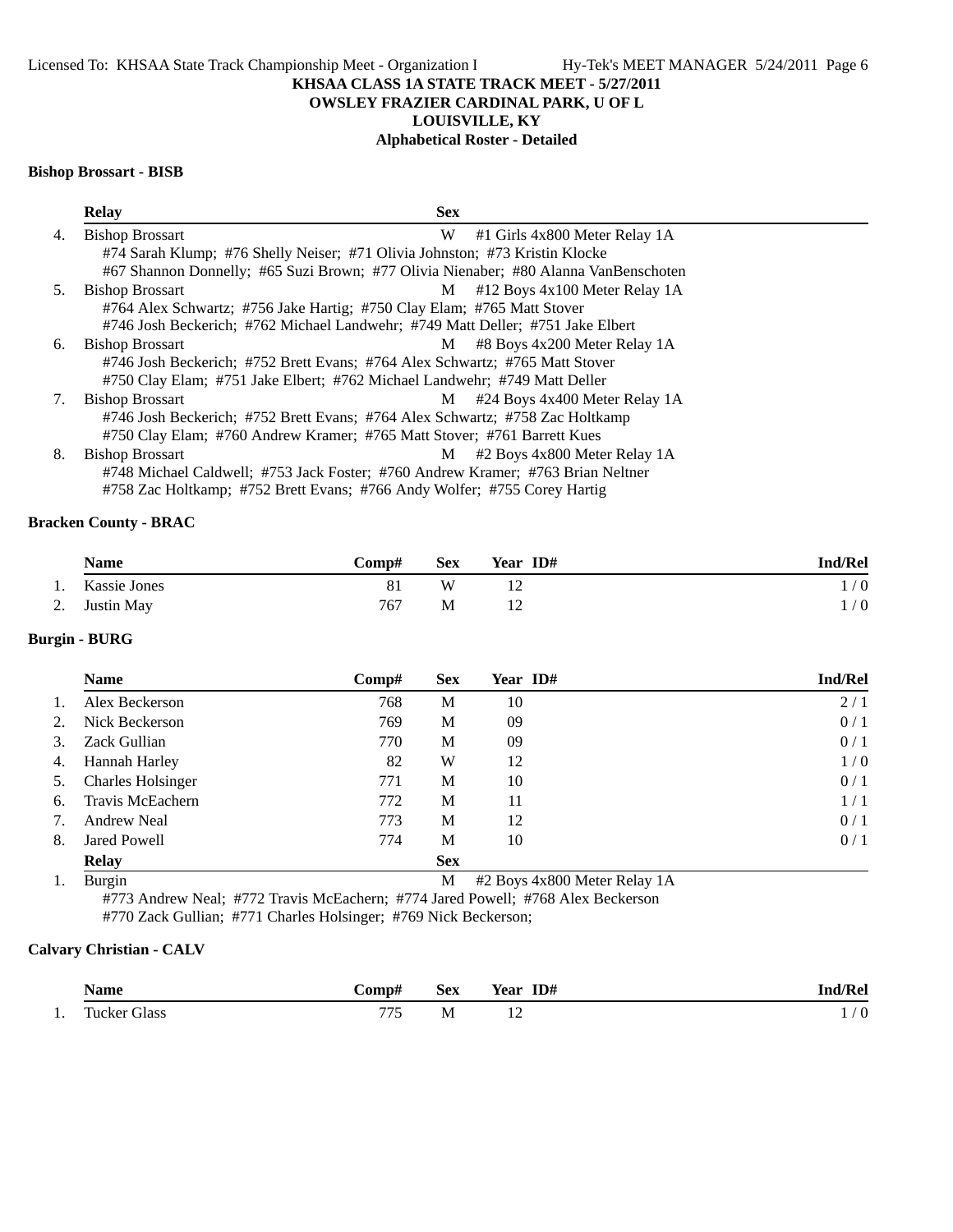# **OWSLEY FRAZIER CARDINAL PARK, U OF L**

**LOUISVILLE, KY**

# **Alphabetical Roster - Detailed**

#### **Campbellsville - CAMP**

|    | <b>Name</b>                                           | Comp# | <b>Sex</b> | Year ID#      | <b>Ind/Rel</b> |
|----|-------------------------------------------------------|-------|------------|---------------|----------------|
| 1. | Stephanie Cowherd                                     | 83    | W          | 12            | 0/2            |
| 2. | Erica Crider                                          | 84    | W          | 11            | 0/2            |
| 3. | Kelsey Feltner                                        | 85    | W          | 11            | 2/2            |
| 4. | Nathan Riggs                                          | 776   | М          | 09            | 1/0            |
| 5. | Denika Smith                                          | 86    | W          | 11            | 0/2            |
| 6. | Nacreshia Taylor                                      | 87    | W          | 09            | 0/2            |
|    | <b>Relay</b>                                          |       | <b>Sex</b> |               |                |
|    | $\cdots$<br>$\sim$ $\sim$ $\sim$ $\sim$ $\sim$ $\sim$ |       | <b>TYY</b> | $\frac{1}{2}$ |                |

1. Campbellsville W #11 Girls 4x100 Meter Relay 1A #84 Erica Crider; #86 Denika Smith; #83 Stephanie Cowherd; #85 Kelsey Feltner

#87 Nacreshia Taylor;

2. Campbellsville **W** #7 Girls 4x200 Meter Relay 1A

#84 Erica Crider; #86 Denika Smith; #83 Stephanie Cowherd; #85 Kelsey Feltner

#87 Nacreshia Taylor;

## **Carroll County - CARR**

|     | <b>Name</b>            | Comp# | <b>Sex</b>  | Year ID# | Ind/Rel |
|-----|------------------------|-------|-------------|----------|---------|
| 1.  | Taylor Byrd            | 777   | M           | 09       | 0/1     |
| 2.  | Adam Delph             | 778   | M           | 12       | 0/1     |
| 3.  | Andres Esquivel        | 779   | $\mathbf M$ | 10       | 1/0     |
| 4.  | Nora Fremin            | 88    | W           | 10       | 1/0     |
| 5.  | <b>Tyler Grant</b>     | 780   | M           | 12       | 1/2     |
| 6.  | Devin Gray             | 781   | M           | 11       | 0/1     |
| 7.  | Michael Hedges         | 782   | M           | 09       | 0/1     |
| 8.  | Dylan Jack             | 783   | M           | 11       | 1/0     |
| 9.  | Alex Layton            | 784   | M           | 10       | 0/1     |
| 10. | Evan Mefford           | 785   | M           | 11       | 1/2     |
| 11. | <b>Austin Newby</b>    | 786   | M           | 11       | 0/2     |
| 12. | <b>Blake Newby</b>     | 787   | M           | 09       | 0/2     |
| 13. | <b>Brody Newby</b>     | 788   | M           | 12       | 0/2     |
| 14. | <b>Brandon Osborne</b> | 789   | M           | 09       | 0/1     |
| 15. | William Osborne        | 790   | M           | 09       | 0/3     |
| 16. | Benjamin Schirmer      | 791   | M           | 12       | 0/3     |
| 17. | Destiny Tingle         | 89    | W           | 10       | 1/0     |
| 18. | Daniel Warner          | 792   | M           | 12       | 0/2     |
|     | <b>Relay</b>           |       | <b>Sex</b>  |          |         |

1. Carroll County M #12 Boys 4x100 Meter Relay 1A #780 Tyler Grant; #788 Brody Newby; #786 Austin Newby; #791 Benjamin Schirmer #787 Blake Newby; #790 William Osborne; #792 Daniel Warner; #784 Alex Layton 2. Carroll County 2. Carroll County 2. Carroll County 2. Carroll County 2. Carroll County 2. Carroll County 2.

#780 Tyler Grant; #785 Evan Mefford; #788 Brody Newby; #791 Benjamin Schirmer #786 Austin Newby; #787 Blake Newby; #790 William Osborne; #792 Daniel Warner 3. Carroll County **M**  $\#24$  Boys 4x400 Meter Relay 1A

#777 Taylor Byrd; #781 Devin Gray; #785 Evan Mefford; #791 Benjamin Schirmer #790 William Osborne; #789 Brandon Osborne; #782 Michael Hedges; #778 Adam Delph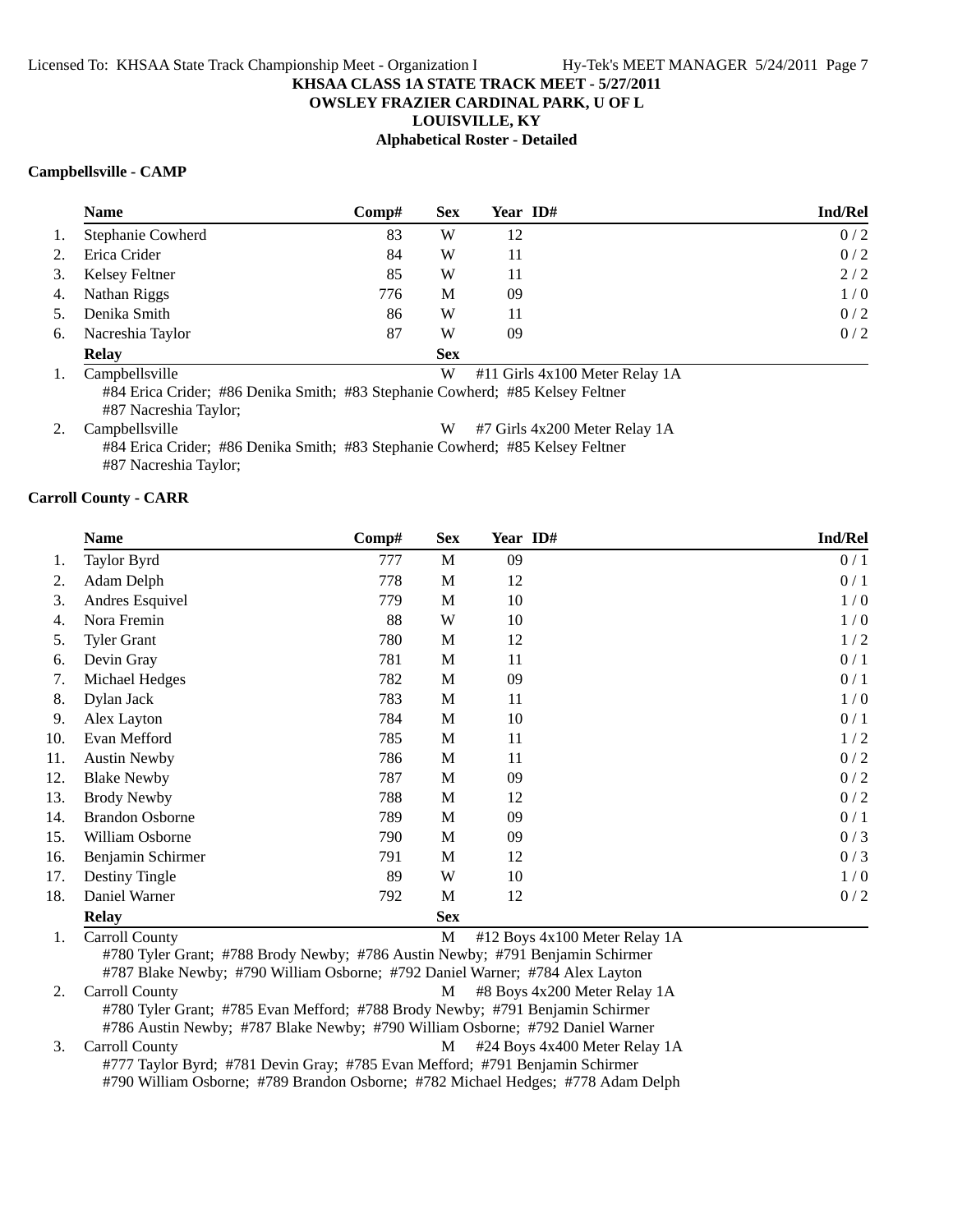## **OWSLEY FRAZIER CARDINAL PARK, U OF L**

**LOUISVILLE, KY**

**Alphabetical Roster - Detailed**

## **Caverna - CAVE**

|    | <b>Name</b>     | $\bf Comp#$ | <b>Sex</b> | Year ID# | <b>Ind/Rel</b> |
|----|-----------------|-------------|------------|----------|----------------|
| 1. | Eric Denton     | 793         | M          |          | 1/0            |
|    | 2. Israel Perry | 794         | М          |          | 2/0            |

## **Covington Latin - CLAT**

|     | <b>Name</b>            | Comp# | <b>Sex</b>  | Year ID# | Ind/Rel |
|-----|------------------------|-------|-------------|----------|---------|
| 1.  | Mitchell Blewett       | 795   | $\mathbf M$ | 10       | 0/1     |
| 2.  | Elizabeth Clements     | 90    | W           | 10       | 0/2     |
| 3.  | <b>Emily Clements</b>  | 91    | W           | 09       | 0/1     |
| 4.  | Anne Deis              | 92    | W           | 08       | 0/1     |
| 5.  | John Deis              | 796   | M           | 12       | 0/1     |
| 6.  | Phillip Dressman       | 797   | M           | 11       | 0/1     |
| 7.  | Andrew Field           | 798   | M           | 12       | 0/1     |
| 8.  | Hannah Griese          | 93    | W           | 12       | 0/1     |
| 9.  | Emma Gripshover        | 94    | W           | 10       | 0/1     |
| 10. | Bridgette Hildreth     | 95    | W           | 10       | 0/2     |
| 11. | Joy Himmelsbach        | 96    | W           | 09       | 0/1     |
| 12. | <b>Samuel Hopkins</b>  | 799   | M           | 12       | 0/1     |
| 13. | <b>Brittney Ingram</b> | 97    | W           | 12       | 0/1     |
| 14. | Elizabeth Keller       | 98    | W           | 11       | 0/1     |
| 15. | Benjamin Knapmeyer     | 800   | M           | 10       | 0/1     |
| 16. | Anna Matchinga         | 99    | W           | 10       | 2/1     |
| 17. | Donald Meyer           | 801   | M           | 12       | 0/1     |
| 18. | Leona Nease            | 100   | W           | 10       | 0/2     |
| 19. | Peter Rodgers          | 802   | M           | 10       | 1/1     |
| 20. | Christine Smith        | 101   | W           | 10       | 1/2     |
|     | <b>Relay</b>           |       | <b>Sex</b>  |          |         |

1. Covington Latin **W** #23 Girls 4x400 Meter Relay 1A #101 Christine Smith; #95 Bridgette Hildreth; #99 Anna Matchinga; #94 Emma Gripshover #90 Elizabeth Clements; #93 Hannah Griese; #96 Joy Himmelsbach; #100 Leona Nease

2. Covington Latin **W** #1 Girls 4x800 Meter Relay 1A #101 Christine Smith; #100 Leona Nease; #90 Elizabeth Clements; #95 Bridgette Hildreth #92 Anne Deis; #98 Elizabeth Keller; #97 Brittney Ingram; #91 Emily Clements

3. Covington Latin M #2 Boys 4x800 Meter Relay 1A #801 Donald Meyer; #802 Peter Rodgers; #795 Mitchell Blewett; #796 John Deis #797 Phillip Dressman; #798 Andrew Field; #799 Samuel Hopkins; #800 Benjamin Knapmeyer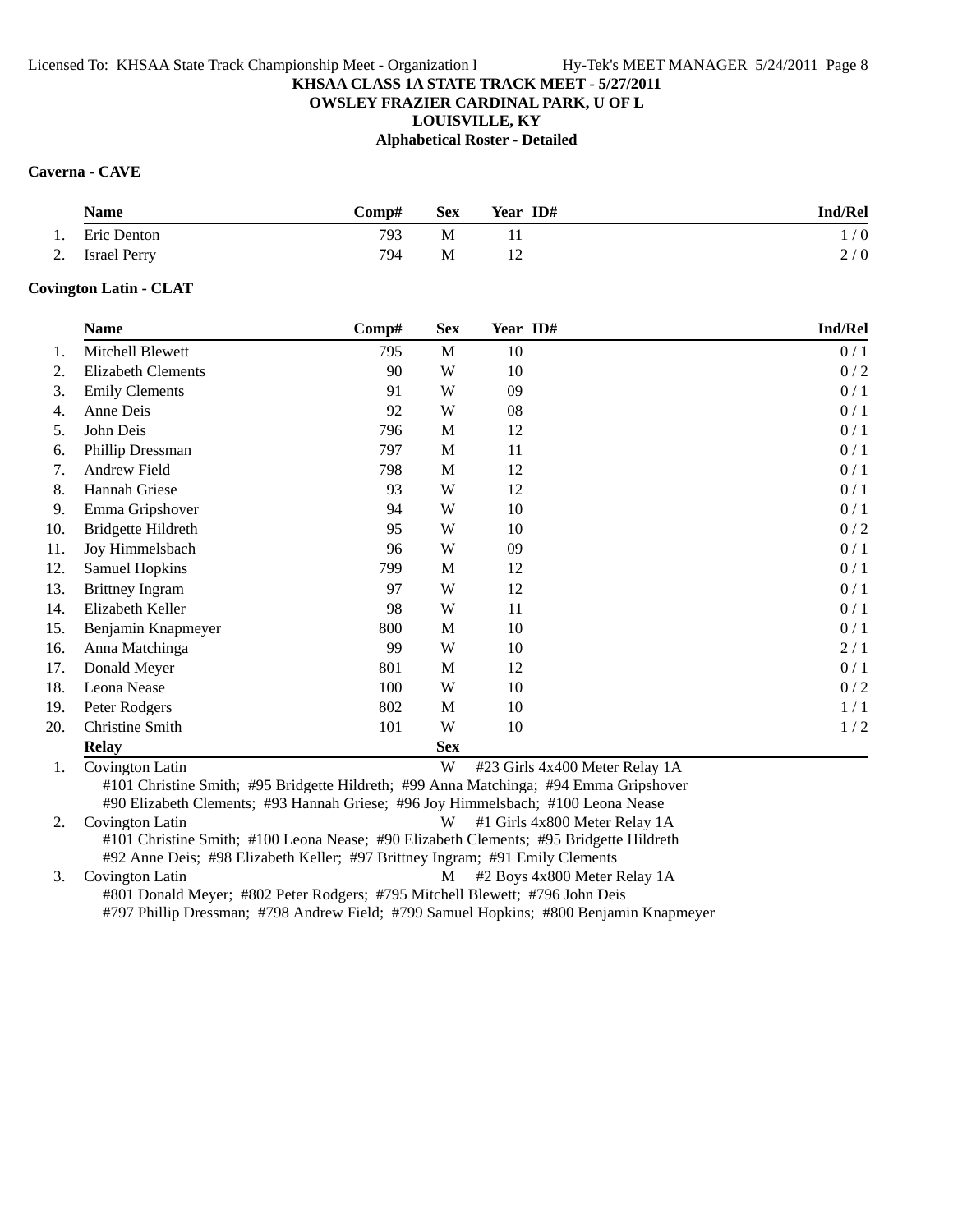#### **OWSLEY FRAZIER CARDINAL PARK, U OF L**

**LOUISVILLE, KY**

**Alphabetical Roster - Detailed**

#### **Cumberland County - CUCO**

|     | <b>Name</b>         | Comp# | <b>Sex</b> | Year ID# | <b>Ind/Rel</b> |
|-----|---------------------|-------|------------|----------|----------------|
| 1.  | Justin Appleby      | 803   | M          | 10       | 0/2            |
| 2.  | Seth Biggs          | 804   | M          | 09       | 0/1            |
| 3.  | Dylan Cape          | 805   | M          | 12       | 2/2            |
| 4.  | Hunter Dakota       | 806   | M          | 09       | 0/3            |
| 5.  | Ben Hall            | 807   | M          | 11       | 0/1            |
| 6.  | Lexus Hickman       | 102   | W          | 10       | 0/1            |
| 7.  | Adam Huber          | 808   | M          | 11       | 0/3            |
| 8.  | Eunique Kirkpatrick | 103   | W          | 09       | 0/1            |
| 9.  | Will Lewis          | 809   | M          | 11       | 1/0            |
| 10. | Monica Long         | 104   | W          | 11       | 0/1            |
| 11. | Kristie Nation      | 105   | W          | 12       | 0/1            |
| 12. | Cedric Owsley       | 810   | M          | 10       | 0/3            |
| 13. | <b>Trent Owsley</b> | 811   | M          | 12       | 0/1            |
| 14. | <b>Chance Poole</b> | 812   | M          | 09       | 1/0            |
| 15. | Logan Schoolcraft   | 106   | W          | 09       | 0/1            |
| 16. | Qwmaine Scott       | 813   | М          | 10       | 0/3            |
| 17. | Leah Smith          | 107   | W          | 10       | 1/0            |
| 18. | Kelsey Spivey       | 108   | W          | 09       | 0/1            |
| 19. | Jordan Webb         | 814   | M          | 09       | 0/3            |
| 20. | Corey Williams      | 815   | M          | 10       | 0/1            |
| 21. | Keaton Williams     | 816   | M          | 12       | 1/1            |
|     | <b>Relay</b>        |       | <b>Sex</b> |          |                |

1. Cumberland County W #7 Girls 4x200 Meter Relay 1A #104 Monica Long; #106 Logan Schoolcraft; #108 Kelsey Spivey; #105 Kristie Nation #103 Eunique Kirkpatrick; #102 Lexus Hickman;

2. Cumberland County **M**  $\#12$  Boys 4x100 Meter Relay 1A #805 Dylan Cape; #813 Qwmaine Scott; #808 Adam Huber; #810 Cedric Owsley #814 Jordan Webb; #806 Hunter Dakota; #807 Ben Hall; #803 Justin Appleby 3. Cumberland County **M** #8 Boys 4x200 Meter Relay 1A

#811 Trent Owsley; #808 Adam Huber; #810 Cedric Owsley; #813 Qwmaine Scott #814 Jordan Webb; #806 Hunter Dakota; #803 Justin Appleby; #804 Seth Biggs

4. Cumberland County **M**  $#24$  Boys 4x400 Meter Relay 1A #805 Dylan Cape; #808 Adam Huber; #810 Cedric Owsley; #816 Keaton Williams #814 Jordan Webb; #815 Corey Williams; #813 Qwmaine Scott; #806 Hunter Dakota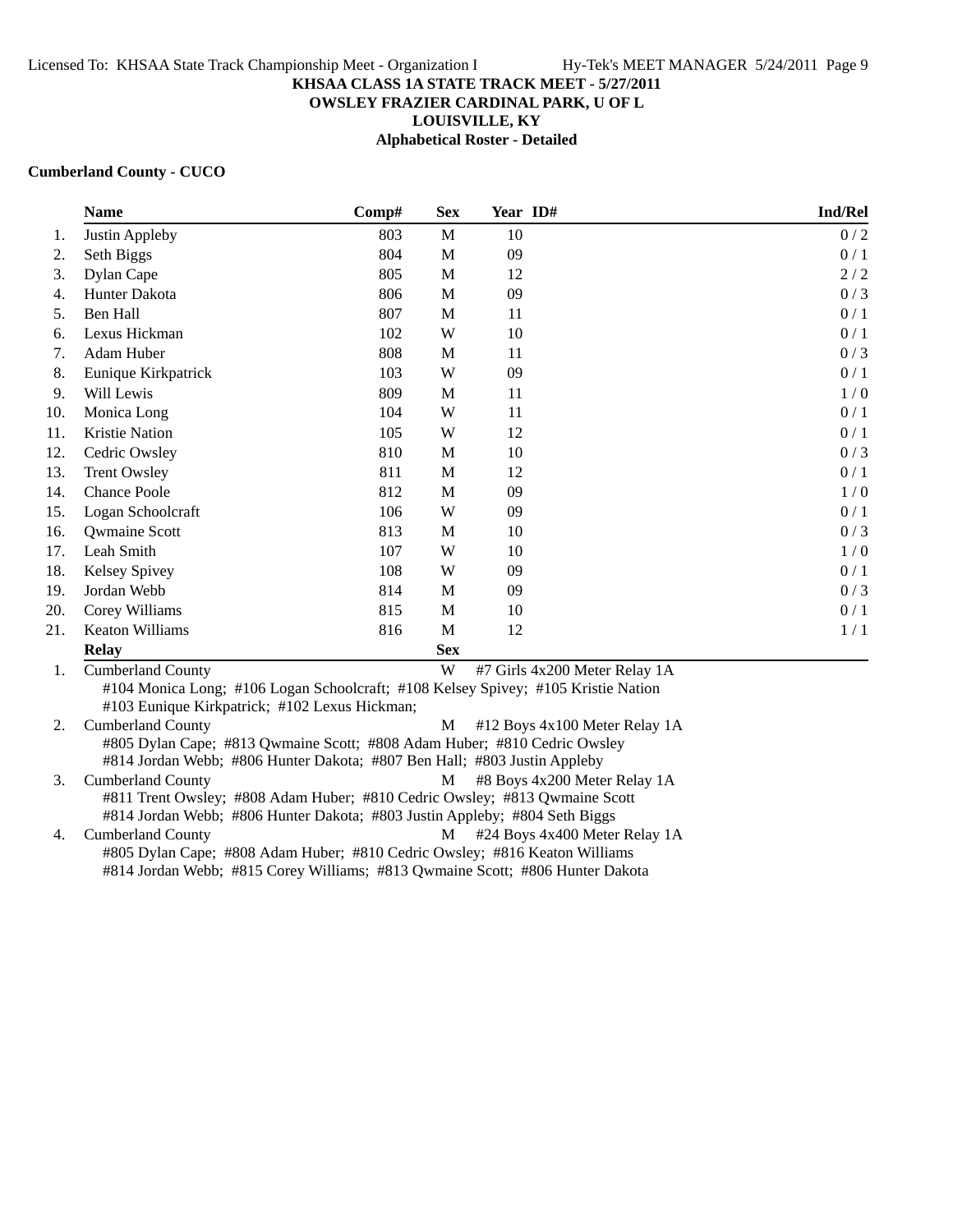# **OWSLEY FRAZIER CARDINAL PARK, U OF L**

**LOUISVILLE, KY**

**Alphabetical Roster - Detailed**

# **Danville - DANV**

|     | <b>Name</b>         | Comp# | <b>Sex</b> | Year ID# | Ind/Rel |
|-----|---------------------|-------|------------|----------|---------|
| 1.  | <b>Chase Berry</b>  | 817   | M          | 11       | 0/1     |
| 2.  | Marcus Brown        | 818   | M          | 11       | 0/1     |
| 3.  | Megan Coleman       | 109   | W          | 11       | 0/1     |
| 4.  | <b>Tryston Ford</b> | 819   | M          | 11       | 0/1     |
| 5.  | Devin Furlow        | 820   | M          | 10       | 2/1     |
| 6.  | Jawan Grey          | 821   | M          | 09       | 1/1     |
| 7.  | Haley McCowan       | 110   | W          | 09       | 0/2     |
| 8.  | Diamond Pace        | 111   | W          | 11       | 2/2     |
| 9.  | <b>Mary Perros</b>  | 112   | W          | 10       | 0/1     |
| 10. | Ace Ray             | 822   | M          | 09       | 1/1     |
| 11. | Max Ray             | 823   | M          | 11       | 2/1     |
| 12. | <b>Michael Ross</b> | 824   | M          | 12       | 4/1     |
| 13. | Samantha Sandidge   | 113   | W          | 10       | 0/1     |
| 14. | Megan Smith         | 114   | W          | 09       | 1/2     |
| 15. | Kaitlin Snapp       | 115   | W          | 11       | 2/2     |
|     | <b>Relay</b>        |       | <b>Sex</b> |          |         |

1. Danville W #23 Girls 4x400 Meter Relay 1A

#111 Diamond Pace; #110 Haley McCowan; #113 Samantha Sandidge; #115 Kaitlin Snapp #114 Megan Smith; #112 Mary Perros;

2. Danville W #1 Girls 4x800 Meter Relay 1A #111 Diamond Pace; #110 Haley McCowan; #114 Megan Smith; #115 Kaitlin Snapp #109 Megan Coleman;

3. Danville M #12 Boys 4x100 Meter Relay 1A #818 Marcus Brown; #819 Tryston Ford; #820 Devin Furlow; #823 Max Ray #821 Jawan Grey; #822 Ace Ray; #824 Michael Ross; #817 Chase Berry

# **Dawson Springs - DAWS**

| Name            | <b>Comp#</b> | <b>Sex</b> | Year ID# | <b>Ind/Rel</b> |
|-----------------|--------------|------------|----------|----------------|
| Kendel Mitchell | 825          | М          | 10       | $\frac{1}{0}$  |
| Dayton - DAYT   |              |            |          |                |

|     | Name                 | -`omp# | <b>Sex</b> | ID#<br>$- -$<br>Year<br>. | Ind/Rel |
|-----|----------------------|--------|------------|---------------------------|---------|
| . . | <b>Nellis</b><br>Jay | ο∠ι    | M          | . .                       | ∼       |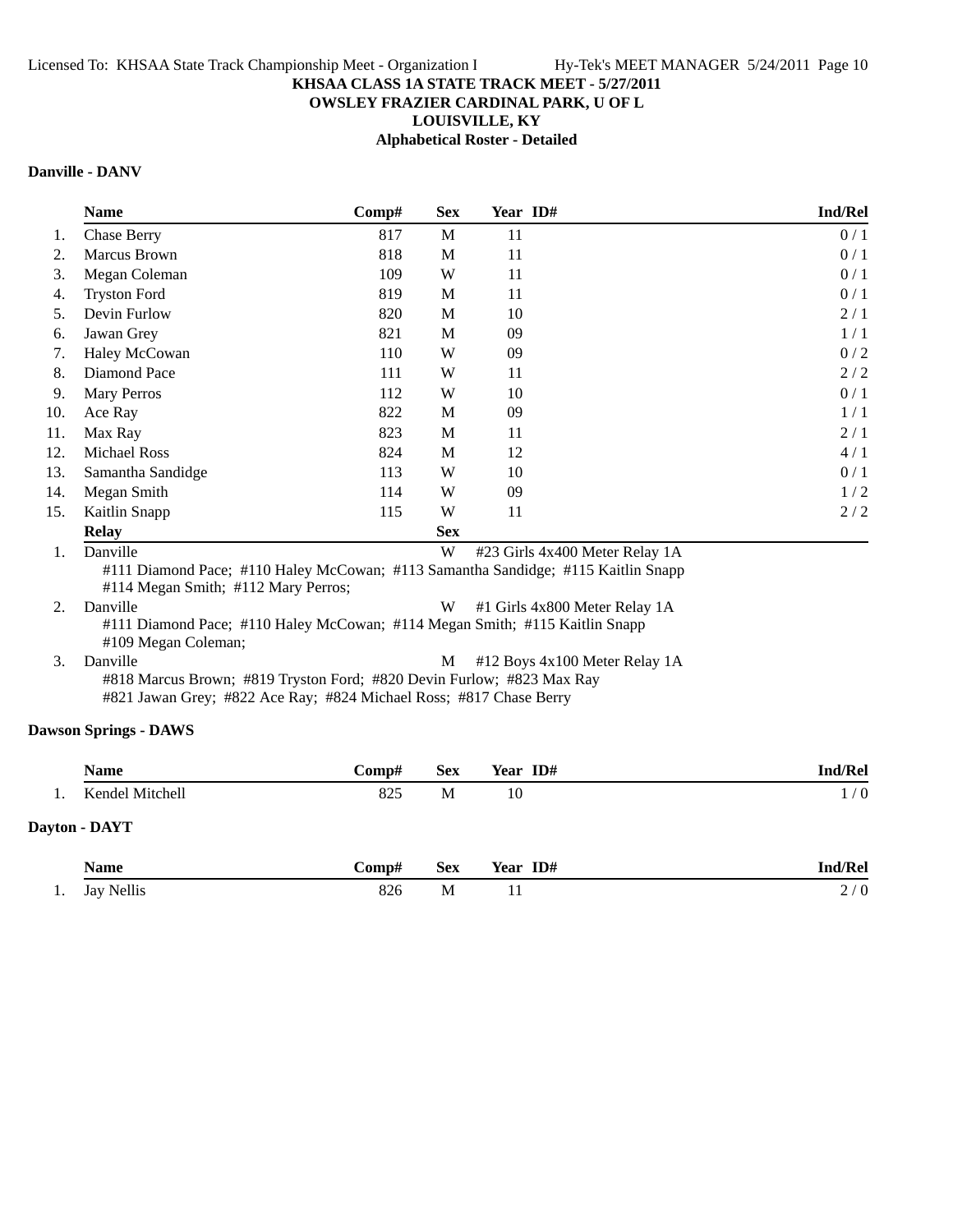# **OWSLEY FRAZIER CARDINAL PARK, U OF L**

**LOUISVILLE, KY**

**Alphabetical Roster - Detailed**

#### **Elliott County - ELLI**

|     | <b>Name</b>           | Comp# | <b>Sex</b> | Year ID# | Ind/Rel |
|-----|-----------------------|-------|------------|----------|---------|
|     | Cole Blair            | 827   | M          | 10       | 0/1     |
| 2.  | Aaron Elliott         | 828   | M          | 10       | 1/2     |
| 3.  | Isaiah Griffith       | 829   | M          | 08       | 1/2     |
| 4.  | <b>Taylor Hale</b>    | 830   | M          | 11       | 0/1     |
| 5.  | Nick Lewis            | 831   | M          | 12       | 0/2     |
| 6.  | Eugene Mofford        | 832   | M          | 09       | 0/2     |
| 7.  | <b>Brandon Neace</b>  | 833   | M          | 09       | 0/2     |
| 8.  | Darren Newell         | 834   | M          | 12       | 0/1     |
| 9.  | Noel Skaggs           | 116   | W          | 11       | 1/0     |
| 10. | <b>Jonathon Sloas</b> | 835   | M          | 08       | 0/1     |
| 11. | <b>Aaron Stevens</b>  | 836   | M          | 11       | 2/2     |
|     | <b>Relay</b>          |       | <b>Sex</b> |          |         |

1. Elliott County M #24 Boys 4x400 Meter Relay 1A

#828 Aaron Elliott; #829 Isaiah Griffith; #830 Taylor Hale; #836 Aaron Stevens #831 Nick Lewis; #833 Brandon Neace; #834 Darren Newell; #832 Eugene Mofford

2. Elliott County M #2 Boys 4x800 Meter Relay 1A

#836 Aaron Stevens; #835 Jonathon Sloas; #833 Brandon Neace; #829 Isaiah Griffith #828 Aaron Elliott; #831 Nick Lewis; #832 Eugene Mofford; #827 Cole Blair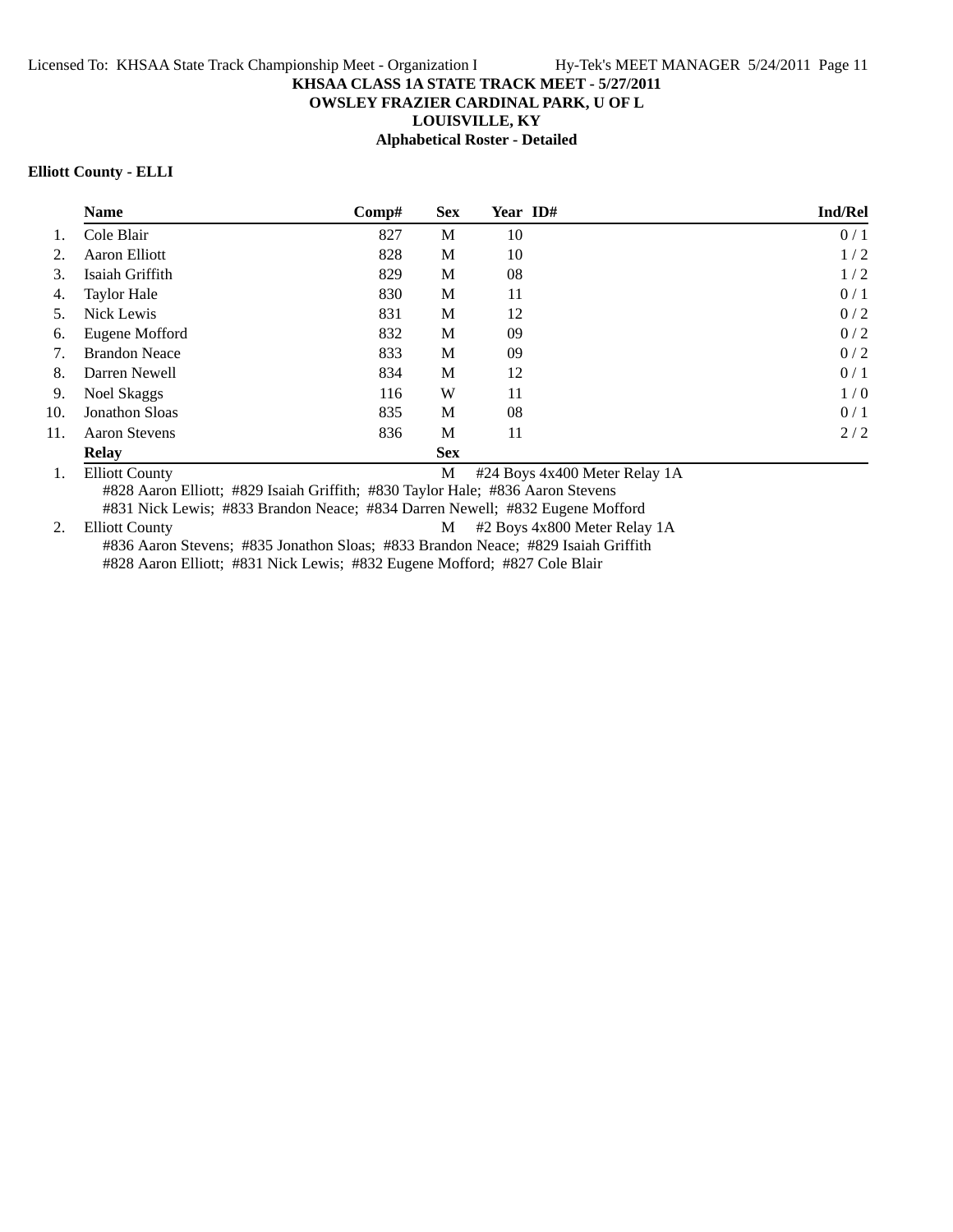# **OWSLEY FRAZIER CARDINAL PARK, U OF L**

**LOUISVILLE, KY**

**Alphabetical Roster - Detailed**

## **Fairview - FVIE**

|     | <b>Name</b>                                                                  | Comp# | <b>Sex</b> | Year ID#                                                                         | <b>Ind/Rel</b> |
|-----|------------------------------------------------------------------------------|-------|------------|----------------------------------------------------------------------------------|----------------|
| 1.  | <b>Brooklyn Bowen</b>                                                        | 117   | W          | 10                                                                               | 1/2            |
| 2.  | Kasie Bradley                                                                | 118   | W          | 11                                                                               | 2/2            |
| 3.  | Lyndsey Burke                                                                | 119   | W          | 07                                                                               | 2/1            |
| 4.  | Kayla Day                                                                    | 120   | W          | 10                                                                               | 1/1            |
| 5.  | Justin Elliott                                                               | 837   | M          | 11                                                                               | 0/2            |
| 6.  | Gary Felder                                                                  | 838   | M          | 12                                                                               | 2/2            |
| 7.  | Mikey Felty                                                                  | 839   | М          | 11                                                                               | 0/2            |
| 8.  | Josie Jackson                                                                | 121   | W          | 09                                                                               | 0/1            |
| 9.  | Tim Jackson                                                                  | 840   | M          | 11                                                                               | 1/0            |
| 10. | Haley Layne                                                                  | 122   | W          | 08                                                                               | 2/2            |
| 11. | Morgan McIntyre                                                              | 123   | W          | 09                                                                               | 1/3            |
| 12. | Felicia Mills                                                                | 124   | W          | 10                                                                               | 2/2            |
| 13. | Katie Richard                                                                | 125   | W          | 07                                                                               | 0/3            |
| 14. | Maddy Rymer                                                                  | 126   | W          | 09                                                                               | 1/2            |
| 15. | <b>Tanner Rymer</b>                                                          | 841   | M          | 11                                                                               | 1/2            |
| 16. | Becca Sergent                                                                | 127   | W          | 08                                                                               | 0/2            |
| 17. | <b>Audrey Sizemore</b>                                                       | 128   | W          | 11                                                                               | 1/3            |
| 18. | Julia Terrell                                                                | 129   | W          | 11                                                                               | 1/0            |
|     | <b>Relay</b>                                                                 |       | <b>Sex</b> |                                                                                  |                |
| 1.  | Fairview                                                                     |       | W          | #7 Girls 4x200 Meter Relay 1A                                                    |                |
|     | #125 Katie Richard; #120 Kayla Day; #123 Morgan McIntyre; #127 Becca Sergent |       |            | #128 Audrey Sizemore; #118 Kasie Bradley; #121 Josie Jackson; #124 Felicia Mills |                |

- 2. Fairview W #23 Girls 4x400 Meter Relay 1A #128 Audrey Sizemore; #123 Morgan McIntyre; #126 Maddy Rymer; #124 Felicia Mills #125 Katie Richard; #117 Brooklyn Bowen; #118 Kasie Bradley; #122 Haley Layne 3. Fairview W #1 Girls 4x800 Meter Relay 1A
- #123 Morgan McIntyre; #126 Maddy Rymer; #128 Audrey Sizemore; #122 Haley Layne #125 Katie Richard; #117 Brooklyn Bowen; #119 Lyndsey Burke; #127 Becca Sergent 4. Fairview M #12 Boys 4x100 Meter Relay 1A
- #837 Justin Elliott; #838 Gary Felder; #841 Tanner Rymer; #839 Mikey Felty 5. Fairview M #8 Boys 4x200 Meter Relay 1A

#837 Justin Elliott; #838 Gary Felder; #841 Tanner Rymer; #839 Mikey Felty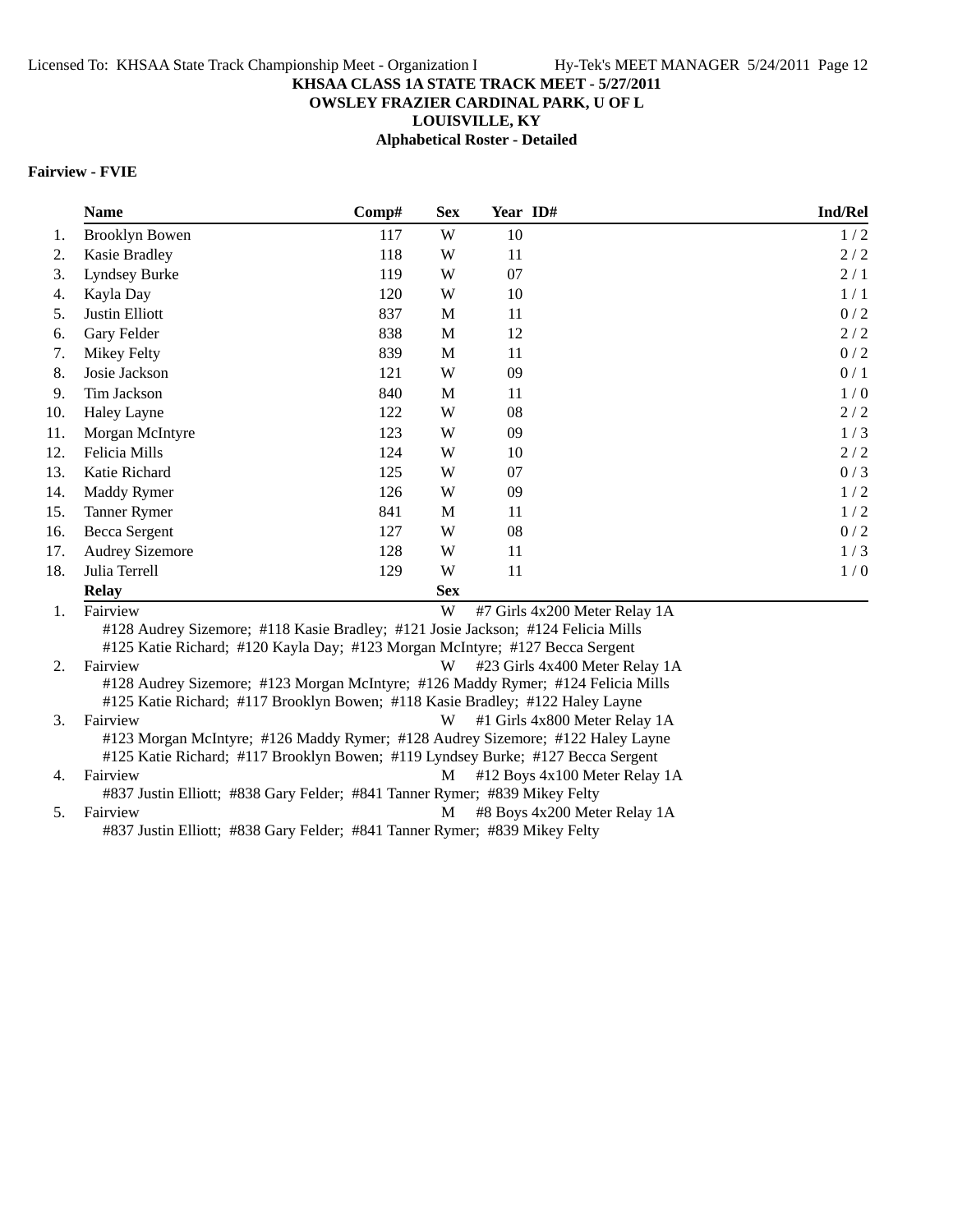## **OWSLEY FRAZIER CARDINAL PARK, U OF L**

**LOUISVILLE, KY**

**Alphabetical Roster - Detailed**

#### **Fort Campbell - FTCA**

|     | <b>Name</b>            | Comp# | <b>Sex</b>   | Year ID#   | Ind/Rel |
|-----|------------------------|-------|--------------|------------|---------|
| 1.  | Kathren Anderson       | 130   | W            | 10         | 0/1     |
| 2.  | Kelso Blair            | 842   | M            | 11         | 0/1     |
| 3.  | Rebekah Borowiec       | 131   | W            | 09         | 0/1     |
| 4.  | Diandra Broner         | 132   | W            | 07         | 1/2     |
| 5.  | Cass Busbin            | 843   | $\mathbf M$  | 11         | 0/1     |
| 6.  | Josh Clifton           | 844   | M            | 11         | 2/0     |
| 7.  | Marcus Cole            | 845   | $\mathbf M$  | 11         | 0/1     |
| 8.  | T'Kia Collins          | 133   | W            | 08         | 1/2     |
| 9.  | Schyller Dieuveille    | 846   | M            | 10         | 0/2     |
| 10. | Darren Finley-Flowers  | 847   | M            | 11         | 0/1     |
| 11. | Raven Finley-Flowers   | 134   | W            | 08         | 0/1     |
| 12. | Jeffrey Garner         | 848   | $\mathbf M$  | 12         | 0/2     |
| 13. | Jordan Gibbs-Francis   | 849   | $\mathbf{M}$ | 10         | 3/3     |
| 14. | Nia Gibbs-Francis      | 135   | W            | 08         | 2/3     |
| 15. | JaJuan Grant           | 850   | $\mathbf M$  | 12         | 1/3     |
| 16. | Kristen Hasken         | 136   | W            | 10         | 1/0     |
| 17. | Alex Holley            | 851   | $\mathbf M$  | 12         | 0/4     |
| 18. | Zaria Lambert          | 137   | W            | 07         | 1/2     |
| 19. | Alli Lever             | 138   | W            | 08         | 0/1     |
| 20. | Katie Lever            | 139   | W            | 07         | 2/1     |
| 21. | Asha Mason             | 140   | W            | 09         | 0/3     |
| 22. | <b>Raven Mayers</b>    | 141   | W            | 10         | $0/2$   |
| 23. | Cami McFarland         | 142   | W            | 12         | 1/0     |
| 24. | Kara Mouton            | 143   | W            | ${\bf 08}$ | 0/3     |
| 25. | Lonnie Powell          | 852   | M            | 12         | 2/2     |
| 26. | Gribran Rivera         | 853   | $\mathbf M$  | 11         | 0/2     |
| 27. | <b>Rachel Rushing</b>  | 144   | W            | 11         | 1/3     |
| 28. | David Sahms            | 854   | M            | 10         | 1/1     |
| 29. | Chris Schlangen        | 855   | M            | 09         | 1/1     |
| 30. | Muhammad Shahid        | 856   | $\mathbf M$  | 11         | 1/2     |
| 31. | <b>Drayton Simmons</b> | 857   | $\mathbf M$  | 10         | 0/1     |
| 32. | Jazzlyn Taylor         | 145   | W            | 08         | 0/1     |
| 33. | Tenesha Trammell       | 146   | W            | 12         | 2/1     |
| 34. | Jessicka Tucker        | 147   | W            | 08         | 0/2     |
| 35. | TJ Tucker              | 858   | M            | 12         | 0/3     |
| 36. | Channon Ullian         | 859   | $\mathbf M$  | 10         | $2/2$   |
| 37. | Amber Wilson           | 148   | W            | 11         | $0/1$   |
| 38. | Heather Wilson         | 149   | W            | 11         | 0/1     |
| 39. | Belinda Young          | 150   | W            | 08         | 0/1     |
|     | <b>Relay</b>           |       | <b>Sex</b>   |            |         |

1. Fort Campbell **W** #11 Girls 4x100 Meter Relay 1A

#141 Raven Mayers; #147 Jessicka Tucker; #140 Asha Mason; #132 Diandra Broner #144 Rachel Rushing; #143 Kara Mouton; #133 T'Kia Collins; #134 Raven Finley-Flowers

2. Fort Campbell **W** #7 Girls 4x200 Meter Relay 1A #141 Raven Mayers; #147 Jessicka Tucker; #146 Tenesha Trammell; #140 Asha Mason #132 Diandra Broner; #144 Rachel Rushing; #135 Nia Gibbs-Francis; #143 Kara Mouton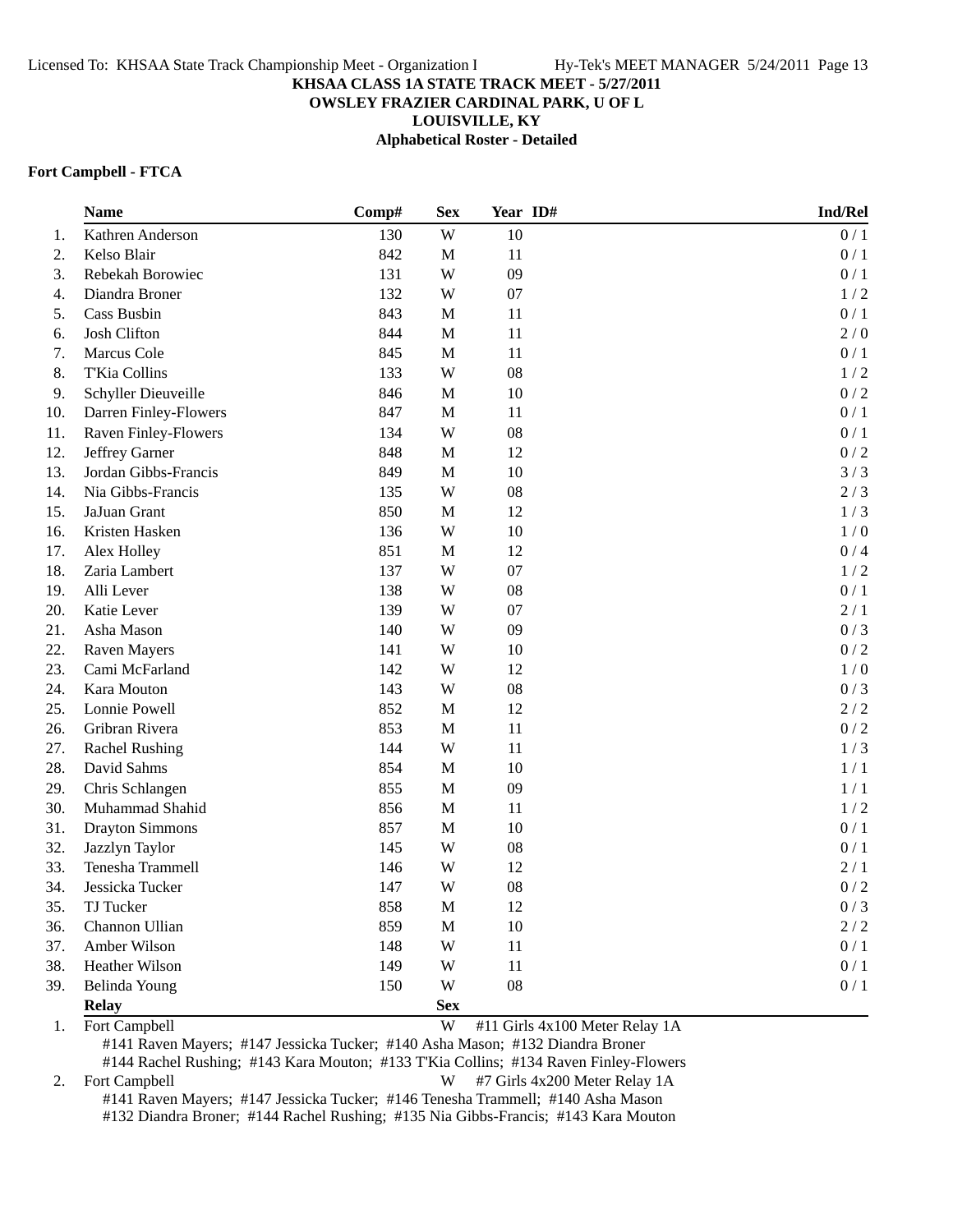**OWSLEY FRAZIER CARDINAL PARK, U OF L**

# **LOUISVILLE, KY**

# **Alphabetical Roster - Detailed**

# **Fort Campbell - FTCA**

|    | <b>Relay</b>                                                                                  | <b>Sex</b> |                                   |  |  |  |  |  |
|----|-----------------------------------------------------------------------------------------------|------------|-----------------------------------|--|--|--|--|--|
| 3. | Fort Campbell                                                                                 | W          | #23 Girls 4x400 Meter Relay 1A    |  |  |  |  |  |
|    | #130 Kathren Anderson; #143 Kara Mouton; #133 T'Kia Collins; #137 Zaria Lambert               |            |                                   |  |  |  |  |  |
|    | #135 Nia Gibbs-Francis; #144 Rachel Rushing; #145 Jazzlyn Taylor; #140 Asha Mason             |            |                                   |  |  |  |  |  |
| 4. | Fort Campbell                                                                                 | W          | #1 Girls 4x800 Meter Relay 1A     |  |  |  |  |  |
|    | #137 Zaria Lambert; #150 Belinda Young; #131 Rebekah Borowiec; #139 Katie Lever               |            |                                   |  |  |  |  |  |
|    | #135 Nia Gibbs-Francis; #149 Heather Wilson; #148 Amber Wilson; #138 Alli Lever               |            |                                   |  |  |  |  |  |
| 5. | Fort Campbell                                                                                 | M          | #12 Boys 4x100 Meter Relay 1A     |  |  |  |  |  |
|    | #858 TJ Tucker; #848 Jeffrey Garner; #850 JaJuan Grant; #851 Alex Holley                      |            |                                   |  |  |  |  |  |
|    | #856 Muhammad Shahid; #852 Lonnie Powell; #846 Schyller Dieuveille; #857 Drayton Simmons      |            |                                   |  |  |  |  |  |
| 6. | Fort Campbell                                                                                 |            | $M$ #8 Boys 4x200 Meter Relay 1A  |  |  |  |  |  |
|    | #858 TJ Tucker; #848 Jeffrey Garner; #851 Alex Holley; #850 JaJuan Grant                      |            |                                   |  |  |  |  |  |
|    | #852 Lonnie Powell; #856 Muhammad Shahid; #846 Schyller Dieuveille; #849 Jordan Gibbs-Francis |            |                                   |  |  |  |  |  |
| 7. | Fort Campbell                                                                                 |            | $M$ #24 Boys 4x400 Meter Relay 1A |  |  |  |  |  |
|    | #859 Channon Ullian; #851 Alex Holley; #850 JaJuan Grant; #847 Darren Finley-Flowers          |            |                                   |  |  |  |  |  |
|    | #849 Jordan Gibbs-Francis; #853 Gribran Rivera; #858 TJ Tucker; #854 David Sahms              |            |                                   |  |  |  |  |  |
| 8. | Fort Campbell                                                                                 | M          | #2 Boys 4x800 Meter Relay 1A      |  |  |  |  |  |
|    | #859 Channon Ullian; #855 Chris Schlangen; #845 Marcus Cole; #851 Alex Holley                 |            |                                   |  |  |  |  |  |
|    | #849 Jordan Gibbs-Francis; #842 Kelso Blair; #843 Cass Busbin; #853 Gribran Rivera            |            |                                   |  |  |  |  |  |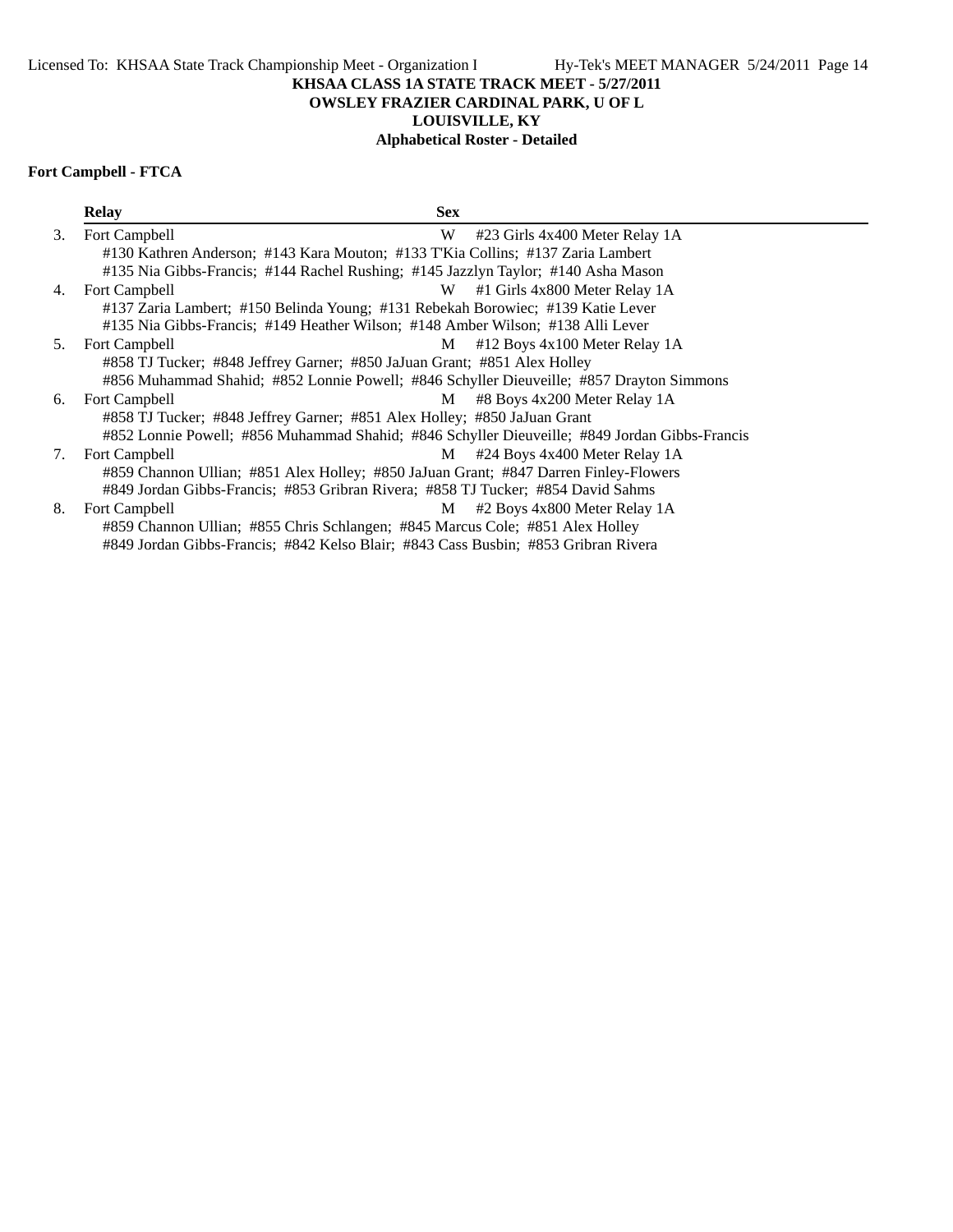# **OWSLEY FRAZIER CARDINAL PARK, U OF L**

**LOUISVILLE, KY**

**Alphabetical Roster - Detailed**

## **Fort Knox - FTKN**

|     | <b>Name</b>                                             | Comp# | <b>Sex</b> | Year ID#                                                                          | <b>Ind/Rel</b> |
|-----|---------------------------------------------------------|-------|------------|-----------------------------------------------------------------------------------|----------------|
| 1.  | <b>Whitney Anderson</b>                                 | 151   | W          | 08                                                                                | 0/2            |
| 2.  | Kiara Austin                                            | 152   | W          | 11                                                                                | 3/2            |
| 3.  | <b>Myles Bailey</b>                                     | 860   | M          | 12                                                                                | 0/3            |
| 4.  | Jonathan Billings                                       | 861   | M          | 10                                                                                | 2/0            |
| 5.  | Andre Dean                                              | 862   | M          | 09                                                                                | 1/0            |
| 6.  | Hyrum Dean                                              | 863   | M          | 11                                                                                | 1/1            |
| 7.  | Dominic Dingle                                          | 864   | M          | 11                                                                                | 2/3            |
| 8.  | Kevin Dyer                                              | 865   | M          | 09                                                                                | 0/3            |
| 9.  | Regene Gill                                             | 153   | W          | 08                                                                                | 1/2            |
| 10. | Rhianna Hill                                            | 154   | W          | 10                                                                                | 0/2            |
| 11. | Sydney Hill                                             | 155   | W          | 08                                                                                | 2/2            |
| 12. | Conner Howard                                           | 866   | М          | 12                                                                                | 0/1            |
| 13. | Reed Johnson                                            | 867   | M          | 11                                                                                | 1/3            |
| 14. | Kentura Newman                                          | 156   | W          | 09                                                                                | 1/0            |
| 15. | Kierra Priest                                           | 157   | W          | 10                                                                                | 0/2            |
| 16. | <b>Whitney Tennant</b>                                  | 158   | W          | 11                                                                                | 0/2            |
| 17. | Akio Tonge                                              | 868   | M          | 11                                                                                | 2/3            |
| 18. | Andre Wingate                                           | 869   | M          | 11                                                                                | 0/3            |
|     | <b>Relay</b>                                            |       | <b>Sex</b> |                                                                                   |                |
| 1.  | Fort Knox                                               |       | W          | #11 Girls 4x100 Meter Relay 1A                                                    |                |
|     | #152 Kiara Austin; #155 Sydney Hill; #154 Rhianna Hill; |       |            | #158 Whitney Tennant; #157 Kierra Priest; #151 Whitney Anderson; #153 Regene Gill |                |

2. Fort Knox W #7 Girls 4x200 Meter Relay 1A #151 Whitney Anderson; #158 Whitney Tennant; #157 Kierra Priest; #153 Regene Gill #152 Kiara Austin; #155 Sydney Hill; #154 Rhianna Hill;

3. Fort Knox M #12 Boys 4x100 Meter Relay 1A #865 Kevin Dyer; #864 Dominic Dingle; #868 Akio Tonge; #867 Reed Johnson #869 Andre Wingate; #860 Myles Bailey;

4. Fort Knox M #8 Boys 4x200 Meter Relay 1A #867 Reed Johnson; #865 Kevin Dyer; #864 Dominic Dingle; #869 Andre Wingate #868 Akio Tonge; #860 Myles Bailey;

5. Fort Knox M #24 Boys 4x400 Meter Relay 1A #865 Kevin Dyer; #867 Reed Johnson; #869 Andre Wingate; #868 Akio Tonge #863 Hyrum Dean; #866 Conner Howard; #860 Myles Bailey; #864 Dominic Dingle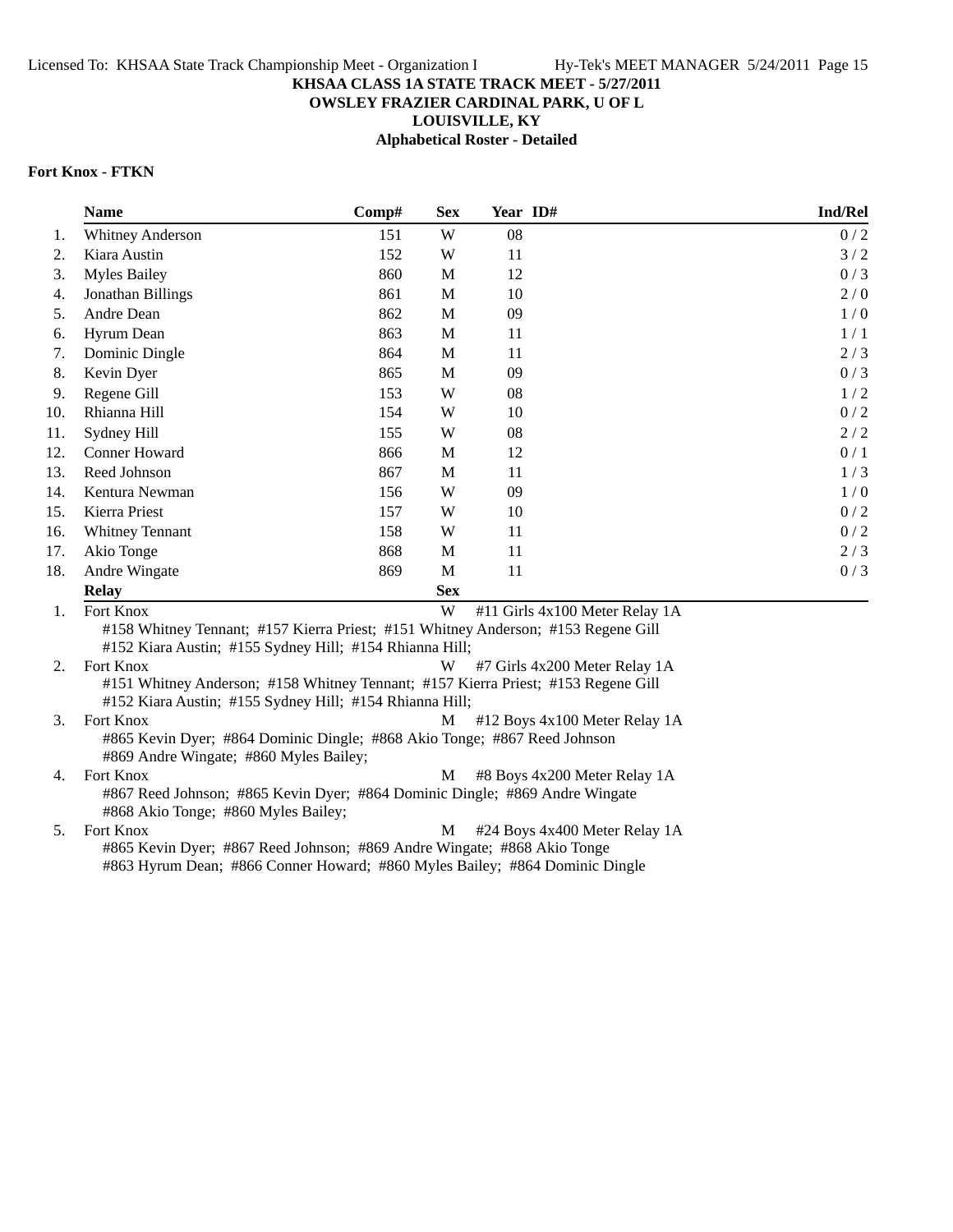## **OWSLEY FRAZIER CARDINAL PARK, U OF L**

**LOUISVILLE, KY**

# **Alphabetical Roster - Detailed**

## **Frankfort - FRAN**

|    | <b>Name</b>        | Comp# | <b>Sex</b> | <b>Year ID#</b> | <b>Ind/Rel</b> |
|----|--------------------|-------|------------|-----------------|----------------|
| 1. | Chundra Bowdry     | 159   | W          | 12              | 0/1            |
| 2. | Shanae Brown       | 160   | W          | 10              | 1/1            |
| 3. | Georan Cardwell    | 870   | М          | 12              | 1/0            |
| 4. | Aaron Jackson      | 871   | M          | 10              | 1/0            |
| 5. | Cailyn Jouett      | 161   | W          | 10              | 1/1            |
| 6. | Rebecca Raine      | 162   | W          | 12              | 0/1            |
| 7. | Shantiqua Shaw     | 163   | W          | 09              | 0/1            |
| 8. | Jasmine Washington | 164   | W          | 10              | 0/1            |
| 9. | Amber Wilcoxson    | 165   | W          | 09              | 0/1            |
|    | <b>Relay</b>       |       | <b>Sex</b> |                 |                |

1. Frankfort W #7 Girls 4x200 Meter Relay 1A

#160 Shanae Brown; #164 Jasmine Washington; #162 Rebecca Raine; #165 Amber Wilcoxson

#161 Cailyn Jouett; #163 Shantiqua Shaw; #159 Chundra Bowdry;

#### **Fulton County - FUCO**

|    | <b>Name</b>         | Comp# | <b>Sex</b> | Year ID# | Ind/Rel |
|----|---------------------|-------|------------|----------|---------|
| 1. | Ginelle Bess        | 166   | W          | 12       | 0/2     |
| 2. | <b>Ginette Bess</b> | 167   | W          | 11       | 0/2     |
| 3. | Shaq Day            | 872   | M          | 12       | 1/0     |
| 4. | <b>Casey Dowty</b>  | 168   | W          | 11       | 2/2     |
| 5. | Branika Hardin      | 169   | W          | 11       | 1/0     |
| 6. | Shaquya Nolan       | 170   | W          | 11       | 0/2     |
| 7. | Samantha Ward       | 171   | W          | 08       | 0/2     |
| 8. | Raneshia Warren     | 172   | W          | 11       | 0/2     |
| 9. | Porsche Wilson      | 173   | W          | 10       | 0/2     |
|    | <b>Relay</b>        |       | <b>Sex</b> |          |         |

1. Fulton County **W** #11 Girls 4x100 Meter Relay 1A

#173 Porsche Wilson; #171 Samantha Ward; #167 Ginette Bess; #172 Raneshia Warren #168 Casey Dowty; #166 Ginelle Bess; #170 Shaquya Nolan;

2. Fulton County **2. 123 Girls 4x400 Meter Relay 1A** #171 Samantha Ward; #172 Raneshia Warren; #170 Shaquya Nolan; #168 Casey Dowty

#166 Ginelle Bess; #173 Porsche Wilson; #167 Ginette Bess;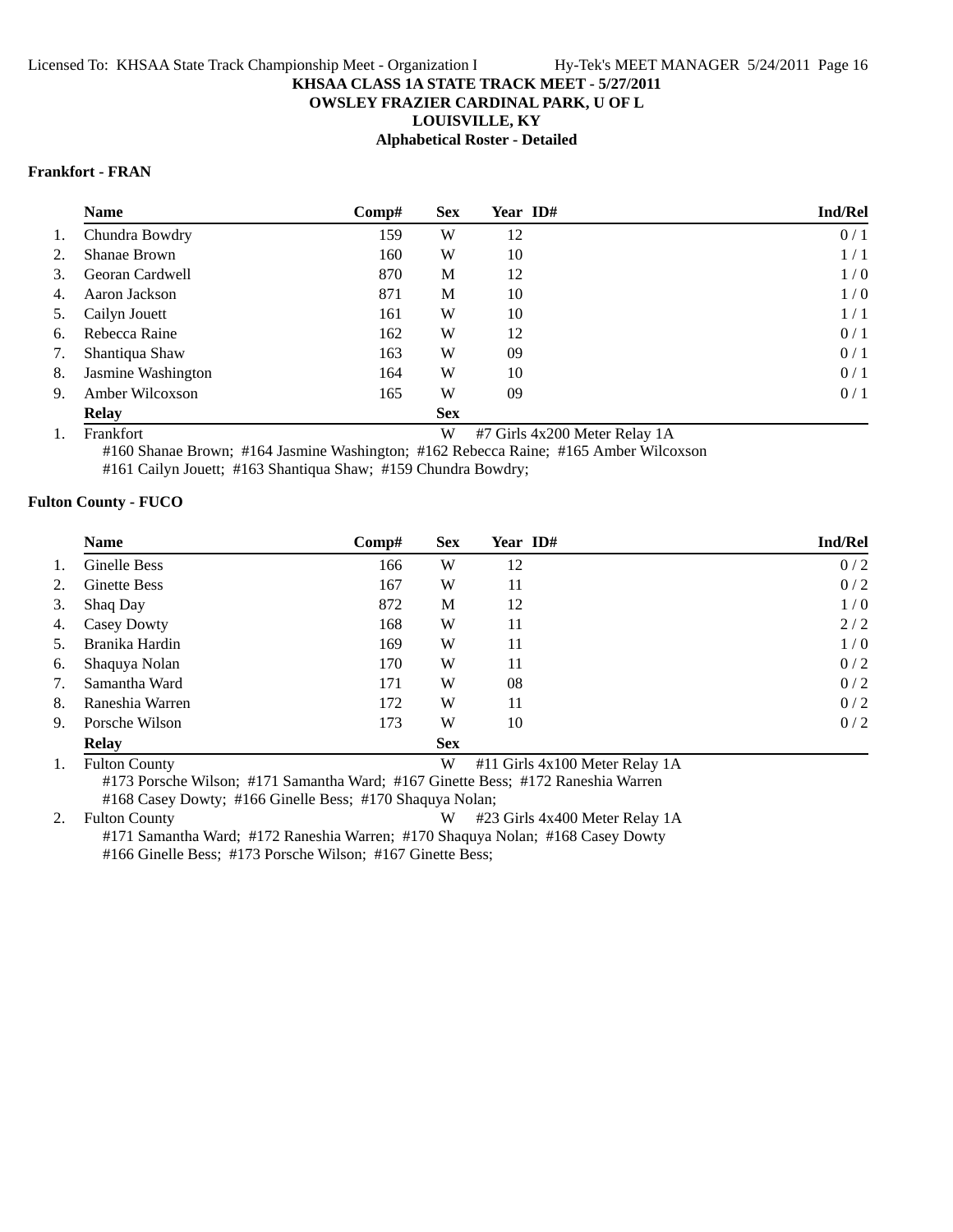# **OWSLEY FRAZIER CARDINAL PARK, U OF L**

**LOUISVILLE, KY**

**Alphabetical Roster - Detailed**

# **Glasgow - GLAS**

|     | <b>Name</b>                                                                                                                              | Comp# | <b>Sex</b>  | Year ID# |                                | Ind/Rel |
|-----|------------------------------------------------------------------------------------------------------------------------------------------|-------|-------------|----------|--------------------------------|---------|
| 1.  | <b>Kennedy Bailey</b>                                                                                                                    | 174   | W           | 10       |                                | 1/2     |
| 2.  | Katlan Bradley                                                                                                                           | 175   | W           | 10       |                                | 2/1     |
| 3.  | <b>Sammy Bradley</b>                                                                                                                     | 873   | M           | 11       |                                | 1/2     |
| 4.  | Ashlyn Brown                                                                                                                             | 176   | W           | 08       |                                | 0/1     |
| 5.  | Hydeia Depp                                                                                                                              | 177   | W           | 09       |                                | 0/2     |
| 6.  | <b>Steely Harris</b>                                                                                                                     | 874   | M           | 10       |                                | 3/0     |
| 7.  | Kain Martin                                                                                                                              | 875   | M           | 11       |                                | 0/1     |
| 8.  | James McCathron                                                                                                                          | 876   | M           | 11       |                                | 0/4     |
| 9.  | Milas Norris                                                                                                                             | 877   | $\mathbf M$ | 09       |                                | 0/1     |
| 10. | Randi Norris                                                                                                                             | 178   | W           | 12       |                                | $2/2$   |
| 11. | Abrianna Page                                                                                                                            | 179   | W           | 07       |                                | 0/1     |
| 12. | Cody Shirley                                                                                                                             | 878   | M           | 09       |                                | 0/1     |
| 13. | Julius Shirley                                                                                                                           | 879   | M           | 09       |                                | 0/2     |
| 14. | Lajuan Smith                                                                                                                             | 880   | M           | 11       |                                | 1/2     |
| 15. | Saige Stone                                                                                                                              | 180   | W           | 09       |                                | 0/3     |
| 16. | Jalen Sublett                                                                                                                            | 881   | M           | 11       |                                | 1/2     |
| 17. | <b>Andrew Thomerson</b>                                                                                                                  | 882   | M           | 08       |                                | 0/1     |
| 18. | Dustin Thomerson                                                                                                                         | 883   | M           | 12       |                                | 1/1     |
| 19. | Marquez Trigg                                                                                                                            | 884   | M           | 08       |                                | 0/2     |
| 20. | Rayne Triplett                                                                                                                           | 181   | W           | 08       |                                | 0/2     |
| 21. | <b>Terrell Whitlow</b>                                                                                                                   | 885   | M           | 12       |                                | 1/3     |
| 22. | Emilee Wood                                                                                                                              | 182   | W           | 11       |                                | 1/2     |
| 23. | Josh Wooten                                                                                                                              | 886   | $\mathbf M$ | 11       |                                | $0/2$   |
|     | <b>Relay</b>                                                                                                                             |       | <b>Sex</b>  |          |                                |         |
| 1.  | Glasgow                                                                                                                                  |       | W           |          | #11 Girls 4x100 Meter Relay 1A |         |
|     | #177 Hydeia Depp; #181 Rayne Triplett; #180 Saige Stone; #182 Emilee Wood<br>#179 Abrianna Page;                                         |       |             |          |                                |         |
| 2.  | Glasgow                                                                                                                                  |       | W           |          | #7 Girls 4x200 Meter Relay 1A  |         |
|     | #177 Hydeia Depp; #174 Kennedy Bailey; #182 Emilee Wood; #178 Randi Norris<br>#180 Saige Stone; #181 Rayne Triplett;                     |       |             |          |                                |         |
| 3.  | Glasgow                                                                                                                                  |       | W           |          | #23 Girls 4x400 Meter Relay 1A |         |
|     | #180 Saige Stone; #175 Katlan Bradley; #174 Kennedy Bailey; #178 Randi Norris<br>#176 Ashlyn Brown;                                      |       |             |          |                                |         |
| 4.  | Glasgow<br>#876 James McCathron; #881 Jalen Sublett; #880 Lajuan Smith; #885 Terrell Whitlow                                             |       | M           |          | #12 Boys 4x100 Meter Relay 1A  |         |
|     | #884 Marquez Trigg; #879 Julius Shirley;                                                                                                 |       |             |          |                                |         |
| 5.  | Glasgow<br>#876 James McCathron; #881 Jalen Sublett; #880 Lajuan Smith; #885 Terrell Whitlow<br>#884 Marquez Trigg; #879 Julius Shirley; |       | M           |          | #8 Boys 4x200 Meter Relay 1A   |         |
| 6.  | Glasgow                                                                                                                                  |       | M           |          | #24 Boys 4x400 Meter Relay 1A  |         |
|     | #876 James McCathron; #875 Kain Martin; #885 Terrell Whitlow; #873 Sammy Bradley<br>#877 Milas Norris; #886 Josh Wooten;                 |       |             |          |                                |         |
| 7.  | Glasgow                                                                                                                                  |       | М           |          | #2 Boys 4x800 Meter Relay 1A   |         |
|     | #886 Josh Wooten; #876 James McCathron; #873 Sammy Bradley; #883 Dustin Thomerson                                                        |       |             |          |                                |         |

#882 Andrew Thomerson; #878 Cody Shirley;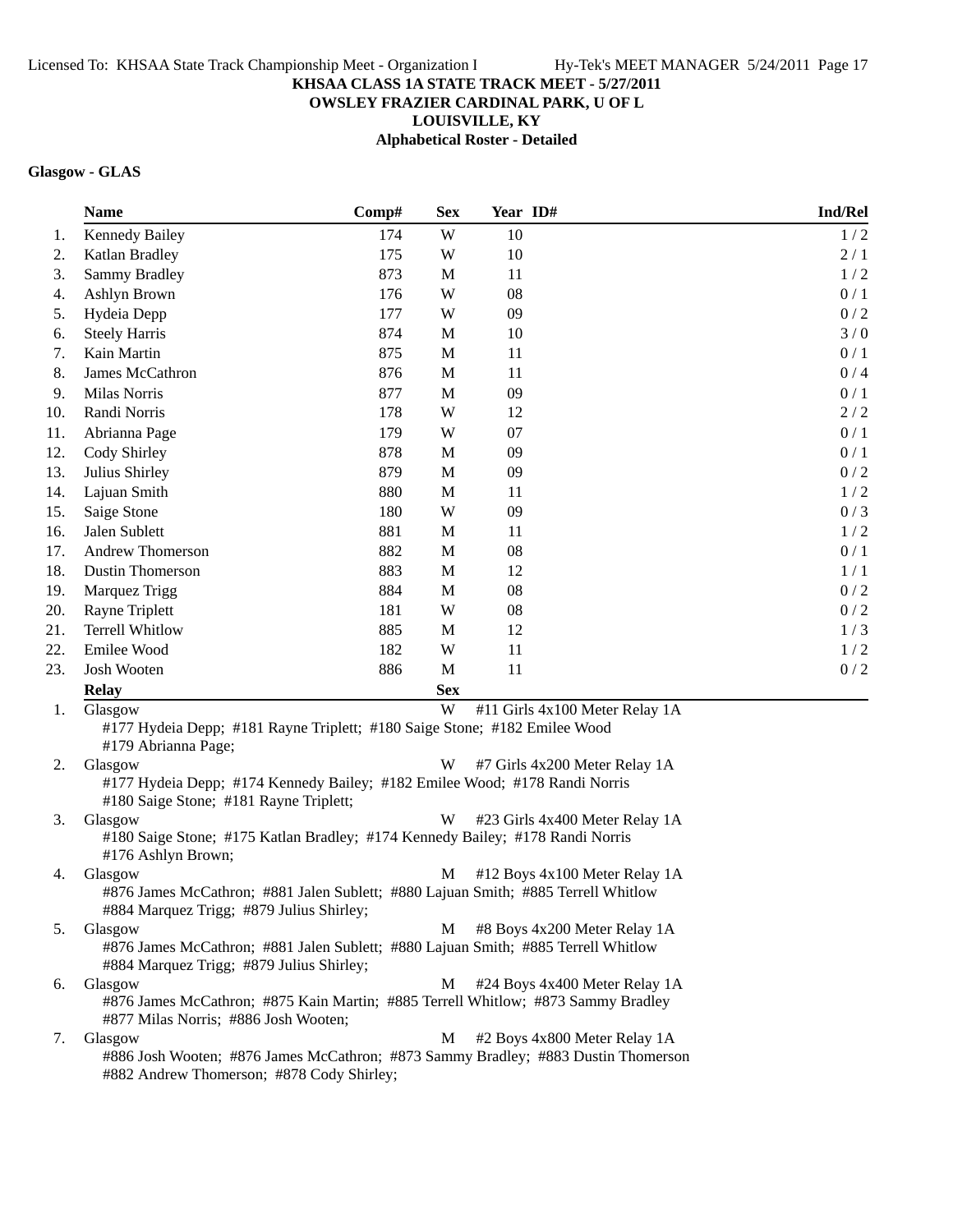## **OWSLEY FRAZIER CARDINAL PARK, U OF L**

**LOUISVILLE, KY**

**Alphabetical Roster - Detailed**

#### **Green County - GREE**

|     | <b>Name</b>              | Comp# | <b>Sex</b> | Year ID#                       | Ind/Rel |
|-----|--------------------------|-------|------------|--------------------------------|---------|
| 1.  | Katlyn Biggs             | 183   | W          | 08                             | 0/2     |
| 2.  | Donovan Burton           | 887   | M          | 11                             | 3/2     |
| 3.  | <b>Brooke Estes</b>      | 184   | W          | 12                             | 2/2     |
| 4.  | <b>Molly Frank</b>       | 185   | W          | 10                             | 0/1     |
| 5.  | <b>Cheyenne Gettings</b> | 186   | W          | 12                             | 0/1     |
| 6.  | Cody Houchens            | 888   | M          | 11                             | 2/2     |
| 7.  | Erin Jaggers             | 187   | W          | 08                             | 0/2     |
| 8.  | Evan Jaggers             | 889   | M          | 09                             | 2/1     |
| 9.  | Lucus Judd               | 890   | M          | 07                             | 0/1     |
| 10. | Natalie March            | 188   | W          | 08                             | 0/1     |
| 11. | <b>Weston McDermott</b>  | 891   | M          | 09                             | 0/3     |
| 12. | Sara Milby               | 189   | W          | 08                             | 0/2     |
| 13. | Josh Miller              | 892   | M          | 11                             | 1/1     |
| 14. | <b>Gaither Moore</b>     | 893   | M          | 12                             | 0/2     |
| 15. | Thomas Navalta           | 894   | M          | 11                             | 3/2     |
| 16. | Shawna Parson            | 190   | W          | 12                             | 1/2     |
| 17. | <b>Burns Romines</b>     | 895   | M          | 11                             | 1/1     |
| 18. | <b>Baylee Shepherd</b>   | 191   | W          | 09                             | 0/1     |
| 19. | Chryslee Sherrill        | 192   | W          | 10                             | 1/0     |
| 20. | <b>Skyler Shively</b>    | 896   | M          | 12                             | 0/2     |
| 21. | <b>Baylee Shofner</b>    | 193   | W          | 11                             | 2/2     |
| 22. | Mikayla Talbott          | 194   | W          | 07                             | 2/0     |
| 23. | Jeron Thornton           | 897   | M          | 09                             | 0/3     |
| 24. | Dakota Westmoreland      | 898   | M          | 10                             | 2/0     |
| 25. | <b>Trevor Wright</b>     | 899   | M          | 08                             | 0/2     |
|     | <b>Relay</b>             |       | <b>Sex</b> |                                |         |
| 1.  | <b>Green County</b>      |       | W          | #23 Girls 4x400 Meter Relay 1A |         |

#184 Brooke Estes; #187 Erin Jaggers; #186 Cheyenne Gettings; #193 Baylee Shofner #183 Katlyn Biggs; #189 Sara Milby; #188 Natalie March; #190 Shawna Parson

2. Green County **W** #1 Girls 4x800 Meter Relay 1A #191 Baylee Shepherd; #187 Erin Jaggers; #183 Katlyn Biggs; #184 Brooke Estes #193 Baylee Shofner; #185 Molly Frank; #190 Shawna Parson; #189 Sara Milby 3. Green County **M** #8 Boys 4x200 Meter Relay 1A #889 Evan Jaggers; #888 Cody Houchens; #894 Thomas Navalta; #887 Donovan Burton

#895 Burns Romines; #891 Weston McDermott; #897 Jeron Thornton; 4. Green County **M**  $\#24$  Boys 4x400 Meter Relay 1A

#893 Gaither Moore; #899 Trevor Wright; #896 Skyler Shively; #891 Weston McDermott #888 Cody Houchens; #894 Thomas Navalta; #897 Jeron Thornton; #887 Donovan Burton 5. Green County **M** #2 Boys 4x800 Meter Relay 1A

#899 Trevor Wright; #893 Gaither Moore; #896 Skyler Shively; #891 Weston McDermott #890 Lucus Judd; #897 Jeron Thornton; #892 Josh Miller;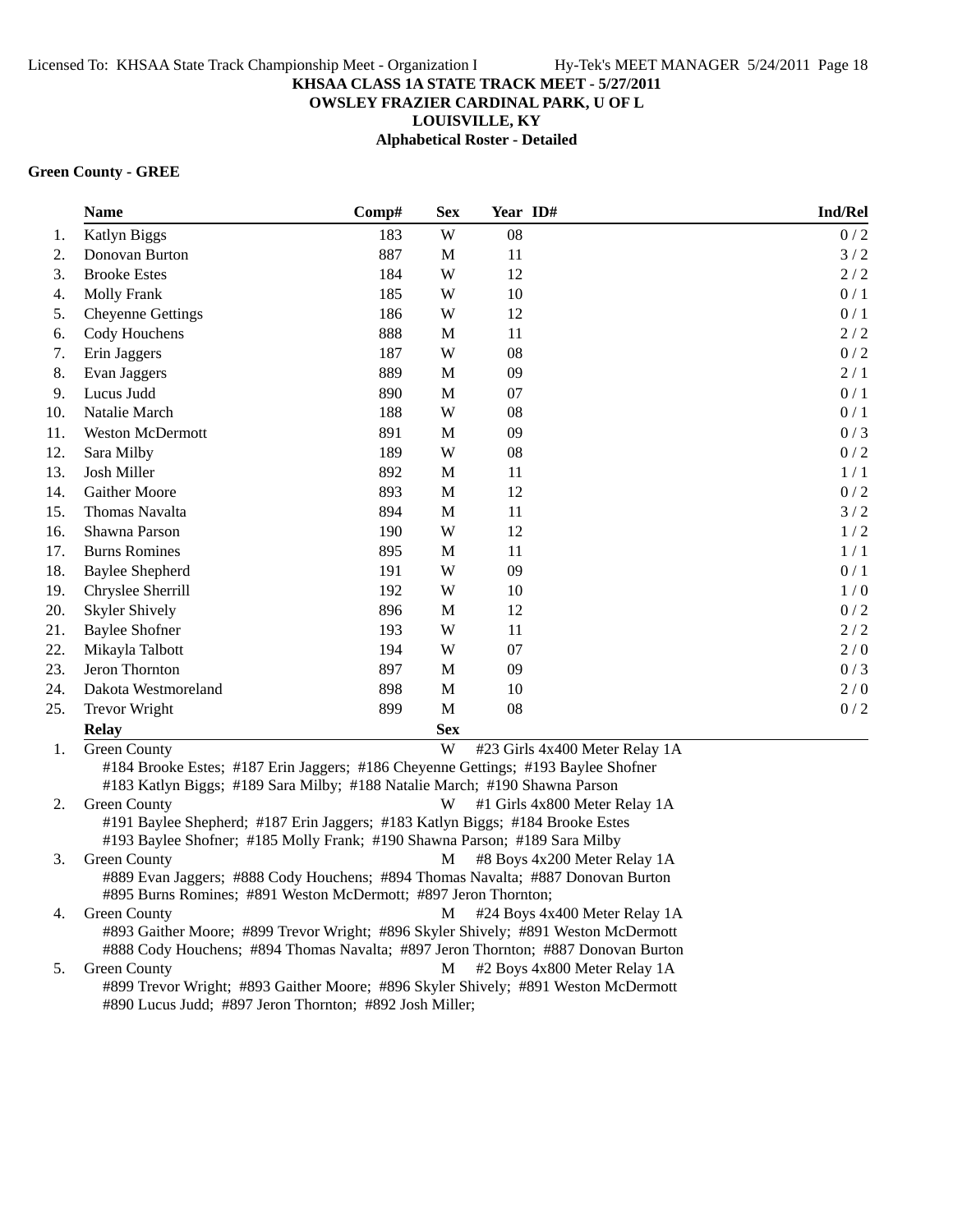## **OWSLEY FRAZIER CARDINAL PARK, U OF L**

**LOUISVILLE, KY**

**Alphabetical Roster - Detailed**

#### **Hancock County - HANC**

|     | <b>Name</b>            | $\bf Comp#$ | <b>Sex</b> | Year ID#                                                                                                       | <b>Ind/Rel</b> |
|-----|------------------------|-------------|------------|----------------------------------------------------------------------------------------------------------------|----------------|
| 1.  | Chris Bertke           | 900         | M          | 12                                                                                                             | 2/2            |
| 2.  | Holly Chappell         | 195         | W          | 11                                                                                                             | 0/1            |
| 3.  | <b>Brandon Cook</b>    | 901         | M          | 10                                                                                                             | 0/3            |
| 4.  | <b>Josh Daugherty</b>  | 902         | M          | 09                                                                                                             | 0/3            |
| 5.  | <b>Kensey Estes</b>    | 196         | W          | 11                                                                                                             | 0/1            |
| 6.  | <b>Austin Haaff</b>    | 903         | M          | 09                                                                                                             | 1/2            |
| 7.  | <b>Audry Hawkins</b>   | 197         | W          | 10                                                                                                             | 1/1            |
| 8.  | Cody Inman             | 904         | M          | 10                                                                                                             | 0/2            |
| 9.  | Drema Johnson          | 198         | W          | 11                                                                                                             | 1/1            |
| 10. | Tanisha Johnson        | 199         | W          | 12                                                                                                             | 1/1            |
| 11. | Karl Kreisle           | 905         | M          | 10                                                                                                             | 0/3            |
| 12. | Cody Roach             | 906         | M          | 10                                                                                                             | 3/1            |
| 13. | <b>Austin Schadler</b> | 907         | М          | 07                                                                                                             | 0/1            |
| 14. | Cody Schroader         | 908         | M          | 08                                                                                                             | 0/2            |
| 15. | <b>Sydney Young</b>    | 200         | W          | 07                                                                                                             | 3/1            |
|     | <b>Relay</b>           |             | <b>Sex</b> |                                                                                                                |                |
| 1.  | <b>Hancock County</b>  |             | W          | #1 Girls 4x800 Meter Relay 1A<br>#198 Drema Johnson; #195 Holly Chappell; #196 Kensey Estes; #200 Sydney Young |                |

#199 Tanisha Johnson; #197 Audry Hawkins; 2. Hancock County **M** #8 Boys 4x200 Meter Relay 1A #901 Brandon Cook; #902 Josh Daugherty; #903 Austin Haaff; #905 Karl Kreisle #900 Chris Bertke; 3. Hancock County **M**  $\#24$  Boys 4x400 Meter Relay 1A #901 Brandon Cook; #902 Josh Daugherty; #908 Cody Schroader; #905 Karl Kreisle #903 Austin Haaff; #904 Cody Inman;

4. Hancock County **M**  $\#2$  Boys 4x800 Meter Relay 1A #900 Chris Bertke; #908 Cody Schroader; #906 Cody Roach; #905 Karl Kreisle #904 Cody Inman; #902 Josh Daugherty; #901 Brandon Cook; #907 Austin Schadler

# **Harlan - HARL**

|     | Name             | -comp# | <b>Sex</b> | ID#<br>Year    | d/Rel<br>l no                               |
|-----|------------------|--------|------------|----------------|---------------------------------------------|
| . . | Whitaker<br>Anno | 201    | W          | $\overline{1}$ | $\Omega$<br>$\overline{\phantom{a}}$<br>. . |

# **Heath - HEAT**

|    | <b>Name</b>         | <b>Comp#</b> | <b>Sex</b> | Year ID# | <b>Ind/Rel</b> |
|----|---------------------|--------------|------------|----------|----------------|
| 1. | Luke Gratz          | 909          | M          |          | 2/0            |
|    | 2. Zachary Hudspeth | 910          | M          | 10       | 1/0            |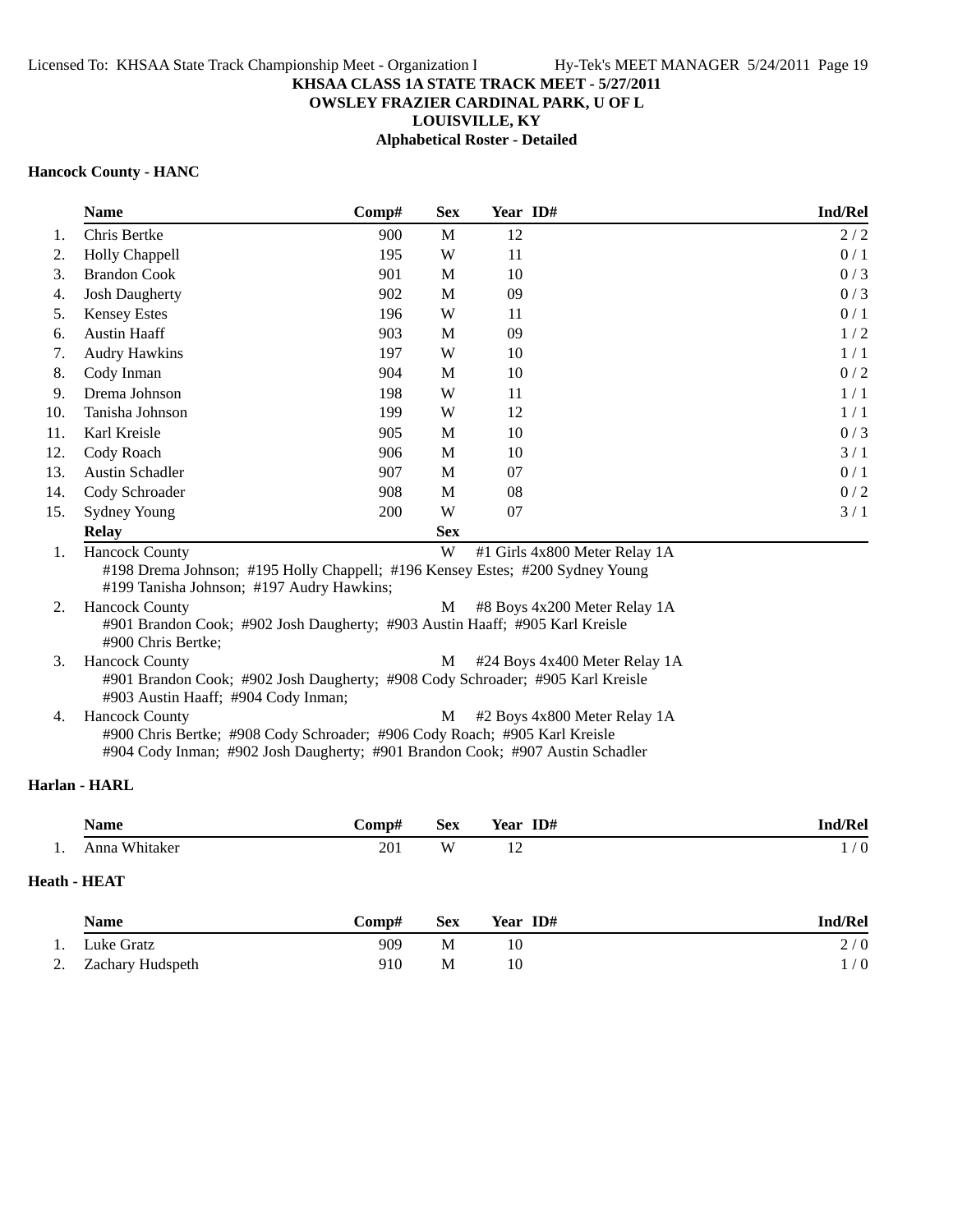# **OWSLEY FRAZIER CARDINAL PARK, U OF L**

**LOUISVILLE, KY**

**Alphabetical Roster - Detailed**

#### **Holy Cross (Covington) - CHC**

|     | <b>Name</b>            | Comp# | <b>Sex</b> | Year ID#                       | Ind/Rel |
|-----|------------------------|-------|------------|--------------------------------|---------|
| 1.  | Julie Arlinghaus       | 202   | W          | 10                             | 0/1     |
| 2.  | Celeste Bergman        | 203   | W          | 07                             | 0/2     |
| 3.  | Gabrielle Bergman      | 204   | W          | 09                             | 2/1     |
| 4.  | Taylor Bergman         | 911   | M          | 12                             | 2/0     |
| 5.  | <b>Bret Bey</b>        | 912   | M          | 10                             | 0/2     |
| 6.  | Lillian Frantz         | 205   | W          | 09                             | 0/2     |
| 7.  | Aaron Fuller           | 913   | M          | 11                             | 0/2     |
| 8.  | Trey Hemmer            | 914   | M          | 12                             | 0/2     |
| 9.  | Nick Jehn              | 915   | M          | 12                             | 1/2     |
| 10. | Jason Kinn             | 916   | M          | 09                             | 0/2     |
| 11. | Olivia Muller          | 206   | W          | 12                             | 0/1     |
| 12. | <b>Nick Sanders</b>    | 917   | M          | 11                             | 1/0     |
| 13. | Katherine Schweitzer   | 207   | W          | 09                             | 0/1     |
| 14. | Maddeline Schweitzer   | 208   | W          | 11                             | 0/2     |
| 15. | Jenna Spenlau          | 209   | W          | 10                             | 1/0     |
| 16. | <b>Tim Woeste</b>      | 918   | M          | 09                             | 0/2     |
|     | <b>Relay</b>           |       | <b>Sex</b> |                                |         |
| 1.  | Holy Cross (Covington) |       | W          | #23 Girls 4x400 Meter Relay 1A |         |

#206 Olivia Muller; #203 Celeste Bergman; #202 Julie Arlinghaus; #205 Lillian Frantz #208 Maddeline Schweitzer;

2. Holy Cross (Covington) W #1 Girls 4x800 Meter Relay 1A #207 Katherine Schweitzer; #205 Lillian Frantz; #203 Celeste Bergman; #204 Gabrielle Bergman #208 Maddeline Schweitzer;

- 3. Holy Cross (Covington) M #24 Boys 4x400 Meter Relay 1A #913 Aaron Fuller; #914 Trey Hemmer; #915 Nick Jehn; #918 Tim Woeste #916 Jason Kinn; #912 Bret Bey; 4. Holy Cross (Covington) M #2 Boys 4x800 Meter Relay 1A #912 Bret Bey; #918 Tim Woeste; #914 Trey Hemmer; #915 Nick Jehn
	- #913 Aaron Fuller; #916 Jason Kinn;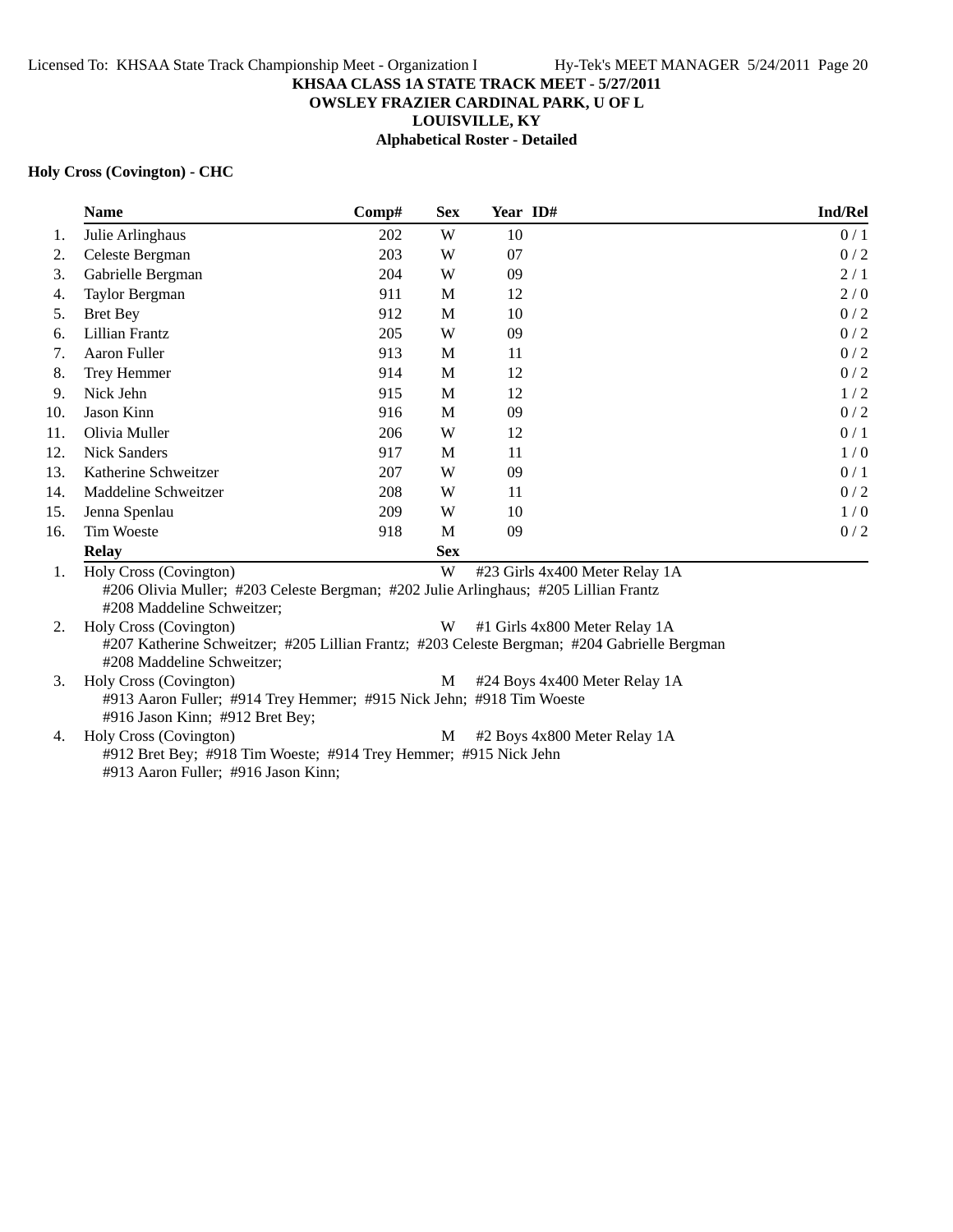# **OWSLEY FRAZIER CARDINAL PARK, U OF L**

**LOUISVILLE, KY**

# **Alphabetical Roster - Detailed**

#### **Holy Cross (Louisville) - LHC**

|     | <b>Name</b>                                                                  | Comp# | <b>Sex</b> | Year ID#                       | Ind/Rel |  |  |  |
|-----|------------------------------------------------------------------------------|-------|------------|--------------------------------|---------|--|--|--|
| 1.  | Nathan Bearden                                                               | 919   | M          | 09                             | 0/1     |  |  |  |
| 2.  | <b>Brittany Bernhagen</b>                                                    | 210   | W          | 10                             | 0/1     |  |  |  |
| 3.  | Chelsey Blair                                                                | 211   | W          | 12                             | 0/2     |  |  |  |
| 4.  | Katie Crowe                                                                  | 212   | W          | 09                             | 0/2     |  |  |  |
| 5.  | <b>Aaron Drury</b>                                                           | 920   | M          | 10                             | 2/0     |  |  |  |
| 6.  | Mariaha Geter                                                                | 213   | W          | 12                             | 0/1     |  |  |  |
| 7.  | Jeremy Glass                                                                 | 921   | M          | 11                             | 2/0     |  |  |  |
| 8.  | Kendall Hammerstrom                                                          | 922   | M          | 11                             | 2/1     |  |  |  |
| 9.  | Maya Hardin                                                                  | 214   | W          | 11                             | 1/0     |  |  |  |
| 10. | Elizabeth Hardt                                                              | 215   | W          | 12                             | 1/2     |  |  |  |
| 11. | Greg Johnson                                                                 | 923   | M          | 12                             | 2/1     |  |  |  |
| 12. | Jenna Johnston                                                               | 216   | W          | 09                             | 0/2     |  |  |  |
| 13. | Dominique Malone                                                             | 924   | M          | 12                             | 0/1     |  |  |  |
| 14. | Hunter Morgan                                                                | 925   | M          | 11                             | 0/1     |  |  |  |
| 15. | Sarah Osborne                                                                | 217   | W          | 12                             | 0/2     |  |  |  |
| 16. | Dominic Perronie                                                             | 926   | M          | 12                             | 2/1     |  |  |  |
| 17. | Collin Ray                                                                   | 927   | M          | 12                             | 1/1     |  |  |  |
| 18. | Carly Ryan                                                                   | 218   | W          | 10                             | 0/2     |  |  |  |
| 19. | Cody Schonburg                                                               | 928   | M          | 12                             | 1/0     |  |  |  |
| 20. | Sara Schum                                                                   | 219   | W          | 12                             | 0/2     |  |  |  |
| 21. | Julie Skaggs                                                                 | 220   | W          | 11                             | 1/0     |  |  |  |
| 22. | Jacob Thomson                                                                | 929   | M          | 10                             | 3/1     |  |  |  |
|     | <b>Relay</b>                                                                 |       | <b>Sex</b> |                                |         |  |  |  |
| 1.  | Holy Cross (Louisville)                                                      |       | W          | #23 Girls 4x400 Meter Relay 1A |         |  |  |  |
|     | #215 Elizabeth Hardt; #219 Sara Schum; #212 Katie Crowe; #216 Jenna Johnston |       |            |                                |         |  |  |  |
|     | #218 Carly Ryan; #213 Mariaha Geter; #217 Sarah Osborne; #211 Chelsey Blair  |       |            |                                |         |  |  |  |

2. Holy Cross (Louisville) W #1 Girls 4x800 Meter Relay 1A

#212 Katie Crowe; #215 Elizabeth Hardt; #219 Sara Schum; #216 Jenna Johnston

#211 Chelsey Blair; #218 Carly Ryan; #217 Sarah Osborne; #210 Brittany Bernhagen

3. Holy Cross (Louisville) M #2 Boys 4x800 Meter Relay 1A

#927 Collin Ray; #926 Dominic Perronie; #925 Hunter Morgan; #929 Jacob Thomson #922 Kendall Hammerstrom; #919 Nathan Bearden; #924 Dominique Malone; #923 Greg Johnson

#### **Jenkins - JENK**

|    | <b>Name</b>          | <b>Comp#</b> | <b>Sex</b> | Year ID# | Ind/Rel |
|----|----------------------|--------------|------------|----------|---------|
| 1. | Kevin Brown          | 930          | М          |          | 1/0     |
| 2. | <b>Blake Caudill</b> | 221          | W          |          | 2/0     |
|    | 3. Ashley Gibson     | 222          | W          | 12       | 4/0     |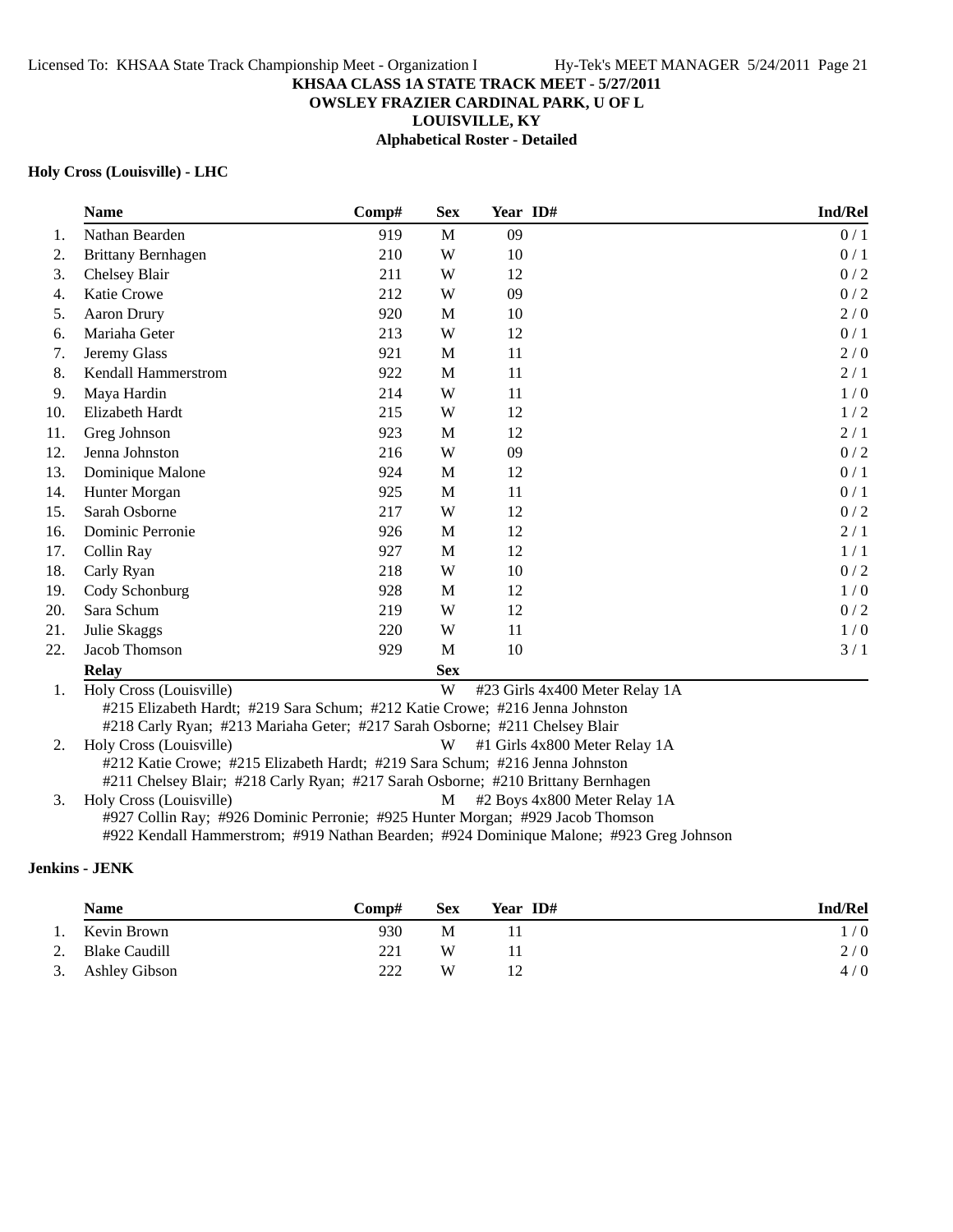## **OWSLEY FRAZIER CARDINAL PARK, U OF L**

**LOUISVILLE, KY**

#### **Alphabetical Roster - Detailed**

#### **Kentucky Country Day - KCD**

|    | <b>Name</b>             | $\bf Comp#$ | Sex | Year ID# | <b>Ind/Rel</b> |
|----|-------------------------|-------------|-----|----------|----------------|
| 1. | Chris Basham            | 931         | М   | 10       | 1/0            |
| 2. | Reed Cohen              | 932         | М   | 12       | 2/0            |
| 3. | Malorie Eisenbrei       | 223         | W   | 10       | 1/0            |
| 4. | <b>Mallory Jennings</b> | 224         | W   | 09       | 2/0            |
| 5. | <b>Healey Loeffler</b>  | 225         | W   | 11       | 2/0            |
| 6. | <b>Sam Summers</b>      | 933         | М   | 12       | 2/0            |

#### **Lexington Christian - LCHR**

|     | <b>Name</b>             | Comp# | <b>Sex</b>  | Year ID# | Ind/Rel |
|-----|-------------------------|-------|-------------|----------|---------|
| 1.  | <b>Sydney Berry</b>     | 226   | W           | 09       | 0/1     |
| 2.  | <b>Rachel Bertrand</b>  | 227   | W           | 10       | $0/1$   |
| 3.  | Maddie Boone            | 228   | W           | 12       | 1/2     |
| 4.  | Katelin Bundy           | 229   | W           | 09       | 2/1     |
| 5.  | Morgan Downs            | 230   | W           | 12       | 1/0     |
| 6.  | Michael Elliot          | 934   | M           | 11       | 0/1     |
| 7.  | <b>Elizabeth Farmer</b> | 231   | W           | 10       | 1/0     |
| 8.  | Christian Fielden       | 935   | M           | 11       | 2/1     |
| 9.  | <b>Christian Foster</b> | 936   | $\mathbf M$ | 10       | 1/2     |
| 10. | Adam Hilton             | 937   | M           | 11       | 1/2     |
| 11. | Kristen Jacob           | 232   | W           | 11       | 1/0     |
| 12. | Becca Kemplin           | 233   | W           | 12       | 0/2     |
| 13. | Shelby Lane             | 234   | W           | 12       | 0/2     |
| 14. | Tori Lelbach            | 235   | W           | 11       | 0/2     |
| 15. | Carol Beth Madden       | 236   | W           | 08       | 0/2     |
| 16. | Stephen Mitchell        | 938   | M           | 12       | 1/1     |
| 17. | Keegan Penalva          | 939   | M           | 12       | 0/1     |
| 18. | Julie Sonday            | 237   | W           | 11       | 1/0     |
| 19. | Chad Synder             | 940   | M           | 12       | 1/2     |
| 20. | <b>Emily Terry</b>      | 238   | W           | 10       | 3/2     |
| 21. | Zach West               | 941   | M           | 12       | 1/0     |
| 22. | Jenna Wooten            | 239   | W           | 12       | 0/1     |
| 23. | Seth Yocum              | 942   | M           | 10       | 1/0     |
|     | <b>Relay</b>            |       | <b>Sex</b>  |          |         |

1. Lexington Christian W #11 Girls 4x100 Meter Relay 1A #233 Becca Kemplin; #227 Rachel Bertrand; #234 Shelby Lane; #229 Katelin Bundy #238 Emily Terry;

2. Lexington Christian W #23 Girls 4x400 Meter Relay 1A #233 Becca Kemplin; #235 Tori Lelbach; #228 Maddie Boone; #238 Emily Terry #236 Carol Beth Madden; #234 Shelby Lane; 3. Lexington Christian **W** #1 Girls 4x800 Meter Relay 1A

#235 Tori Lelbach; #226 Sydney Berry; #228 Maddie Boone; #239 Jenna Wooten #236 Carol Beth Madden;

4. Lexington Christian M #12 Boys 4x100 Meter Relay 1A #937 Adam Hilton; #935 Christian Fielden; #936 Christian Foster; #940 Chad Synder 5. Lexington Christian **M**  $\#24$  Boys 4x400 Meter Relay 1A

#937 Adam Hilton; #936 Christian Foster; #938 Stephen Mitchell; #940 Chad Synder #939 Keegan Penalva; #934 Michael Elliot;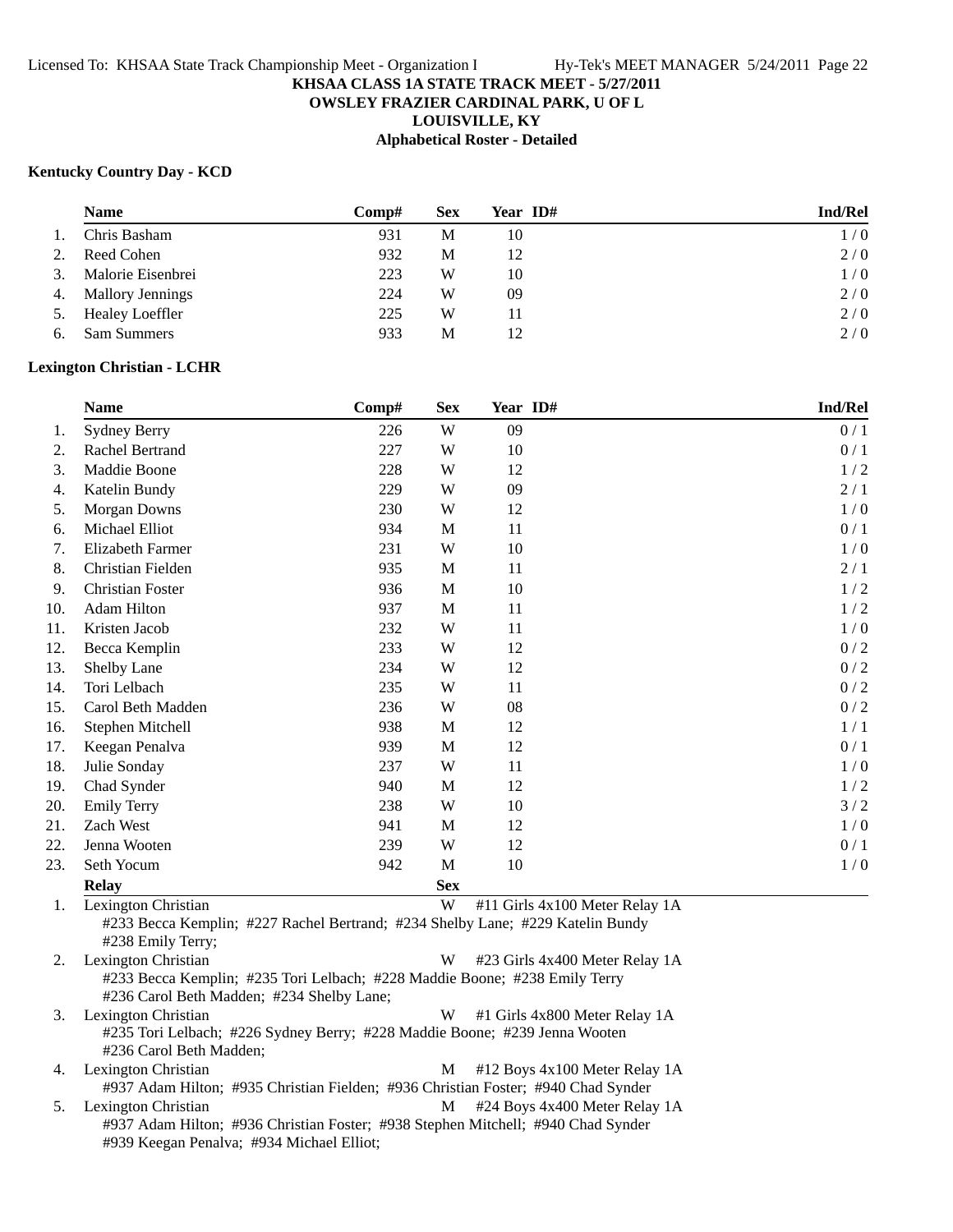#### **OWSLEY FRAZIER CARDINAL PARK, U OF L**

**LOUISVILLE, KY**

**Alphabetical Roster - Detailed**

## **Livingston Central - LIV**

|                           | <b>Name</b>  | Comp#- | <b>Sex</b> | Year ID# | <b>Ind/Rel</b> |
|---------------------------|--------------|--------|------------|----------|----------------|
| 1.                        | JoAnna Croft | 240    | W          |          | 1/0            |
| $\mathcal{D}$<br><u>.</u> | Aneta Sloma  | 241    | W          |          | 2/0            |

#### **Louisville Collegiate - LCOL**

|     | <b>Name</b>            | Comp# | <b>Sex</b> | Year ID# | <b>Ind/Rel</b> |
|-----|------------------------|-------|------------|----------|----------------|
| 1.  | Mohammed Abu Ali       | 943   | M          | 12       | 0/3            |
| 2.  | Maya Berkley           | 242   | W          | 09       | 0/2            |
| 3.  | Elizabeth Berryman     | 243   | W          | 10       | 0/2            |
| 4.  | Lucas Boatwright       | 944   | M          | 11       | 0/2            |
| 5.  | Sarah Bode             | 244   | W          | 11       | 1/0            |
| 6.  | John Burke             | 945   | M          | 12       | 2/1            |
| 7.  | Crista Butler          | 245   | W          | 10       | 0/2            |
| 8.  | <b>Courteney Case</b>  | 246   | W          | 10       | 0/2            |
| 9.  | Ezra Griffith          | 946   | M          | 09       | 0/2            |
| 10. | Julie Hertzman         | 247   | W          | 11       | 0/2            |
| 11. | Tucker Kirven          | 947   | M          | 11       | 0/3            |
| 12. | Nancy Ma               | 248   | W          | 11       | 0/2            |
| 13. | Elias Nassar           | 948   | M          | 11       | 0/2            |
| 14. | Eric Nieto             | 949   | M          | 12       | 0/3            |
| 15. | <b>Ryan Perry</b>      | 950   | M          | 11       | 1/3            |
| 16. | Collin Schutte         | 951   | M          | 11       | 1/2            |
| 17. | <b>Stephen Stivers</b> | 952   | M          | 09       | 0/3            |
| 18. | <b>Mallory Tyler</b>   | 249   | W          | 11       | 0/2            |
|     | <b>Relay</b>           |       | <b>Sex</b> |          |                |

1. Louisville Collegiate **W** #7 Girls 4x200 Meter Relay 1A #245 Crista Butler; #247 Julie Hertzman; #243 Elizabeth Berryman; #246 Courteney Case #242 Maya Berkley; #248 Nancy Ma; #249 Mallory Tyler;

2. Louisville Collegiate  $\overline{W}$  #23 Girls 4x400 Meter Relay 1A #246 Courteney Case; #242 Maya Berkley; #243 Elizabeth Berryman; #247 Julie Hertzman #249 Mallory Tyler; #248 Nancy Ma; #245 Crista Butler;

3. Louisville Collegiate **M** #8 Boys 4x200 Meter Relay 1A #946 Ezra Griffith; #949 Eric Nieto; #951 Collin Schutte; #950 Ryan Perry #952 Stephen Stivers; #947 Tucker Kirven; #943 Mohammed Abu Ali; #944 Lucas Boatwright

4. Louisville Collegiate M  $\mu$  +24 Boys 4x400 Meter Relay 1A #946 Ezra Griffith; #943 Mohammed Abu Ali; #949 Eric Nieto; #950 Ryan Perry #947 Tucker Kirven; #952 Stephen Stivers; #948 Elias Nassar; #951 Collin Schutte

5. Louisville Collegiate **M** #2 Boys 4x800 Meter Relay 1A #947 Tucker Kirven; #944 Lucas Boatwright; #945 John Burke; #943 Mohammed Abu Ali #948 Elias Nassar; #952 Stephen Stivers; #950 Ryan Perry; #949 Eric Nieto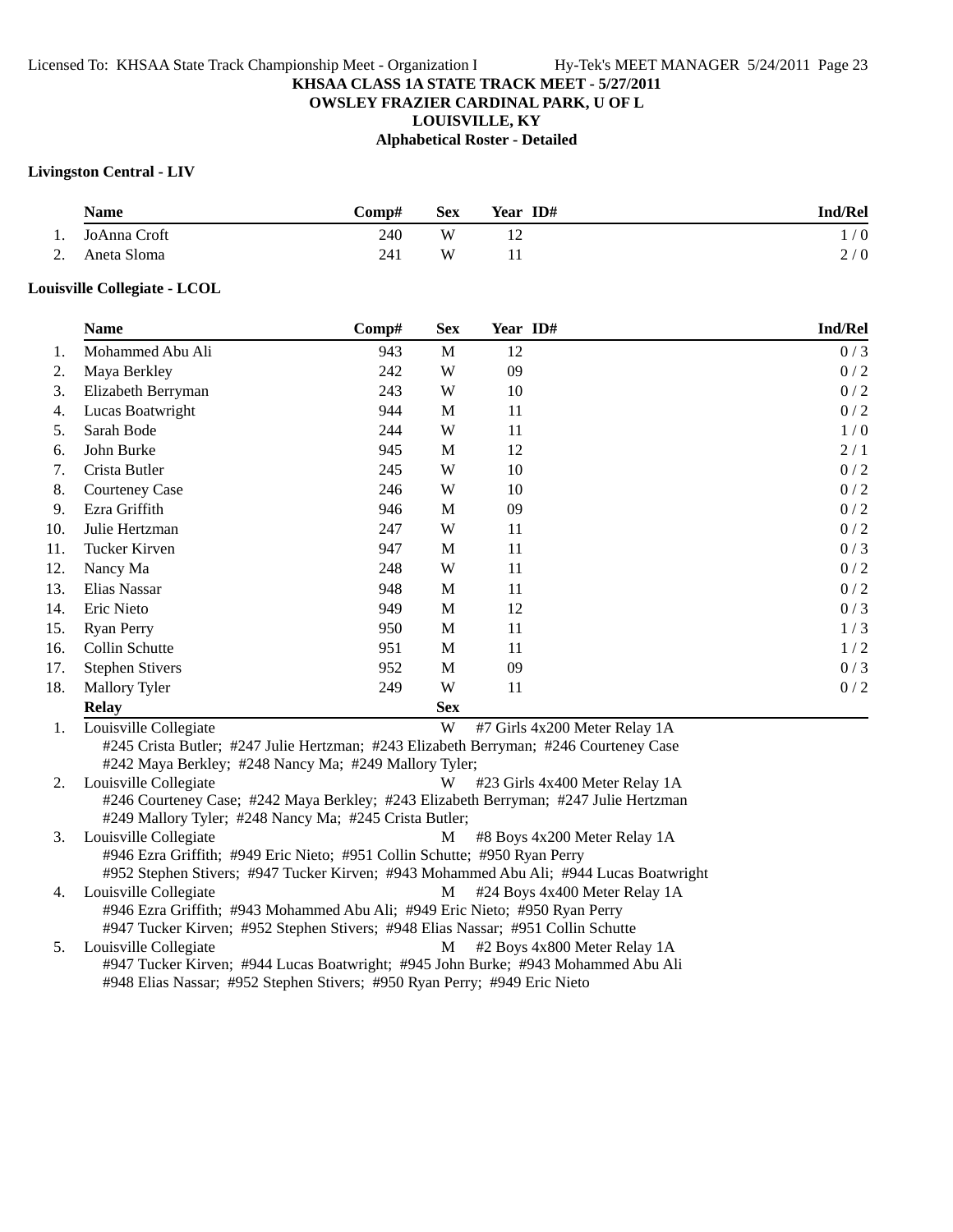# **OWSLEY FRAZIER CARDINAL PARK, U OF L**

**LOUISVILLE, KY**

**Alphabetical Roster - Detailed**

# **Ludlow - LUDL**

|     | <b>Name</b>                                                                                                                                                                                                 | Comp# | <b>Sex</b> | Year ID# |  | Ind/Rel |  |
|-----|-------------------------------------------------------------------------------------------------------------------------------------------------------------------------------------------------------------|-------|------------|----------|--|---------|--|
| 1.  | Kristen Ashcraft                                                                                                                                                                                            | 250   | W          | 10       |  | 1/0     |  |
| 2.  | <b>BreeAnn Bailey</b>                                                                                                                                                                                       | 251   | W          | 09       |  | 0/1     |  |
| 3.  | Byni Dugan                                                                                                                                                                                                  | 252   | W          | 07       |  | 0/1     |  |
| 4.  | Chesi Dugan                                                                                                                                                                                                 | 253   | W          | 07       |  | 1/1     |  |
| 5.  | Jessica Dysert                                                                                                                                                                                              | 254   | W          | 07       |  | 0/1     |  |
| 6.  | Derek Gasier                                                                                                                                                                                                | 953   | M          | 09       |  | 0/1     |  |
| 7.  | Zena Gavin                                                                                                                                                                                                  | 255   | W          | 09       |  | 0/1     |  |
| 8.  | Anthony Jordan                                                                                                                                                                                              | 954   | M          | 10       |  | 0/1     |  |
| 9.  | Arielle Lack                                                                                                                                                                                                | 256   | W          | 07       |  | 0/1     |  |
| 10. | <b>Matt Morris</b>                                                                                                                                                                                          | 955   | M          | 11       |  | 0/1     |  |
| 11. | Seth Pence                                                                                                                                                                                                  | 956   | M          | 09       |  | 0/1     |  |
| 12. | Casey Perry                                                                                                                                                                                                 | 957   | M          | 11       |  | 0/1     |  |
| 13. | <b>Hunter Robinson</b>                                                                                                                                                                                      | 958   | M          | 09       |  | 0/1     |  |
| 14. | <b>Carmen Shworles</b>                                                                                                                                                                                      | 257   | W          | 09       |  | 0/1     |  |
| 15. | <b>Tyler Soward</b>                                                                                                                                                                                         | 959   | M          | 11       |  | 1/1     |  |
| 16. | Jade Stansberry                                                                                                                                                                                             | 258   | W          | 11       |  | 1/0     |  |
| 17. | <b>Cameron VanHuss</b>                                                                                                                                                                                      | 960   | M          | 07       |  | 0/1     |  |
| 18. | Amber Victor                                                                                                                                                                                                | 259   | W          | 07       |  | 2/1     |  |
|     | <b>Relay</b>                                                                                                                                                                                                |       | <b>Sex</b> |          |  |         |  |
| 1.  | Ludlow<br>W<br>#1 Girls 4x800 Meter Relay 1A<br>#257 Carmen Shworles; #259 Amber Victor; #256 Arielle Lack; #252 Byni Dugan<br>#253 Chesi Dugan; #254 Jessica Dysert; #251 BreeAnn Bailey; #255 Zena Gavin  |       |            |          |  |         |  |
| 2.  | Ludlow<br>#2 Boys 4x800 Meter Relay 1A<br>M<br>#959 Tyler Soward; #954 Anthony Jordan; #953 Derek Gasier; #955 Matt Morris<br>#956 Seth Pence; #960 Cameron VanHuss; #958 Hunter Robinson; #957 Casey Perry |       |            |          |  |         |  |

## **Lyon County - LYON**

|     | √ame            | <b>€omp</b> | Sex | ID#<br>Year  | l/Rel<br>Inc |
|-----|-----------------|-------------|-----|--------------|--------------|
| . . | Zhanna<br>Trımm | 260         | W   | $\mathbf{r}$ | . .          |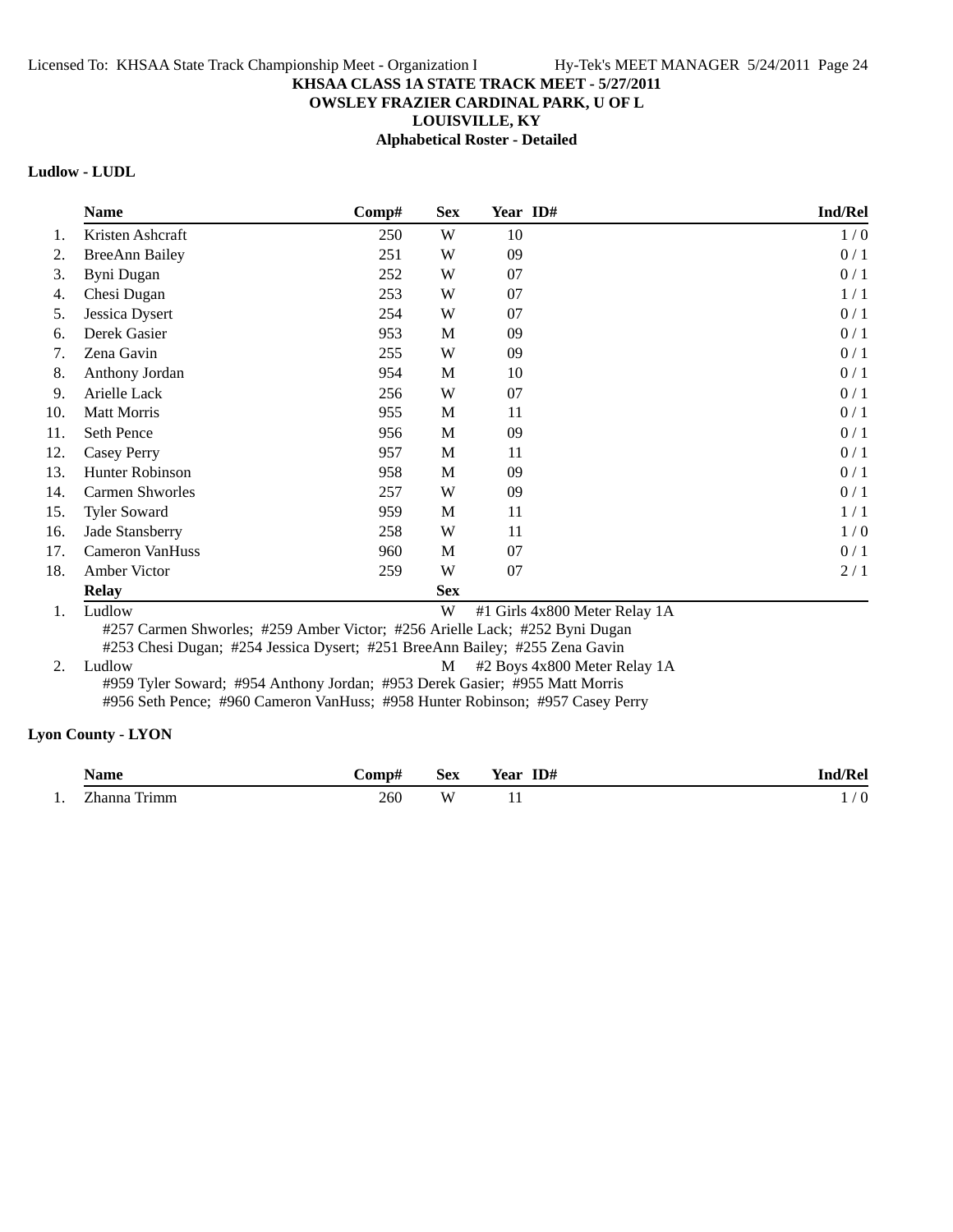## **OWSLEY FRAZIER CARDINAL PARK, U OF L**

**LOUISVILLE, KY**

**Alphabetical Roster - Detailed**

## **Mayfield - MAYF**

|                | <b>Name</b>                           | Comp# | <b>Sex</b>   | Year ID#                                    | <b>Ind/Rel</b> |
|----------------|---------------------------------------|-------|--------------|---------------------------------------------|----------------|
| 1.             | Jordan Brown                          | 961   | M            | 10                                          | 0/1            |
| 2.             | Keisha Daniel                         | 261   | W            | 09                                          | 0/1            |
| 3.             | Corissa Hurd                          | 262   | W            | 11                                          | 0/3            |
| 4.             | Kaitlyn Isbell                        | 263   | W            | 09                                          | 0/3            |
| 5.             | Janae Jackson                         | 264   | W            | 09                                          | 1/3            |
| 6.             | Jonathan Jackson                      | 962   | M            | 10                                          | 0/1            |
| 7.             | Macaiah Jackson                       | 963   | M            | 11                                          | 1/1            |
| 8.             | Shae Jackson                          | 265   | W            | 09                                          | 0/3            |
| 9.             | Samiya Kendrick                       | 266   | W            | 09                                          | 2/3            |
| 10.            | Louis Love                            | 964   | M            | 11                                          | 2/1            |
| 11.            | Carlos Parrot                         | 965   | M            | 12                                          | 2/0            |
| 12.            | Asha Powell                           | 267   | W            | 09                                          | 2/2            |
|                | <b>Relay</b>                          |       | <b>Sex</b>   |                                             |                |
| $\blacksquare$ | $M_{\alpha}$ . $\ddot{L}_{\alpha}$ 1. |       | $\mathbf{X}$ | $\#11$ Cials $4 \times 100$ Matan Dalay 1.A |                |

1. Mayfield **1.** Mayfield **1.** Mayfield **W**  $\#11$  Girls 4x100 Meter Relay 1A #267 Asha Powell; #265 Shae Jackson; #262 Corissa Hurd; #264 Janae Jackson #263 Kaitlyn Isbell; #266 Samiya Kendrick;

2. Mayfield **W** #7 Girls 4x200 Meter Relay 1A #267 Asha Powell; #265 Shae Jackson; #262 Corissa Hurd; #264 Janae Jackson #263 Kaitlyn Isbell; #266 Samiya Kendrick;

3. Mayfield **W** #23 Girls 4x400 Meter Relay 1A #262 Corissa Hurd; #265 Shae Jackson; #261 Keisha Daniel; #264 Janae Jackson #263 Kaitlyn Isbell; #266 Samiya Kendrick; 4. Mayfield M  $\#24$  Boys 4x400 Meter Relay 1A

#961 Jordan Brown; #962 Jonathan Jackson; #964 Louis Love; #963 Macaiah Jackson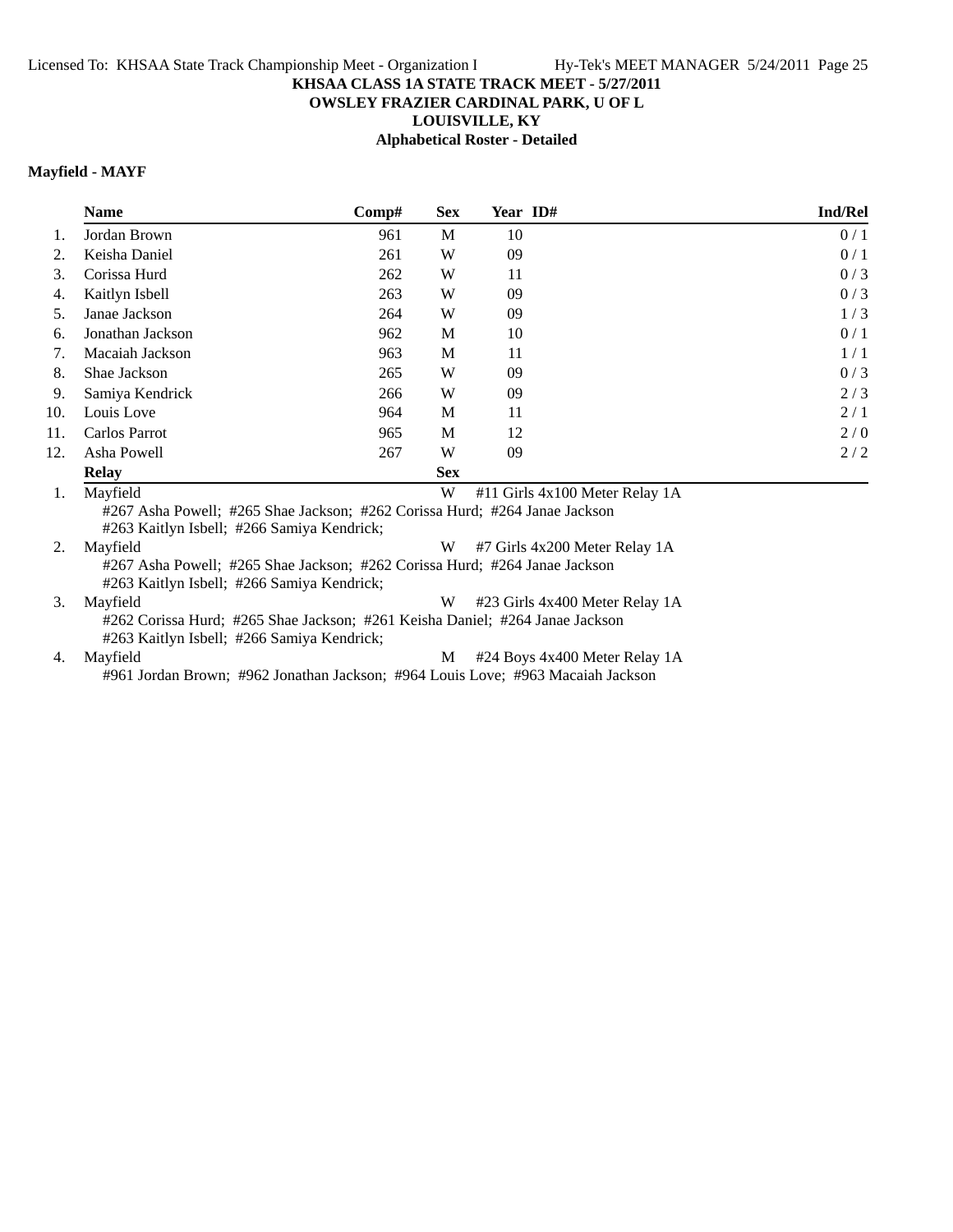# **OWSLEY FRAZIER CARDINAL PARK, U OF L**

**LOUISVILLE, KY**

**Alphabetical Roster - Detailed**

## **McLean County - MCLE**

|     | <b>Name</b>                                                                                                                        | Comp# | <b>Sex</b>   | Year ID# | Ind/Rel                        |
|-----|------------------------------------------------------------------------------------------------------------------------------------|-------|--------------|----------|--------------------------------|
| 1.  | Morgan Baird                                                                                                                       | 966   | $\mathbf{M}$ | 12       | 0/2                            |
| 2.  | Jacob Blandford                                                                                                                    | 967   | M            | 11       | 0/2                            |
| 3.  | David Burden                                                                                                                       | 968   | $\mathbf M$  | 12       | 3/2                            |
| 4.  | Shelby Burden                                                                                                                      | 268   | W            | 08       | 0/1                            |
| 5.  | Jake Carpenter                                                                                                                     | 969   | M            | 12       | 1/2                            |
| 6.  | <b>Chloe Dempsey</b>                                                                                                               | 269   | W            | 09       | 0/2                            |
| 7.  | Julie Green                                                                                                                        | 270   | W            | 08       | 0/3                            |
| 8.  | Rachel Green                                                                                                                       | 271   | W            | 11       | 0/1                            |
| 9.  | Sarah Hazelip                                                                                                                      | 272   | W            | 12       | 0/2                            |
| 10. | Anthony Head                                                                                                                       | 970   | M            | 12       | 0/2                            |
| 11. | Emma Hinton                                                                                                                        | 273   | W            | 12       | 0/3                            |
| 12. | Wayne Hodges                                                                                                                       | 971   | $\mathbf M$  | 10       | 0/2                            |
| 13. | Ellison Humphrey                                                                                                                   | 972   | $\mathbf M$  | 12       | 1/0                            |
| 14. | Chris Kelley                                                                                                                       | 973   | $\mathbf M$  | 12       | 0/2                            |
| 15. | Presley Lee                                                                                                                        | 274   | W            | 08       | 0/1                            |
| 16. | Chelsey Logsdon                                                                                                                    | 275   | W            | 12       | 0/2                            |
| 17. | <b>Ashley Miller</b>                                                                                                               | 276   | W            | 09       | 0/1                            |
| 18. | Rachel Neal                                                                                                                        | 277   | W            | 09       | 0/2                            |
| 19. | <b>Sydney Rice</b>                                                                                                                 | 278   | W            | 10       | 1/3                            |
| 20. | Morgan Scott                                                                                                                       | 279   | W            | 09       | 0/2                            |
|     | <b>Relay</b>                                                                                                                       |       | <b>Sex</b>   |          |                                |
| 1.  | McLean County                                                                                                                      |       | W            |          | #11 Girls 4x100 Meter Relay 1A |
|     | #270 Julie Green; #273 Emma Hinton; #272 Sarah Hazelip; #278 Sydney Rice                                                           |       |              |          |                                |
|     | #275 Chelsey Logsdon; #268 Shelby Burden; #276 Ashley Miller; #274 Presley Lee                                                     |       |              |          |                                |
| 2.  | <b>McLean County</b>                                                                                                               |       | W            |          | #23 Girls 4x400 Meter Relay 1A |
|     | #270 Julie Green; #269 Chloe Dempsey; #272 Sarah Hazelip; #278 Sydney Rice                                                         |       |              |          |                                |
|     | #275 Chelsey Logsdon; #273 Emma Hinton; #279 Morgan Scott; #277 Rachel Neal                                                        |       |              |          |                                |
| 3.  | McLean County                                                                                                                      |       | W            |          | #1 Girls 4x800 Meter Relay 1A  |
|     | #269 Chloe Dempsey; #277 Rachel Neal; #279 Morgan Scott; #270 Julie Green<br>#271 Rachel Green; #273 Emma Hinton; #278 Sydney Rice |       |              |          |                                |
| 4.  | McLean County                                                                                                                      |       | M            |          | #12 Boys 4x100 Meter Relay 1A  |
|     | #968 David Burden; #973 Chris Kelley; #966 Morgan Baird; #970 Anthony Head                                                         |       |              |          |                                |
|     | #969 Jake Carpenter; #971 Wayne Hodges; #967 Jacob Blandford;                                                                      |       |              |          |                                |
| 5.  | McLean County                                                                                                                      |       | M            |          | #8 Boys 4x200 Meter Relay 1A   |

#970 Anthony Head; #973 Chris Kelley; #966 Morgan Baird; #969 Jake Carpenter

#968 David Burden; #971 Wayne Hodges; #967 Jacob Blandford;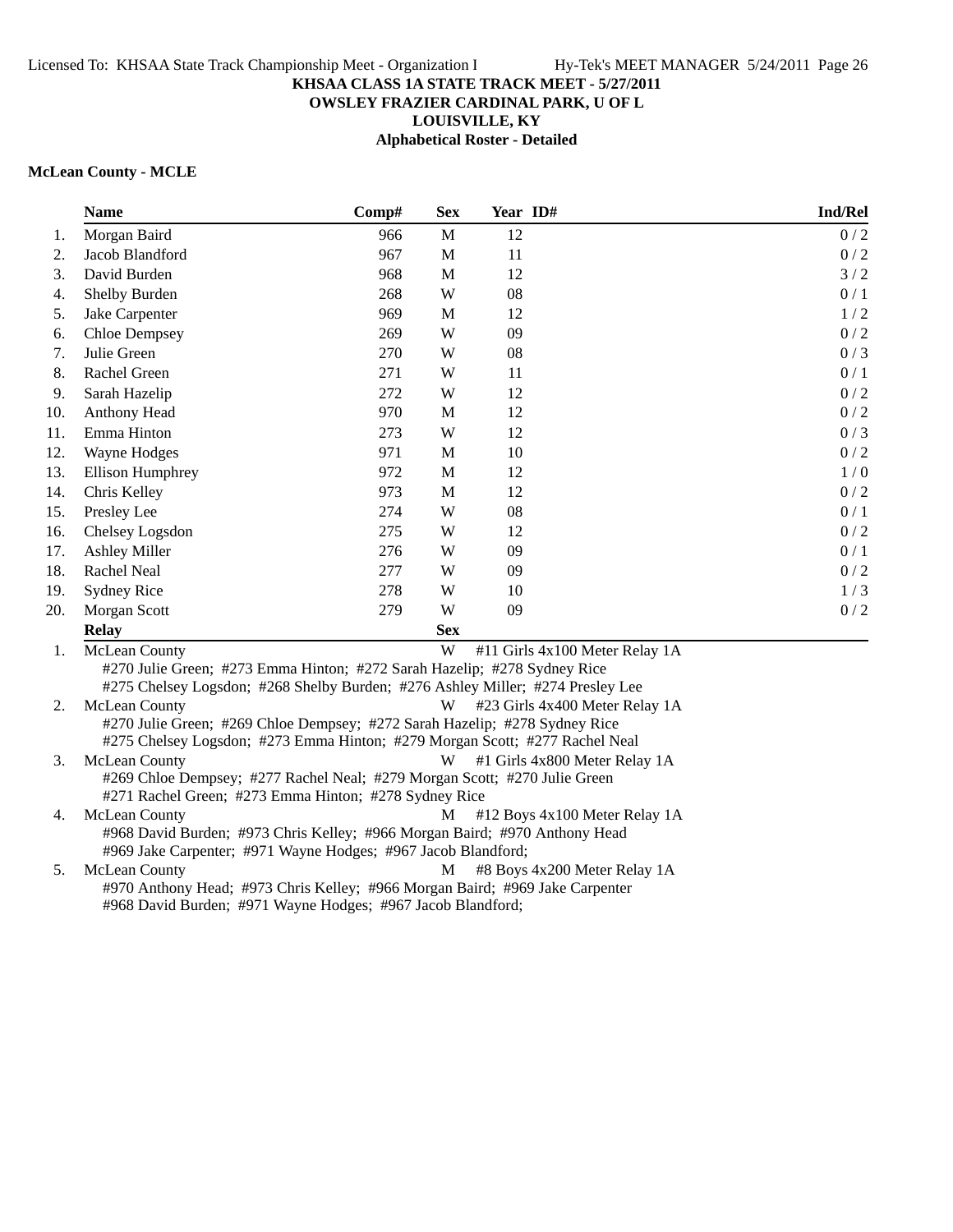# **OWSLEY FRAZIER CARDINAL PARK, U OF L**

**LOUISVILLE, KY**

**Alphabetical Roster - Detailed**

## **Menifee County - MENI**

|     | <b>Name</b>                                                                                                                              | Comp# | <b>Sex</b> | Year ID# |                                | Ind/Rel |  |
|-----|------------------------------------------------------------------------------------------------------------------------------------------|-------|------------|----------|--------------------------------|---------|--|
| 1.  | <b>Mark Clemons</b>                                                                                                                      | 974   | M          | 09       |                                | 0/3     |  |
| 2.  | Keenan Hacker                                                                                                                            | 975   | M          | 12       |                                | 0/3     |  |
| 3.  | Francis Holbert                                                                                                                          | 280   | W          | 12       |                                | 0/2     |  |
| 4.  | John Holbert                                                                                                                             | 976   | M          | 12       |                                | 0/2     |  |
| 5.  | Camille Kash                                                                                                                             | 281   | W          | 07       |                                | 0/2     |  |
| 6.  | <b>Riley Lair</b>                                                                                                                        | 282   | W          | 10       |                                | 0/2     |  |
| 7.  | <b>Haley Lane</b>                                                                                                                        | 283   | W          | 10       |                                | 0/2     |  |
| 8.  | <b>Trysten Phillips</b>                                                                                                                  | 977   | M          | 08       |                                | 0/2     |  |
| 9.  | Morgan Spencer                                                                                                                           | 978   | M          | 12       |                                | 0/3     |  |
| 10. | Franklin Stidham                                                                                                                         | 979   | M          | 11       |                                | 0/3     |  |
| 11. | Drew Swartz                                                                                                                              | 980   | M          | 10       |                                | 0/3     |  |
| 12. | <b>Trey Swartz</b>                                                                                                                       | 981   | M          | 12       |                                | 0/3     |  |
| 13. | Amanda Toth                                                                                                                              | 284   | W          | 09       |                                | 0/2     |  |
| 14. | Chelsea Walker                                                                                                                           | 285   | W          | 11       |                                | 0/2     |  |
| 15. | Martina Warren                                                                                                                           | 286   | W          | 10       |                                | 0/2     |  |
|     | <b>Relay</b>                                                                                                                             |       | <b>Sex</b> |          |                                |         |  |
| 1.  | Menifee County                                                                                                                           |       | W          |          | #23 Girls 4x400 Meter Relay 1A |         |  |
|     | #281 Camille Kash; #282 Riley Lair; #286 Martina Warren; #285 Chelsea Walker<br>#280 Francis Holbert; #283 Haley Lane; #284 Amanda Toth; |       |            |          |                                |         |  |
| 2.  | Menifee County                                                                                                                           |       | W          |          | #1 Girls 4x800 Meter Relay 1A  |         |  |
|     | #281 Camille Kash; #283 Haley Lane; #284 Amanda Toth; #286 Martina Warren<br>#282 Riley Lair; #280 Francis Holbert; #285 Chelsea Walker; |       |            |          |                                |         |  |
| 3.  | Menifee County                                                                                                                           |       | M          |          | #8 Boys 4x200 Meter Relay 1A   |         |  |
|     | #974 Mark Clemons; #978 Morgan Spencer; #980 Drew Swartz; #981 Trey Swartz                                                               |       |            |          |                                |         |  |
|     | #975 Keenan Hacker; #979 Franklin Stidham; #976 John Holbert;                                                                            |       |            |          |                                |         |  |
| 4.  | Menifee County                                                                                                                           |       | M          |          | #24 Boys 4x400 Meter Relay 1A  |         |  |
|     | #974 Mark Clemons; #975 Keenan Hacker; #980 Drew Swartz; #981 Trey Swartz                                                                |       |            |          |                                |         |  |
|     | #978 Morgan Spencer; #979 Franklin Stidham; #976 John Holbert; #977 Trysten Phillips                                                     |       |            |          |                                |         |  |
| 5.  | Menifee County                                                                                                                           |       | M          |          | #2 Boys 4x800 Meter Relay 1A   |         |  |
|     | #974 Mark Clemons; #980 Drew Swartz; #981 Trey Swartz; #975 Keenan Hacker                                                                |       |            |          |                                |         |  |
|     | #978 Morgan Spencer; #979 Franklin Stidham; #977 Trysten Phillips;                                                                       |       |            |          |                                |         |  |

# **Middlesboro - MIDD**

| Name           | $\mathcal{L}$ omp# | Sex | ID#<br>$-$<br>Year | Ind/Rel       |
|----------------|--------------------|-----|--------------------|---------------|
| <br>Sean Frost | 982<br>$\sim$      | M   | $\overline{z}$     | $\Omega$<br>v |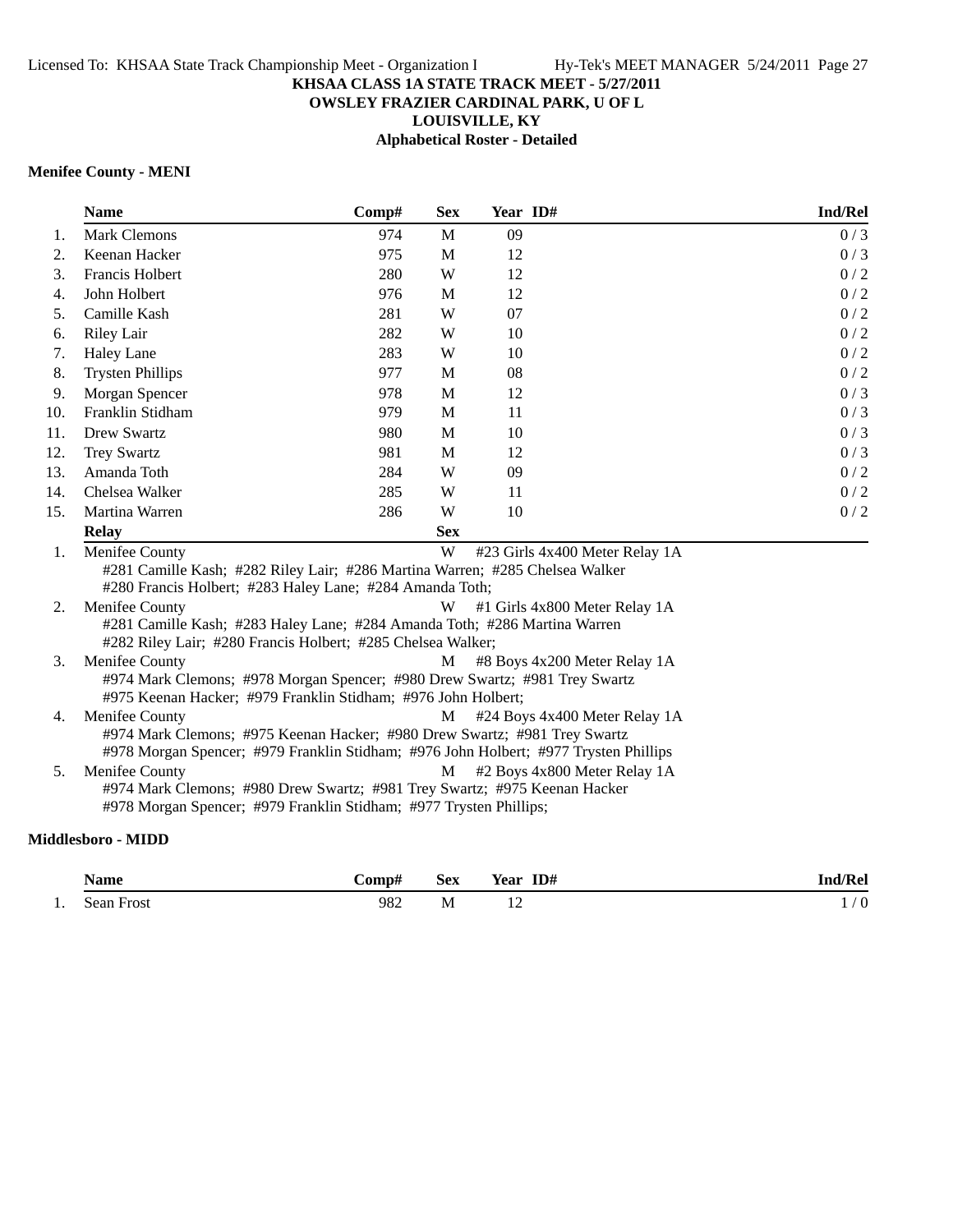# **OWSLEY FRAZIER CARDINAL PARK, U OF L**

**LOUISVILLE, KY**

# **Alphabetical Roster - Detailed**

# **Model - MODE**

|    | <b>Name</b>      | Comp# | <b>Sex</b> | Year ID# | <b>Ind/Rel</b> |
|----|------------------|-------|------------|----------|----------------|
| 1. | Darrian Botts    | 287   | W          | 09       | 2/1            |
| 2. | Reagan Cole      | 288   | W          | 07       | 0/1            |
| 3. | Hannah Durbin    | 289   | W          | 09       | 1/1            |
| 4. | Michael Hughes   | 983   | M          | 11       | 1/0            |
| 5. | Hikaru Kato      | 290   | W          | 12       | 0/1            |
| 6. | Alex Kubala      | 291   | W          | 12       | 0/1            |
| 7. | Sara Loy         | 292   | W          | 12       | 0/1            |
| 8. | Hannah Nnoromele | 293   | W          | 10       | 1/1            |
| 9. | Janie Ward       | 294   | W          | 09       | 1/0            |
|    | <b>Relay</b>     |       | <b>Sex</b> |          |                |

1. Model W #23 Girls 4x400 Meter Relay 1A

#287 Darrian Botts; #289 Hannah Durbin; #291 Alex Kubala; #293 Hannah Nnoromele

#288 Reagan Cole; #290 Hikaru Kato; #292 Sara Loy;

## **Monroe County - MONR**

|    | <b>Name</b>      | <b>Comp#</b> | Sex | Year ID# | <b>Ind/Rel</b> |
|----|------------------|--------------|-----|----------|----------------|
| 1. | Amber Gordon     | 295          | W   |          | 1/0            |
| 2. | Tanner Kendall   | 984          | М   | 12       | 3/0            |
|    | 3. Jordan Mink   | 985          | М   |          | 1/0            |
|    | 4. Skylar Turner | 296          | W   |          | 1/0            |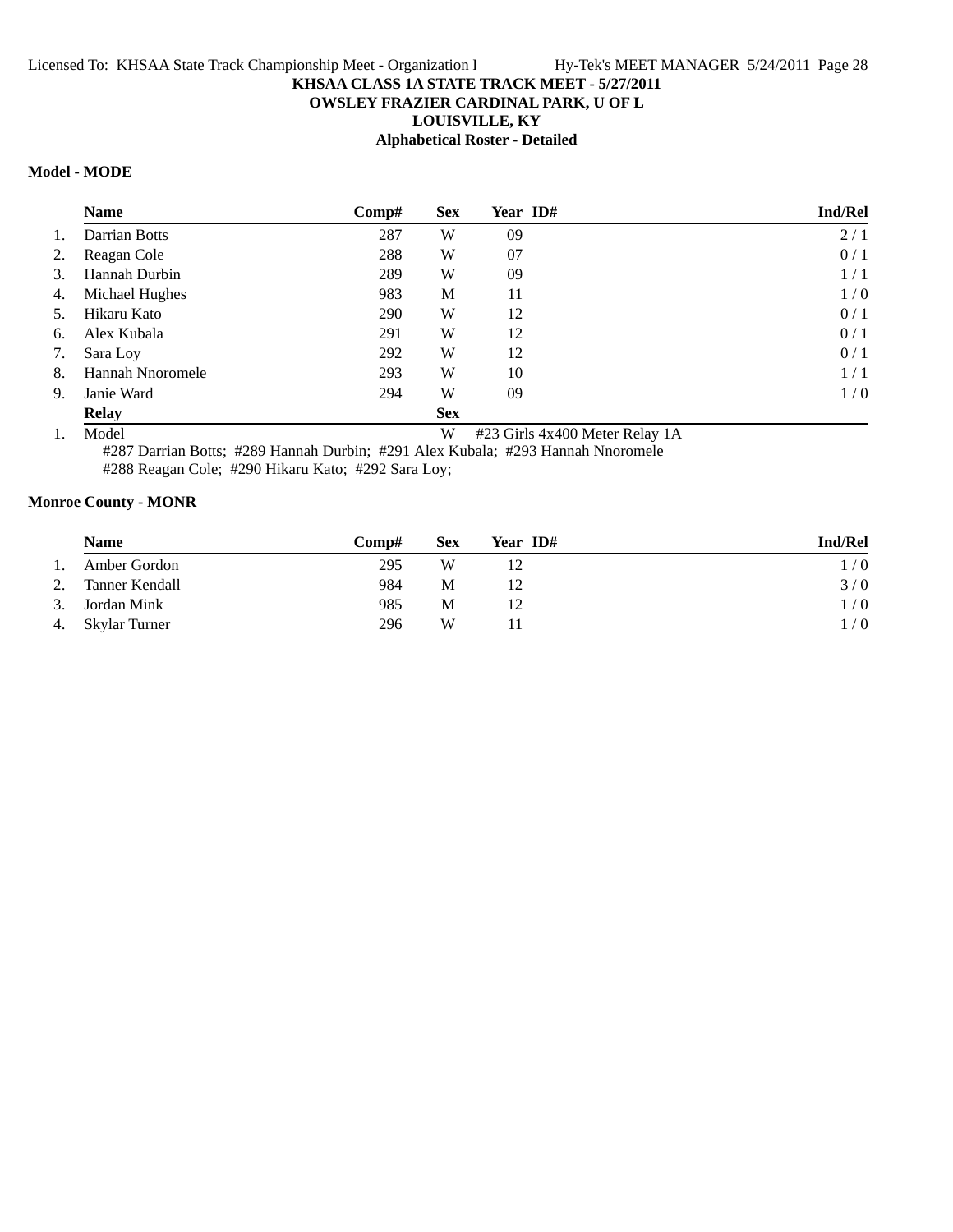## **OWSLEY FRAZIER CARDINAL PARK, U OF L**

**LOUISVILLE, KY**

**Alphabetical Roster - Detailed**

## **Murray - MURR**

|     | <b>Name</b>             | Comp# | <b>Sex</b>  | Year ID# | Ind/Rel |
|-----|-------------------------|-------|-------------|----------|---------|
| 1.  | Lucas Anderson          | 986   | $\mathbf M$ | 10       | 3/3     |
| 2.  | Liz Armstrong           | 297   | W           | 07       | 0/2     |
| 3.  | <b>Anthony Banderas</b> | 987   | $\mathbf M$ | 12       | 1/0     |
| 4.  | Katie Bierbaum          | 298   | W           | 09       | 0/2     |
| 5.  | Cammie Jo Bolin         | 299   | W           | 11       | 1/3     |
| 6.  | Catherine Claywell      | 300   | W           | 11       | 2/3     |
| 7.  | Madison Cohoon          | 301   | W           | 08       | 1/0     |
| 8.  | Julia Curtis            | 302   | W           | 10       | 0/2     |
| 9.  | Matt Deese              | 988   | $\mathbf M$ | 12       | 1/0     |
| 10. | Christian Duncan        | 989   | $\mathbf M$ | 12       | 2/2     |
| 11. | <b>Bob Fields</b>       | 990   | $\mathbf M$ | 11       | 0/2     |
| 12. | Kayleigh House          | 303   | W           | 08       | 0/1     |
| 13. | <b>Lindey Hunt</b>      | 304   | W           | 10       | 2/2     |
| 14. | Venetia Jackson         | 305   | W           | 09       | 1/0     |
| 15. | Robbie Jones            | 991   | $\mathbf M$ | 12       | 1/0     |
| 16. | Adam Lamkin             | 992   | $\mathbf M$ | 08       | 0/1     |
| 17. | Alyson Mathis           | 306   | W           | 10       | 0/1     |
| 18. | Davey Mauney            | 307   | W           | 11       | 1/0     |
| 19. | Hannah Mcallister       | 308   | W           | 12       | 2/2     |
| 20. | Amanda McDonald         | 309   | W           | 11       | 0/3     |
| 21. | Daniel McGee            | 993   | $\mathbf M$ | 09       | 0/1     |
| 22. | <b>Preston Merriss</b>  | 994   | $\mathbf M$ | 09       | 0/3     |
| 23. | Des'Jahvonni Miles      | 995   | $\mathbf M$ | 07       | 0/2     |
| 24. | Robert Olive            | 996   | M           | 12       | 1/0     |
| 25. | Stephen Orr             | 997   | $\mathbf M$ | 10       | 1/0     |
| 26. | Jaclin Patterson        | 310   | W           | 11       | 2/2     |
| 27. | <b>Landon Russell</b>   | 998   | $\mathbf M$ | 12       | 0/3     |
| 28. | <b>Kenzley Sparks</b>   | 311   | W           | 08       | 2/0     |
| 29. | <b>Steven Speed</b>     | 999   | $\mathbf M$ | 11       | 1/3     |
| 30. | Raekwon Stubblefield    | 1000  | $\mathbf M$ | 09       | 1/2     |
| 31. | Quinnen Taylor          | 1001  | $\mathbf M$ | 09       | 1/1     |
| 32. | Julie Thiede            | 312   | W           | 09       | 0/2     |
| 33. | Jessica Vance           | 313   | W           | 09       | 1/3     |
| 34. | Claire Wilson           | 314   | W           | 07       | 0/2     |
|     | <b>Relay</b>            |       | <b>Sex</b>  |          |         |

1. Murray 14 and 12 and 12 and 12 and 13 and 14 and 14 and 14 and 14 and 14 and 14 and 14 and 14 and 14 and 14 and 14 and 15 and 16 and 16 and 16 and 16 and 16 and 16 and 16 and 16 and 16 and 16 and 16 and 16 and 16 and 16

#299 Cammie Jo Bolin; #304 Lindey Hunt; #310 Jaclin Patterson; #308 Hannah Mcallister #313 Jessica Vance; #309 Amanda McDonald; #302 Julia Curtis; #300 Catherine Claywell

2. Murray W #7 Girls 4x200 Meter Relay 1A #304 Lindey Hunt; #313 Jessica Vance; #299 Cammie Jo Bolin; #310 Jaclin Patterson #300 Catherine Claywell; #308 Hannah Mcallister; #297 Liz Armstrong; #302 Julia Curtis 3. Murray 14 and 123 Girls 4x400 Meter Relay 1A #300 Catherine Claywell; #299 Cammie Jo Bolin; #309 Amanda McDonald; #313 Jessica Vance #312 Julie Thiede; #314 Claire Wilson; #297 Liz Armstrong; #298 Katie Bierbaum

4. Murray **W** #1 Girls 4x800 Meter Relay 1A #314 Claire Wilson; #306 Alyson Mathis; #309 Amanda McDonald; #312 Julie Thiede #298 Katie Bierbaum; #303 Kayleigh House;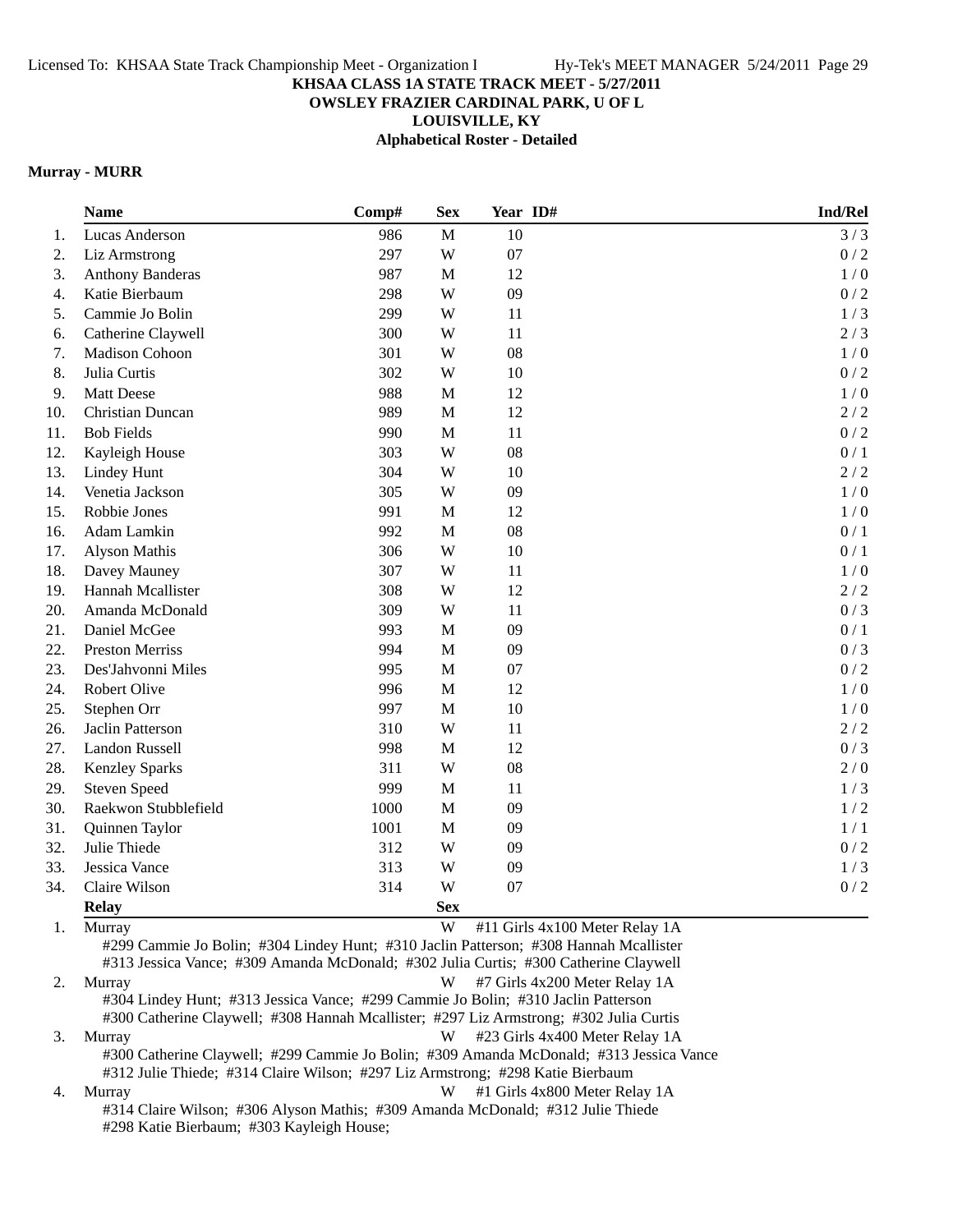**OWSLEY FRAZIER CARDINAL PARK, U OF L**

**LOUISVILLE, KY**

# **Alphabetical Roster - Detailed**

## **Murray - MURR**

|    | <b>Relay</b><br><b>Sex</b>                                                                  |                                 |
|----|---------------------------------------------------------------------------------------------|---------------------------------|
|    | Murray<br>M                                                                                 | $#12$ Boys 4x100 Meter Relay 1A |
|    | #1000 Raekwon Stubblefield; #995 Des'Jahvonni Miles; #990 Bob Fields; #989 Christian Duncan |                                 |
|    | #986 Lucas Anderson; #994 Preston Merriss; #998 Landon Russell; #999 Steven Speed           |                                 |
| 6. | M<br>Murray                                                                                 | #8 Boys 4x200 Meter Relay 1A    |
|    | #1000 Raekwon Stubblefield; #995 Des'Jahvonni Miles; #990 Bob Fields; #989 Christian Duncan |                                 |
|    | #994 Preston Merriss; #998 Landon Russell; #999 Steven Speed; #986 Lucas Anderson           |                                 |
|    | M<br>Murray                                                                                 | #2 Boys 4x800 Meter Relay 1A    |
|    | #992 Adam Lamkin; #999 Steven Speed; #993 Daniel McGee; #994 Preston Merriss                |                                 |
|    | #1001 Quinnen Taylor; #998 Landon Russell; #986 Lucas Anderson;                             |                                 |
|    |                                                                                             |                                 |

## **Newport - NEW**

|     | <b>Name</b>           | Comp# | <b>Sex</b> | Year ID# | <b>Ind/Rel</b> |
|-----|-----------------------|-------|------------|----------|----------------|
| 1.  | Andre Anderson        | 1002  | M          | 08       | 1/0            |
| 2.  | <b>Charles Bailey</b> | 1003  | M          | 09       | 0/1            |
| 3.  | <b>Tyler Baldwin</b>  | 1004  | M          | 10       | 0/1            |
| 4.  | Katiya Braswell       | 315   | W          | 10       | 0/2            |
| 5.  | Jacob Brett           | 1005  | M          | 09       | 0/1            |
| 6.  | Jamie Harrison        | 316   | W          | 11       | 0/2            |
| 7.  | Shay McDay            | 317   | W          | 12       | 0/2            |
| 8.  | Michael Meyer         | 1006  | M          | 09       | 0/1            |
| 9.  | Jamie Oroke           | 1007  | M          | 12       | 0/1            |
| 10. | Raven Rice            | 318   | W          | 09       | 1/2            |
| 11. | Chad Schlake          | 1008  | M          | 12       | 0/1            |
| 12. | JaShawn Stanley       | 1009  | M          | 09       | 1/1            |
| 13. | Maddie Wiedemann      | 319   | W          | 11       | 0/2            |
| 14. | Xavier Wilkes         | 1010  | M          | 10       | 0/1            |
| 15. | Paige Wilson          | 320   | W          | 11       | 0/2            |
|     | <b>Relay</b>          |       | <b>Sex</b> |          |                |

1. Newport **W** #11 Girls 4x100 Meter Relay 1A

#315 Katiya Braswell; #316 Jamie Harrison; #320 Paige Wilson; #318 Raven Rice #319 Maddie Wiedemann; #317 Shay McDay;

2. Newport W #7 Girls 4x200 Meter Relay 1A #315 Katiya Braswell; #316 Jamie Harrison; #319 Maddie Wiedemann; #320 Paige Wilson #318 Raven Rice; #317 Shay McDay;

3. Newport M #12 Boys 4x100 Meter Relay 1A #1003 Charles Bailey; #1010 Xavier Wilkes; #1009 JaShawn Stanley; #1007 Jamie Oroke #1008 Chad Schlake; #1006 Michael Meyer; #1005 Jacob Brett; #1004 Tyler Baldwin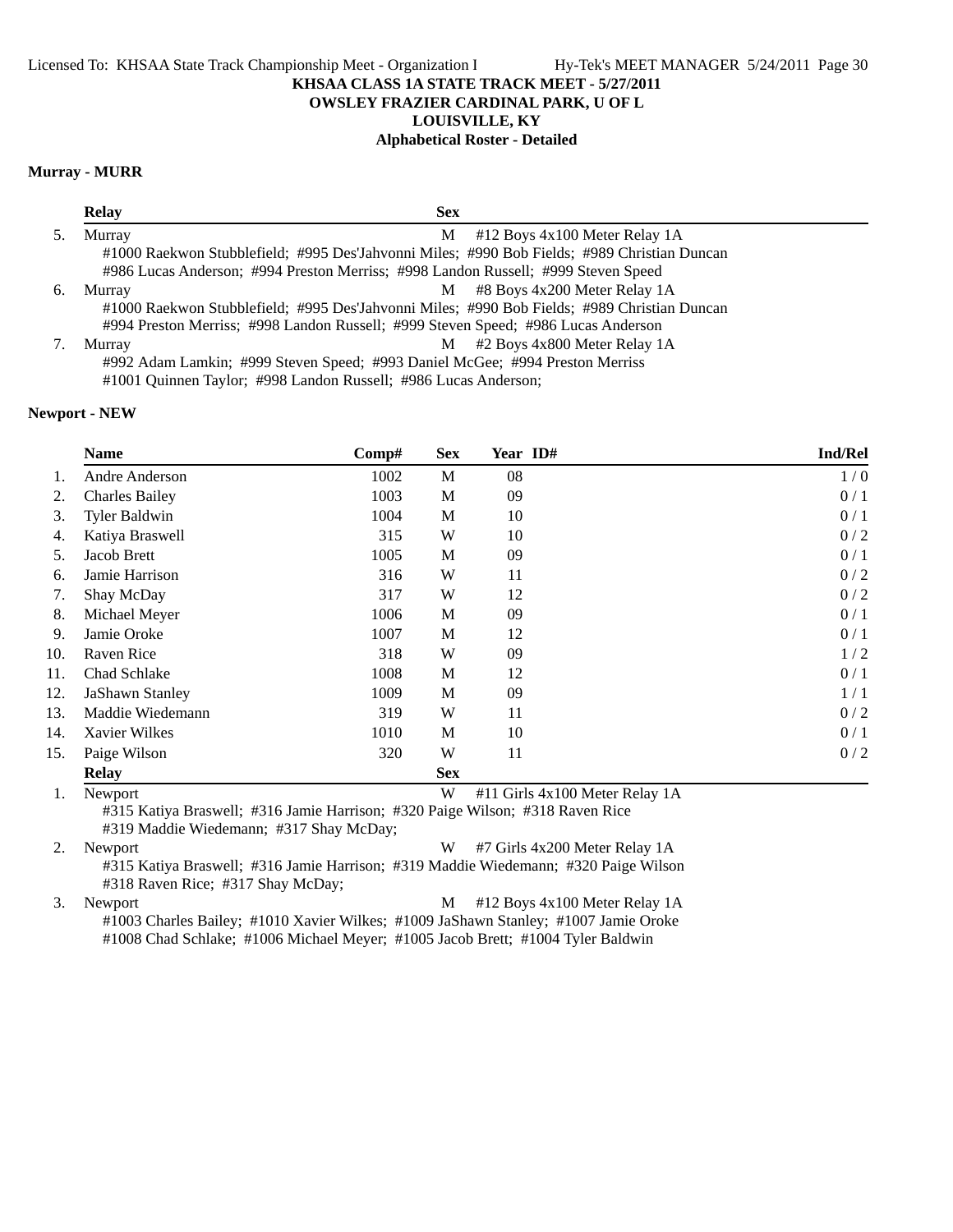# **OWSLEY FRAZIER CARDINAL PARK, U OF L**

**LOUISVILLE, KY**

**Alphabetical Roster - Detailed**

#### **Newport Central Catholic - NECC**

|     | <b>Name</b>                                                                                                                                                                                        | Comp# | <b>Sex</b>   | Year ID# |                                | Ind/Rel |
|-----|----------------------------------------------------------------------------------------------------------------------------------------------------------------------------------------------------|-------|--------------|----------|--------------------------------|---------|
| 1.  | <b>Quinn Annost</b>                                                                                                                                                                                | 1011  | M            | 10       |                                | $0/2$   |
| 2.  | <b>Kiley Bartels</b>                                                                                                                                                                               | 321   | W            | 12       |                                | 1/3     |
| 3.  | Sam Barth                                                                                                                                                                                          | 1012  | M            | 10       |                                | 0/3     |
| 4.  | Ally Buchanan                                                                                                                                                                                      | 322   | W            | 12       |                                | 1/0     |
| 5.  | Chandler Cain                                                                                                                                                                                      | 323   | W            | 09       |                                | $2/3$   |
| 6.  | <b>Matt Dettmer</b>                                                                                                                                                                                | 1013  | M            | 11       |                                | $0/2$   |
| 7.  | Caitlyn Drohan                                                                                                                                                                                     | 324   | W            | 09       |                                | 0/1     |
| 8.  | Morgan Dubuc                                                                                                                                                                                       | 325   | W            | 12       |                                | $2/4$   |
| 9.  | Michael Froendhoff                                                                                                                                                                                 | 1014  | M            | 12       |                                | 1/2     |
| 10. | <b>Brittany Fryer</b>                                                                                                                                                                              | 326   | W            | 12       |                                | 2/0     |
| 11. | Liz Gruenschlaeger                                                                                                                                                                                 | 327   | W            | 11       |                                | $2/0$   |
| 12. | Emma Heil                                                                                                                                                                                          | 328   | W            | 12       |                                | 1/0     |
| 13. | Katrina Hlebiczki                                                                                                                                                                                  | 329   | W            | 11       |                                | 1/4     |
| 14. | Nick Huseman                                                                                                                                                                                       | 1015  | M            | 09       |                                | 0/1     |
| 15. | Nick Johnson                                                                                                                                                                                       | 1016  | M            | 09       |                                | 0/1     |
| 16. | Caroline Kinnett                                                                                                                                                                                   | 330   | W            | 09       |                                | 0/3     |
| 17. | Jamie Kohls                                                                                                                                                                                        | 331   | W            | 11       |                                | 4/1     |
| 18. | Nick Kohrs                                                                                                                                                                                         | 1017  | M            | 12       |                                | 1/0     |
| 19. | Jamie Kruer                                                                                                                                                                                        | 332   | W            | 11       |                                | 1/1     |
| 20. | Imani Lankheit                                                                                                                                                                                     | 333   | W            | 09       |                                | 0/1     |
| 21. | Madison Little                                                                                                                                                                                     | 334   | W            | 10       |                                | 1/3     |
| 22. | Abbie Lukens                                                                                                                                                                                       | 335   | W            | 09       |                                | 1/0     |
| 23. | Aubrey Muench                                                                                                                                                                                      | 336   | W            | 11       |                                | $2/3$   |
| 24. | <b>Mallory Niemer</b>                                                                                                                                                                              | 337   | W            | 12       |                                | 1/1     |
| 25. | Eric Robinson                                                                                                                                                                                      | 1018  | M            | 12       |                                | 1/3     |
| 26. | Justin Romito                                                                                                                                                                                      | 1019  | $\mathbf M$  | 11       |                                | 1/3     |
| 27. | Chelsea Schack                                                                                                                                                                                     | 338   | W            | 09       |                                | $0/2$   |
| 28. | Sam Schaefer                                                                                                                                                                                       | 1020  | M            | 11       |                                | 1/3     |
| 29. | Kyle Simon                                                                                                                                                                                         | 1021  | $\mathbf{M}$ | 10       |                                | $0/3$   |
| 30. | <b>Ashley Swope</b>                                                                                                                                                                                | 339   | W            | 10       |                                | 1/1     |
| 31. | Evan Trauth                                                                                                                                                                                        | 1022  | $\mathbf M$  | 11       |                                | 0/1     |
| 32. | Emily Weyer                                                                                                                                                                                        | 340   | W            | 10       |                                | 0/1     |
|     | <b>Relay</b>                                                                                                                                                                                       |       | <b>Sex</b>   |          |                                |         |
| 1.  | Newport Central Catholic<br>#330 Caroline Kinnett; #323 Chandler Cain; #321 Kiley Bartels; #336 Aubrey Muench<br>#325 Morgan Dubuc; #338 Chelsea Schack; #329 Katrina Hlebiczki; #339 Ashley Swope |       | W            |          | #11 Girls 4x100 Meter Relay 1A |         |
| 2.  | Newport Central Catholic<br>#323 Chandler Cain; #325 Morgan Dubuc; #321 Kiley Bartels; #336 Aubrey Muench                                                                                          |       | W            |          | #7 Girls 4x200 Meter Relay 1A  |         |

#330 Caroline Kinnett; #334 Madison Little; #333 Imani Lankheit; #329 Katrina Hlebiczki 3. Newport Central Catholic **W** #23 Girls 4x400 Meter Relay 1A #321 Kiley Bartels; #334 Madison Little; #325 Morgan Dubuc; #330 Caroline Kinnett #331 Jamie Kohls; #336 Aubrey Muench; #323 Chandler Cain; #329 Katrina Hlebiczki 4. Newport Central Catholic W #1 Girls 4x800 Meter Relay 1A

#332 Jamie Kruer; #324 Caitlyn Drohan; #329 Katrina Hlebiczki; #337 Mallory Niemer #325 Morgan Dubuc; #340 Emily Weyer; #338 Chelsea Schack; #334 Madison Little 5. Newport Central Catholic M #8 Boys 4x200 Meter Relay 1A

#1013 Matt Dettmer; #1011 Quinn Annost; #1019 Justin Romito; #1018 Eric Robinson #1012 Sam Barth; #1014 Michael Froendhoff; #1020 Sam Schaefer; #1021 Kyle Simon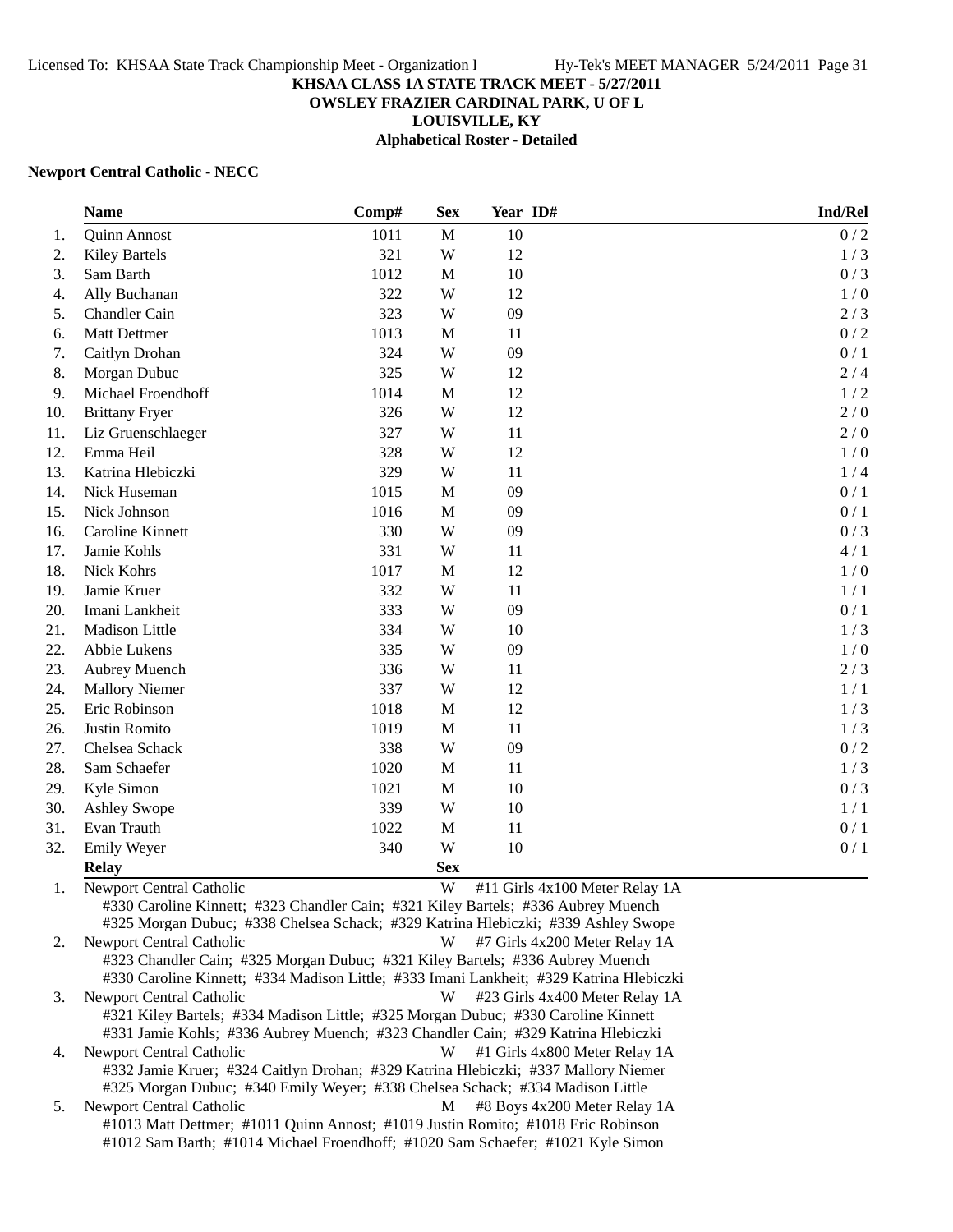**OWSLEY FRAZIER CARDINAL PARK, U OF L**

**LOUISVILLE, KY**

## **Alphabetical Roster - Detailed**

#### **Newport Central Catholic - NECC**

|    | <b>Relay</b>                                                                          | Sex |                                |  |  |  |  |
|----|---------------------------------------------------------------------------------------|-----|--------------------------------|--|--|--|--|
| 6. | Newport Central Catholic                                                              | M   | #24 Boys 4x400 Meter Relay 1A  |  |  |  |  |
|    | #1013 Matt Dettmer; #1014 Michael Froendhoff; #1020 Sam Schaefer; #1018 Eric Robinson |     |                                |  |  |  |  |
|    | #1012 Sam Barth; #1011 Quinn Annost; #1019 Justin Romito; #1021 Kyle Simon            |     |                                |  |  |  |  |
| 7. | Newport Central Catholic                                                              |     | M #2 Boys 4x800 Meter Relay 1A |  |  |  |  |
|    | #1019 Justin Romito; #1022 Evan Trauth; #1016 Nick Johnson; #1020 Sam Schaefer        |     |                                |  |  |  |  |
|    | #1012 Sam Barth; #1015 Nick Huseman; #1018 Eric Robinson; #1021 Kyle Simon            |     |                                |  |  |  |  |
|    |                                                                                       |     |                                |  |  |  |  |

## **Nicholas County - NICH**

|     | Name       | -`omp#                | <b>Sex</b> | ID#<br>$-$<br>Year | ıd/Rel<br>n             |
|-----|------------|-----------------------|------------|--------------------|-------------------------|
| . . | Caleb Pope | 1023<br>$\sim$ $\sim$ | M          |                    | $\Omega$<br>$\sim$<br>∠ |

#### **Owen County - OWEN**

|     | <b>Name</b>         | Comp# | <b>Sex</b> | Year ID# | <b>Ind/Rel</b> |
|-----|---------------------|-------|------------|----------|----------------|
|     | Paul Banks          | 1024  | M          | 10       | 1/2            |
| 2.  | Cory Cannon         | 1025  | M          | 11       | 0/2            |
| 3.  | Daniel Cummins      | 1026  | M          | 11       | 1/1            |
| 4.  | Haley DeCandia      | 341   | W          | 10       | 1/0            |
| 5.  | <b>Avery Gover</b>  | 1027  | M          | 11       | 0/1            |
| 6.  | Danielle Hoop       | 342   | W          | 12       | 3/0            |
| 7.  | <b>Bobby Mingie</b> | 1028  | M          | 11       | 0/2            |
| 8.  | Darian Polley       | 1029  | M          | 11       | 0/2            |
| 9.  | Chris Smith         | 1030  | M          | 10       | 0/2            |
| 10. | Collin Trammel      | 1031  | M          | 10       | 2/2            |
| 11. | Micheal Wash        | 1032  | M          | 08       | 0/2            |
|     | <b>Relay</b>        |       | <b>Sex</b> |          |                |

1. Owen County M #12 Boys 4x100 Meter Relay 1A #1024 Paul Banks; #1028 Bobby Mingie; #1029 Darian Polley; #1031 Collin Trammel #1025 Cory Cannon; #1030 Chris Smith; #1032 Micheal Wash; #1026 Daniel Cummins

2. Owen County **M** #8 Boys 4x200 Meter Relay 1A #1024 Paul Banks; #1028 Bobby Mingie; #1029 Darian Polley; #1031 Collin Trammel #1025 Cory Cannon; #1030 Chris Smith; #1032 Micheal Wash; #1027 Avery Gover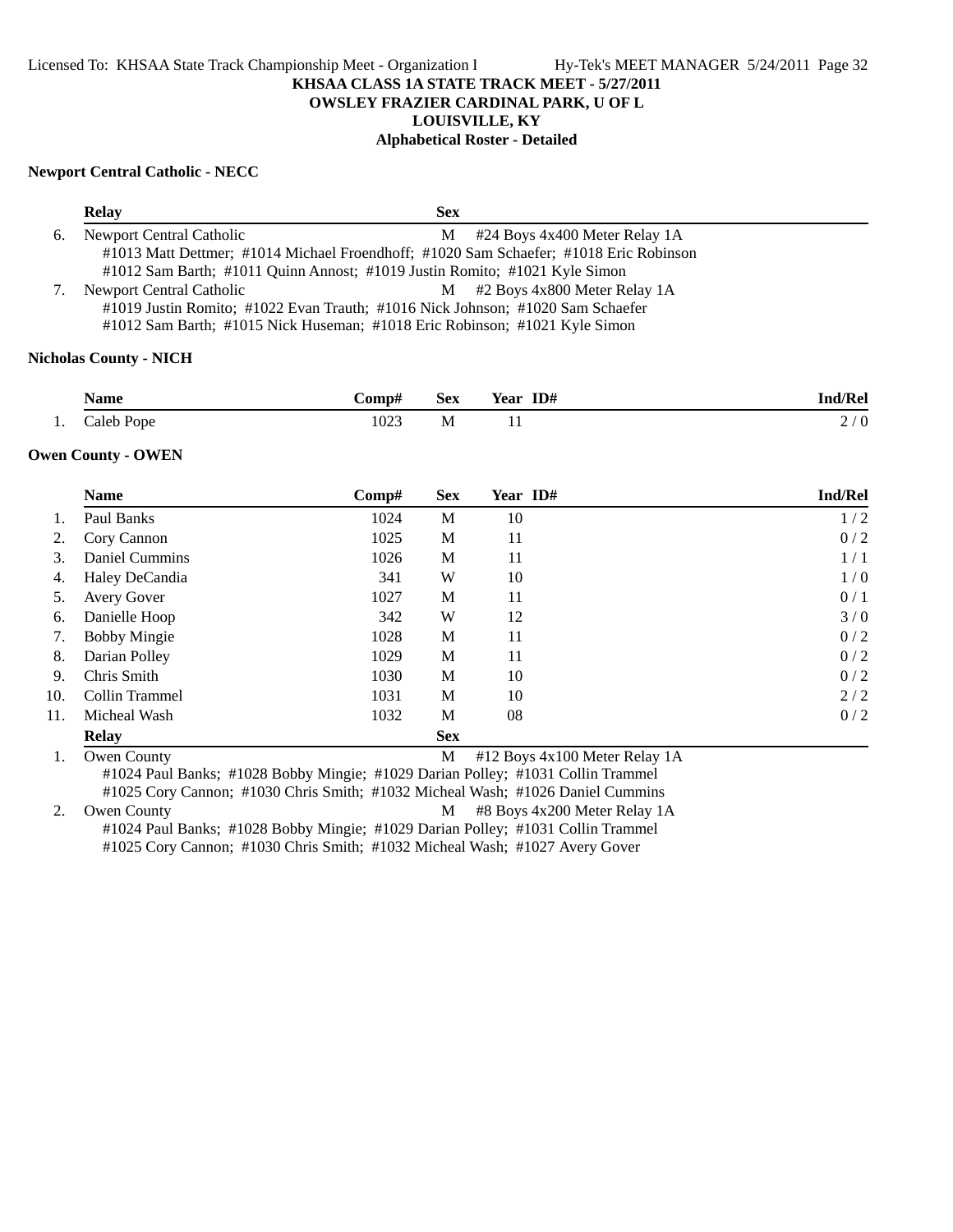## **OWSLEY FRAZIER CARDINAL PARK, U OF L**

**LOUISVILLE, KY**

**Alphabetical Roster - Detailed**

#### **Owensboro Catholic - OWCA**

|     | <b>Name</b>             | Comp# | <b>Sex</b>  | Year ID# | Ind/Rel |
|-----|-------------------------|-------|-------------|----------|---------|
| 1.  | Haley Blythe            | 343   | W           | 12       | 0/1     |
| 2.  | Elizabeth Cason         | 344   | W           | 09       | 0/1     |
| 3.  | Olivia Cason            | 345   | W           | 08       | 2/1     |
| 4.  | <b>Marty Crowe</b>      | 1033  | M           | 09       | 0/1     |
| 5.  | Stephanie Dooper        | 346   | W           | 11       | 3/1     |
| 6.  | Daniel Fulkerson        | 1034  | M           | 10       | 0/1     |
| 7.  | Michael Goedde          | 1035  | M           | 10       | 0/1     |
| 8.  | <b>Brian Gross</b>      | 1036  | $\mathbf M$ | 10       | 0/1     |
| 9.  | Rachel Hamilton         | 347   | W           | 10       | 1/0     |
| 10. | Sarah Houston           | 348   | W           | 12       | 1/0     |
| 11. | Mary Ivey               | 349   | W           | 08       | 1/0     |
| 12. | Jasmine Lancaster       | 350   | W           | 09       | 0/1     |
| 13. | <b>Trevor Lowe</b>      | 1037  | M           | 10       | 0/1     |
| 14. | Justin Mahoney          | 1038  | M           | 11       | 1/0     |
| 15. | Hannah Millay           | 351   | W           | 10       | 0/1     |
| 16. | Kaylee Murphy           | 352   | W           | 12       | 1/0     |
| 17. | <b>Hailey Poole</b>     | 353   | W           | 10       | 0/1     |
| 18. | Luke Robertson          | 1039  | M           | 12       | 0/1     |
| 19. | <b>Elizabeth Searcy</b> | 354   | W           | 10       | 2/1     |
| 20. | Sarah Sterling          | 355   | W           | 12       | 1/1     |
| 21. | Sam Thompson            | 1040  | M           | 12       | 2/1     |
| 22. | Rachel Tigue            | 356   | W           | 09       | 0/1     |
| 23. | Jared Tucker            | 1041  | M           | 09       | 0/1     |
| 24. | Jordan White            | 1042  | M           | 11       | 2/0     |
|     | <b>Relay</b>            |       | <b>Sex</b>  |          |         |

1. Owensboro Catholic W #11 Girls 4x100 Meter Relay 1A #354 Elizabeth Searcy; #343 Haley Blythe; #346 Stephanie Dooper; #355 Sarah Sterling #350 Jasmine Lancaster; #356 Rachel Tigue;

2. Owensboro Catholic W #1 Girls 4x800 Meter Relay 1A #344 Elizabeth Cason; #351 Hannah Millay; #353 Hailey Poole; #345 Olivia Cason 3. Owensboro Catholic M #2 Boys 4x800 Meter Relay 1A #1035 Michael Goedde; #1039 Luke Robertson; #1033 Marty Crowe; #1040 Sam Thompson

#1041 Jared Tucker; #1037 Trevor Lowe; #1036 Brian Gross; #1034 Daniel Fulkerson

## **Owsley County - OWSL**

| <b>Name</b>       | Comp# | <b>Sex</b> | Year ID# | <b>Ind/Rel</b> |
|-------------------|-------|------------|----------|----------------|
| 1. Logan Campbell | 1043  | М          | 08       | 1/0            |
| 2. Kayla White    | 357   | W          |          | / 0            |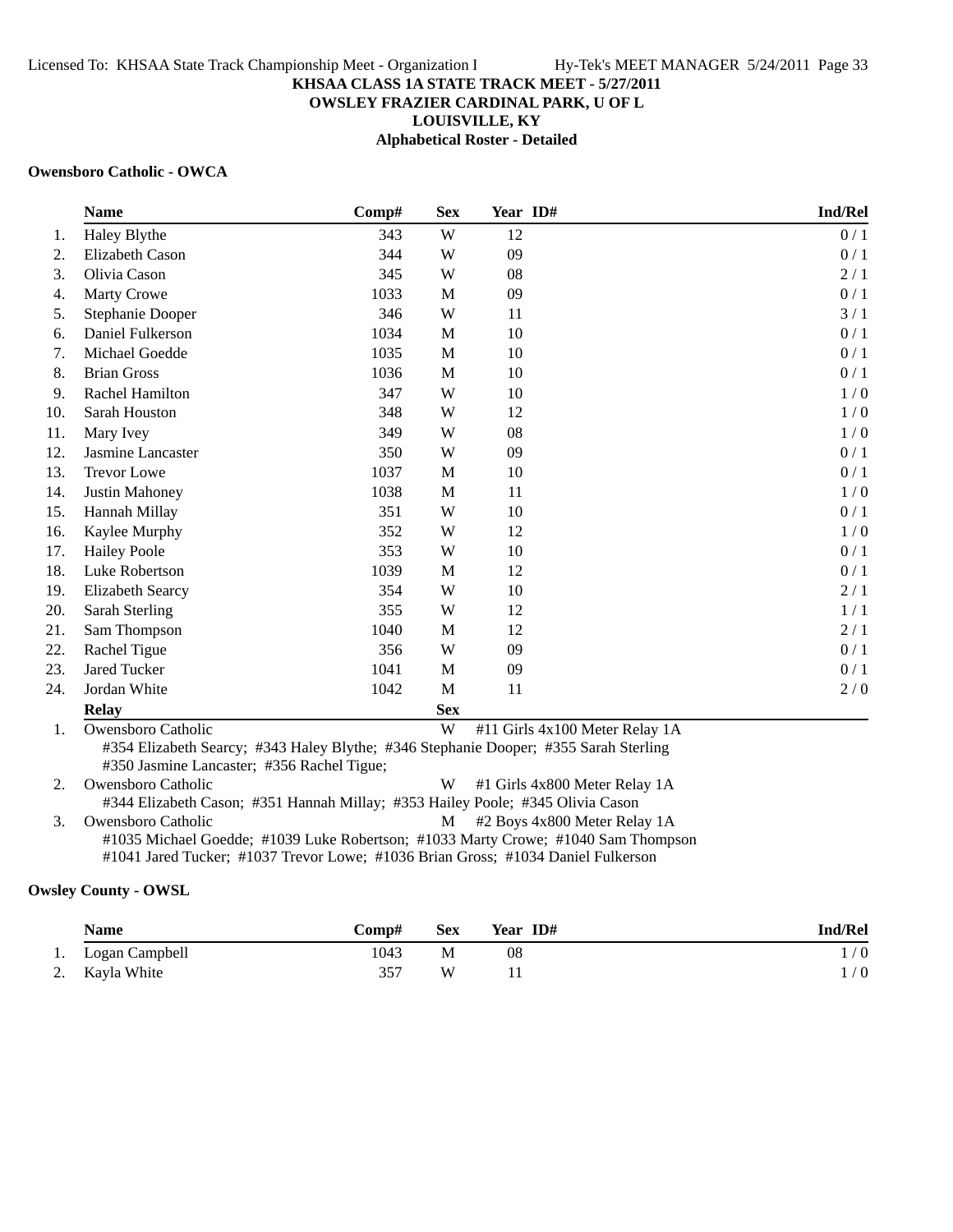## **OWSLEY FRAZIER CARDINAL PARK, U OF L**

**LOUISVILLE, KY**

## **Alphabetical Roster - Detailed**

# **Paintsville - PAIN**

|     | <b>Name</b>           | $\bf Comp#$ | <b>Sex</b> | Year ID# | <b>Ind/Rel</b> |
|-----|-----------------------|-------------|------------|----------|----------------|
| 1.  | Juliana Cybriwsky     | 358         | W          | 11       | 1/0            |
| 2.  | Jonathan deGuzman     | 1044        | M          | 10       | 0/1            |
| 3.  | Ariana Doderer        | 359         | W          | 11       | 3/0            |
| 4.  | Josh Hall             | 1045        | M          | 12       | 0/1            |
| 5.  | <b>Bailey Johnson</b> | 1046        | М          | 07       | 0/1            |
| 6.  | Mark Nordin           | 1047        | M          | 12       | 2/1            |
| 7.  | David Onyenma         | 1048        | M          | 12       | 2/1            |
| 8.  | Cory Sexton           | 1049        | M          | 12       | 0/1            |
| 9.  | <b>Matt Skeans</b>    | 1050        | M          | 12       | 0/1            |
| 10. | Dawson Smith          | 1051        | M          | 10       | 0/1            |
|     | <b>Relay</b>          |             | <b>Sex</b> |          |                |

1. Paintsville M #12 Boys 4x100 Meter Relay 1A

#1047 Mark Nordin; #1045 Josh Hall; #1044 Jonathan deGuzman; #1048 David Onyenma #1051 Dawson Smith; #1050 Matt Skeans; #1049 Cory Sexton; #1046 Bailey Johnson

#### **Paris - PARI**

|    | <b>Name</b>          | Comp# | <b>Sex</b> | Year ID# | <b>Ind/Rel</b> |
|----|----------------------|-------|------------|----------|----------------|
| 1. | Anovia Byars         | 360   | W          | 07       | 0/2            |
| 2. | Jazmen Chenault      | 361   | W          | 10       | 0/2            |
| 3. | Morgan Crain         | 362   | W          | 12       | 1/2            |
| 4. | Dahlia D'Arge        | 363   | W          | 12       | 0/1            |
| 5. | Shakila Grant        | 364   | W          | 12       | 2/2            |
| 6. | Daijah Myers         | 365   | W          | 10       | 0/2            |
| 7. | Nautica Myers        | 366   | W          | 09       | 0/2            |
| 8. | <b>Marisol Perez</b> | 367   | W          | 11       | 0/1            |
| 9. | Asia Sims            | 368   | W          | 08       | 1/2            |
|    | <b>Relay</b>         |       | <b>Sex</b> |          |                |

1. Paris 2012 1. Paris 2013 1. Paris 4x100 Meter Relay 1A #360 Anovia Byars; #368 Asia Sims; #362 Morgan Crain; #364 Shakila Grant

#365 Daijah Myers; #366 Nautica Myers; #361 Jazmen Chenault; #363 Dahlia D'Arge 2. Paris 200 Meter Relay 1A #360 Anovia Byars; #368 Asia Sims; #362 Morgan Crain; #364 Shakila Grant

#366 Nautica Myers; #365 Daijah Myers; #361 Jazmen Chenault; #367 Marisol Perez

## **Pikeville - PIKE**

|    | <b>Name</b>   | Comp# | <b>Sex</b> | Year ID# | <b>Ind/Rel</b> |
|----|---------------|-------|------------|----------|----------------|
| 1. | Wes Rowe      | 1052  | М          |          | /0             |
|    | 2. Ben Staggs | 1053  | М          |          | 2/0            |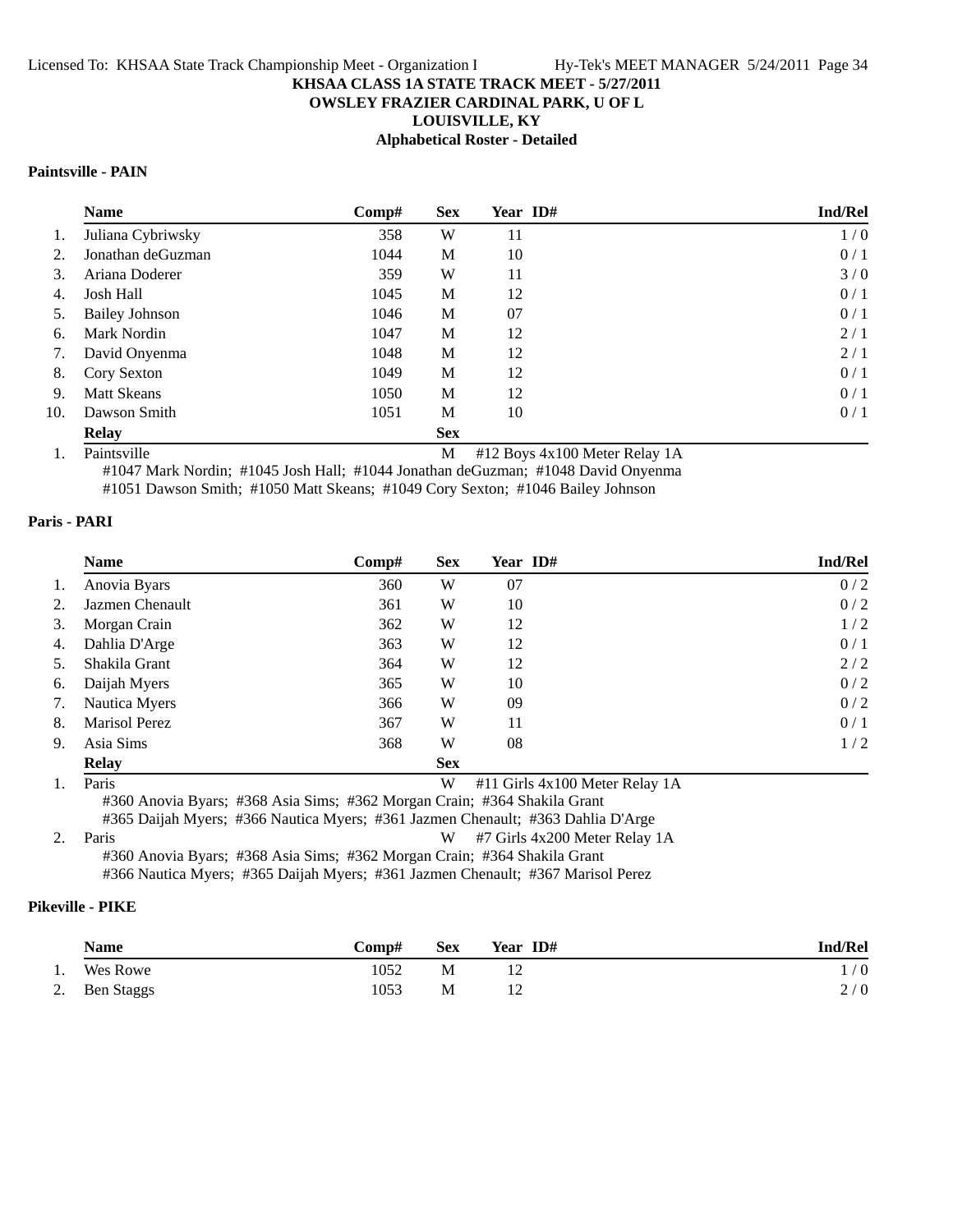# **OWSLEY FRAZIER CARDINAL PARK, U OF L**

**LOUISVILLE, KY**

#### **Alphabetical Roster - Detailed**

## **Pineville - PINE**

|    | <b>Name</b>          | Comp# | <b>Sex</b> | Year ID# | <b>Ind/Rel</b> |
|----|----------------------|-------|------------|----------|----------------|
| 1. | <b>Rachel Barnes</b> | 369   | W          | 08       | 0/1            |
| 2. | Jeremy Bartells      | 1054  | M          | 11       | 2/0            |
| 3. | <b>Lacey Brooks</b>  | 370   | W          | 12       | 0/1            |
| 4. | Chelsea Sutton       | 371   | W          | 11       | 0/1            |
| 5. | <b>Beth Woods</b>    | 372   | W          | 11       | 0/1            |
| 6. | Kelsey Woolum        | 373   | W          | 11       | 0/1            |
|    | <b>Relay</b>         |       | <b>Sex</b> |          |                |

1. #11 Girls 4x100 Meter Rela Pineville W y 1A

#369 Rachel Barnes; #373 Kelsey Woolum; #371 Chelsea Sutton; #372 Beth Woods

#370 Lacey Brooks;

## **Portland Christian - POCH**

|     | <b>Name</b>     | ->omp# | Sex | ID#<br>Year | Ind/Rel  |
|-----|-----------------|--------|-----|-------------|----------|
| . . | Jonathan Taylor | 055ء   | M   | 09          | $\theta$ |

# **Raceland - RACE**

|     | <b>Name</b>            | Comp# | <b>Sex</b> | Year ID# | <b>Ind/Rel</b> |
|-----|------------------------|-------|------------|----------|----------------|
| 1.  | Makenzie Davidson      | 374   | W          | 08       | 0/2            |
| 2.  | Miranda Davidson       | 375   | W          | 12       | 0/2            |
| 3.  | Jeana Denton           | 376   | W          | 10       | 0/2            |
| 4.  | <b>Mason Evans</b>     | 377   | W          | 09       | 0/1            |
| 5.  | <b>Taylor Fritz</b>    | 378   | W          | 08       | 0/2            |
| 6.  | <b>Brooke Gee</b>      | 379   | W          | 11       | 2/1            |
| 7.  | Josh Gwinn             | 1056  | M          | 10       | 0/1            |
| 8.  | Alvin Hannah           | 1057  | M          | 11       | 0/1            |
| 9.  | Megan Harper           | 380   | W          | 11       | 0/2            |
| 10. | AJ Joseph              | 1058  | M          | 09       | 0/1            |
| 11. | Michael Litteral       | 1059  | M          | 12       | 0/1            |
| 12. | Zach Litteral          | 1060  | M          | 09       | 0/1            |
| 13. | Katlin Massie          | 381   | W          | 12       | 0/1            |
| 14. | <b>Timmy McComas</b>   | 1061  | M          | 09       | 1/1            |
| 15. | <b>Brittany McEwen</b> | 382   | W          | 11       | 1/1            |
| 16. | <b>Connor Messer</b>   | 1062  | M          | 08       | 1/0            |
| 17. | <b>Andrew Salyers</b>  | 1063  | M          | 09       | 0/1            |
| 18. | Makenzi Speaks         | 383   | W          | 09       | 1/2            |
| 19. | Cole Thomas            | 1064  | M          | 10       | 1/0            |
|     | <b>Relay</b>           |       | <b>Sex</b> |          |                |

1. Raceland W #11 Girls 4x100 Meter Relay 1A

#380 Megan Harper; #374 Makenzie Davidson; #375 Miranda Davidson; #376 Jeana Denton #383 Makenzi Speaks; #382 Brittany McEwen; #378 Taylor Fritz; #377 Mason Evans 2. Raceland W #7 Girls 4x200 Meter Relay 1A

#380 Megan Harper; #374 Makenzie Davidson; #375 Miranda Davidson; #376 Jeana Denton #383 Makenzi Speaks; #378 Taylor Fritz; #381 Katlin Massie; #379 Brooke Gee

3. Raceland M #8 Boys 4x200 Meter Relay 1A #1060 Zach Litteral; #1059 Michael Litteral; #1061 Timmy McComas; #1056 Josh Gwinn #1058 AJ Joseph; #1057 Alvin Hannah; #1063 Andrew Salyers;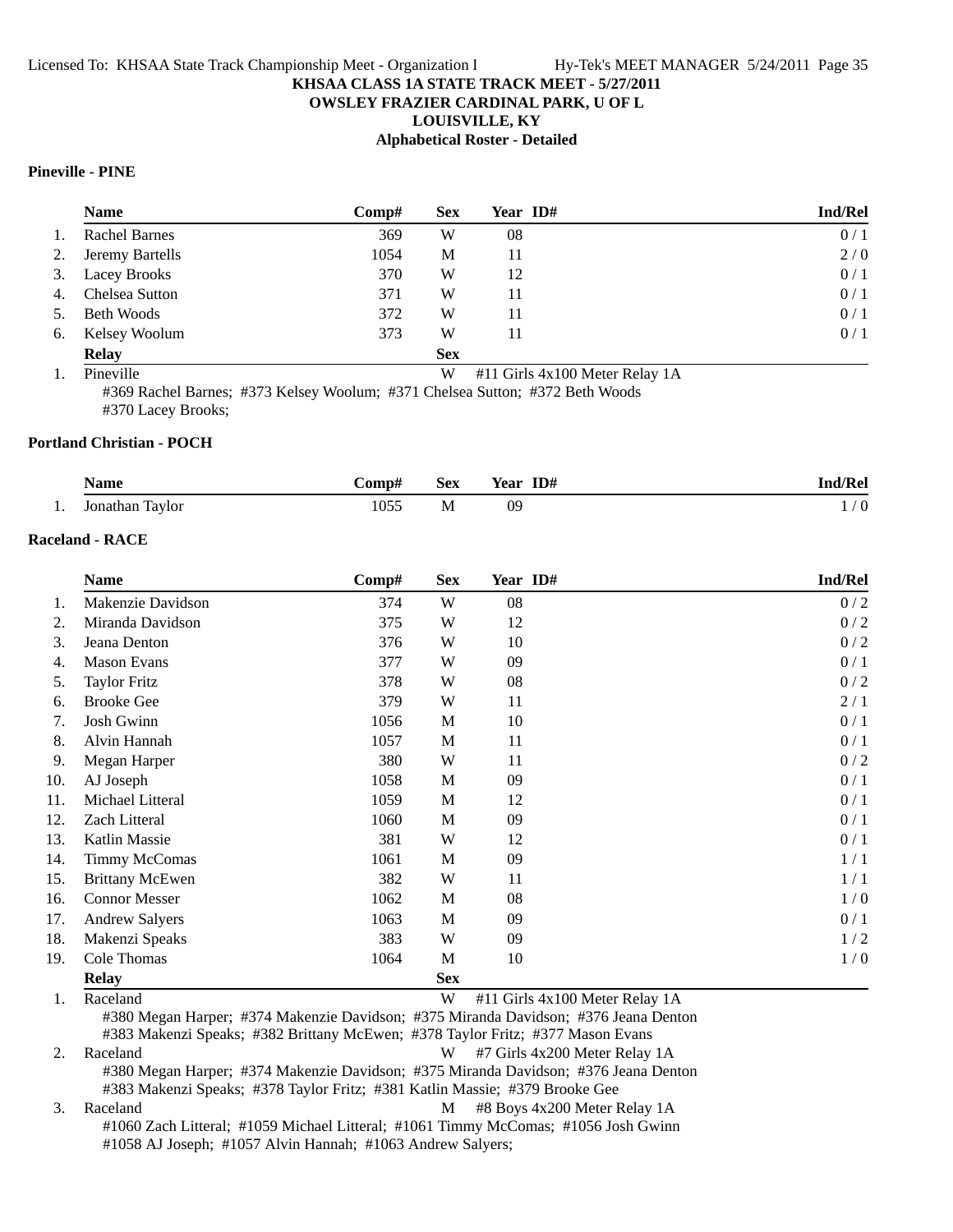## **OWSLEY FRAZIER CARDINAL PARK, U OF L**

**LOUISVILLE, KY**

#### **Alphabetical Roster - Detailed**

#### **Reidland - REID**

| Name            | Comp# | <b>Sex</b> | Year ID# | <b>Ind/Rel</b> |
|-----------------|-------|------------|----------|----------------|
| 1. Aubrey Leigh | 1065  | М          |          | 1/0            |
| 2. Shawn Pace   | 1066  | М          |          | $\sqrt{0}$     |

## **Rose Hill Christian - ROSE**

|    | <b>Name</b>            | Comp# | <b>Sex</b> | Year ID# | <b>Ind/Rel</b> |
|----|------------------------|-------|------------|----------|----------------|
| 1. | <b>Tyler Cooper</b>    | 1067  | М          | 10       | 0/1            |
| 2. | Lori Etter             | 384   | W          | 10       | 1/0            |
| 3. | Garrett Kee            | 1068  | M          | 11       | 1/1            |
| 4. | Olivia Kee             | 385   | W          | 08       | 1/0            |
| 5. | <b>Spenser Lindsey</b> | 1069  | M          | 12       | 0/1            |
| 6. | Alana Martin           | 386   | W          | 10       | 1/0            |
| 7. | Colin Varney           | 1070  | M          | 12       | 1/1            |
| 8. | Matt Workman           | 1071  | М          | 11       | 0/1            |
|    | <b>Relay</b>           |       | <b>Sex</b> |          |                |

1. Rose Hill Christian M #12 Boys 4x100 Meter Relay 1A

#1069 Spenser Lindsey; #1070 Colin Varney; #1071 Matt Workman; #1068 Garrett Kee #1067 Tyler Cooper;

## **Russellville - RUVI**

|               | <b>Name</b>             | Comp# | <b>Sex</b>   | Year ID#                                                                 | <b>Ind/Rel</b> |
|---------------|-------------------------|-------|--------------|--------------------------------------------------------------------------|----------------|
|               | LeeMarcus Bradshaw      | 1072  | М            | 12                                                                       | 0/3            |
|               | Davonta Bryant          | 1073  | М            | 12                                                                       | 1/3            |
| 3.            | <b>Quinton Calloway</b> | 1074  | M            | 10                                                                       | 1/3            |
| 4.            | Demarcus Hampton        | 1075  | M            | 09                                                                       | 1/3            |
| 5.            | Victor Hampton          | 1076  | M            | 12                                                                       | 1/3            |
| 6.            | Diamond Hines           | 387   | W            | 07                                                                       | 2/0            |
| 7.            | Devonna Sydnor          | 388   | W            | 09                                                                       | 1/0            |
| 8.            | Antonio Todd            | 1077  | M            | 12                                                                       | 0/3            |
| 9.            | Ron Todd                | 1078  | M            | 12                                                                       | 0/3            |
| 10.           | Micah Wilkerson         | 1079  | M            | 08                                                                       | 0/3            |
|               | <b>Relay</b>            |       | <b>Sex</b>   |                                                                          |                |
| $\sim$ $\sim$ | .<br>$\mathbf{r}$       |       | $\mathbf{r}$ | $\mathbf{u}$ and $\mathbf{v}$<br>$1.100 \text{ K}$ $\overline{D}$ $1.11$ |                |

1. Russellville M ys 4x100 Meter Relay 1A #1072 LeeMarcus Bradshaw; #1073 Davonta Bryant; #1075 Demarcus Hampton; #1076 Victor Hampton #1074 Quinton Calloway; #1077 Antonio Todd; #1078 Ron Todd; #1079 Micah Wilkerson

2. Russellville **M** #8 Boys 4x200 Meter Relay 1A #1072 LeeMarcus Bradshaw; #1073 Davonta Bryant; #1076 Victor Hampton; #1077 Antonio Todd #1074 Quinton Calloway; #1075 Demarcus Hampton; #1078 Ron Todd; #1079 Micah Wilkerson

3. Russellville **M** #24 Boys 4x400 Meter Relay 1A #1074 Quinton Calloway; #1073 Davonta Bryant; #1076 Victor Hampton; #1077 Antonio Todd #1079 Micah Wilkerson; #1075 Demarcus Hampton; #1072 LeeMarcus Bradshaw; #1078 Ron Todd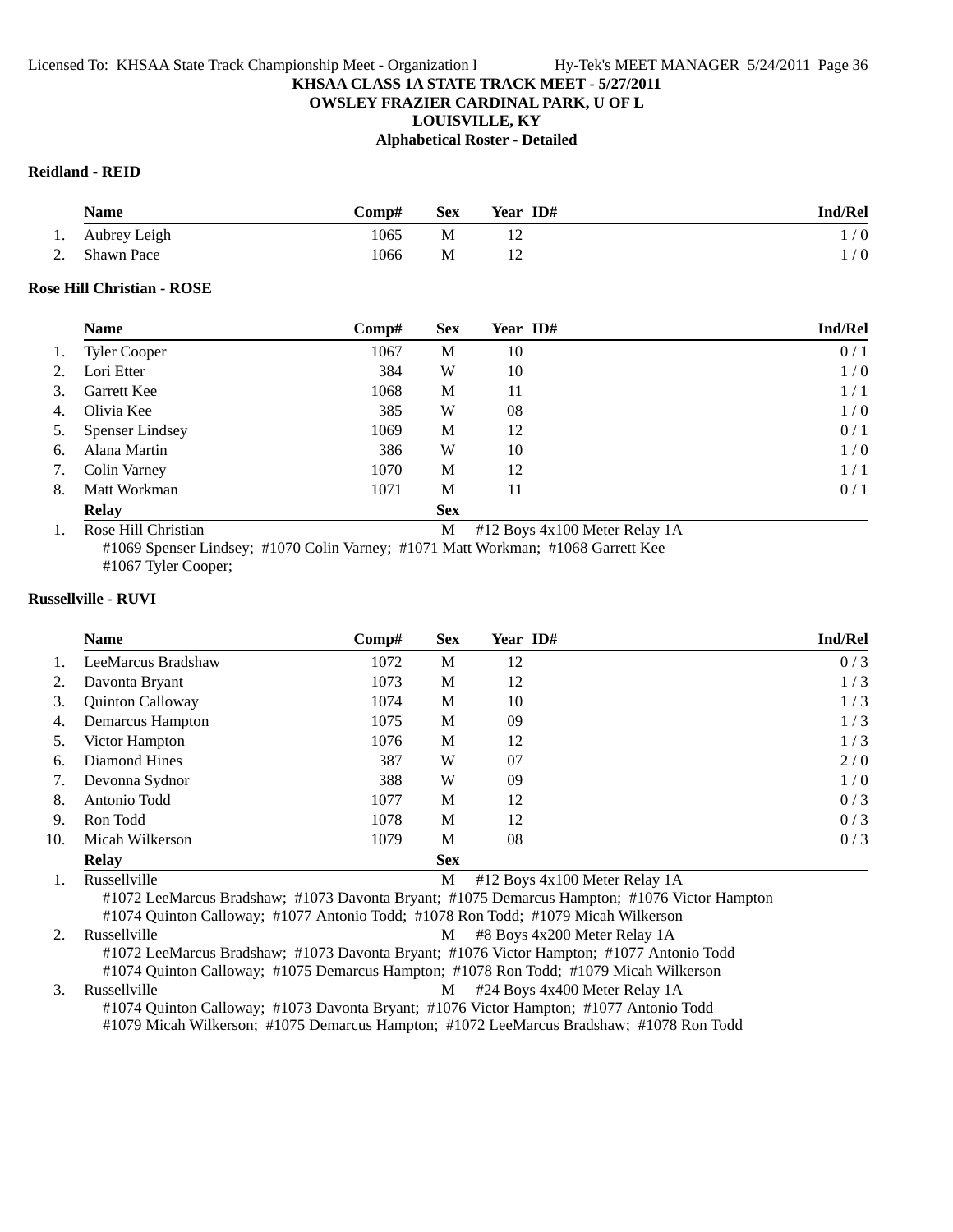# **OWSLEY FRAZIER CARDINAL PARK, U OF L**

**LOUISVILLE, KY**

# **Alphabetical Roster - Detailed**

# **Sayre - SAYR**

|    | <b>Name</b>             | Comp# | <b>Sex</b> | Year ID# | Ind/Rel |
|----|-------------------------|-------|------------|----------|---------|
| 1. | Jed Ball                | 1080  | М          | 11       | 1/0     |
| 2. | Bea Cameron             | 389   | W          | 12       | 2/1     |
| 3. | Philippine Couturier    | 390   | W          | 08       | 1/1     |
| 4. | Ann Eason               | 391   | W          | 12       | 3/1     |
| 5. | McKenna Geoghegan       | 392   | W          | 09       | 0/1     |
| 6. | <b>Maddie Humphries</b> | 393   | W          | 08       | 0/1     |
| 7. | <b>Maddox Patterson</b> | 394   | W          | 08       | 2/1     |
| 8. | Michael Waltman         | 1081  | M          | 12       | 1/0     |
| 9. | Nicholas Waltman        | 1082  | M          | 09       | 2/0     |
|    | <b>Relay</b>            |       | <b>Sex</b> |          |         |

1. Sayre W #1 Girls 4x800 Meter Relay 1A

#390 Philippine Couturier; #391 Ann Eason; #394 Maddox Patterson; #389 Bea Cameron #392 McKenna Geoghegan; #393 Maddie Humphries;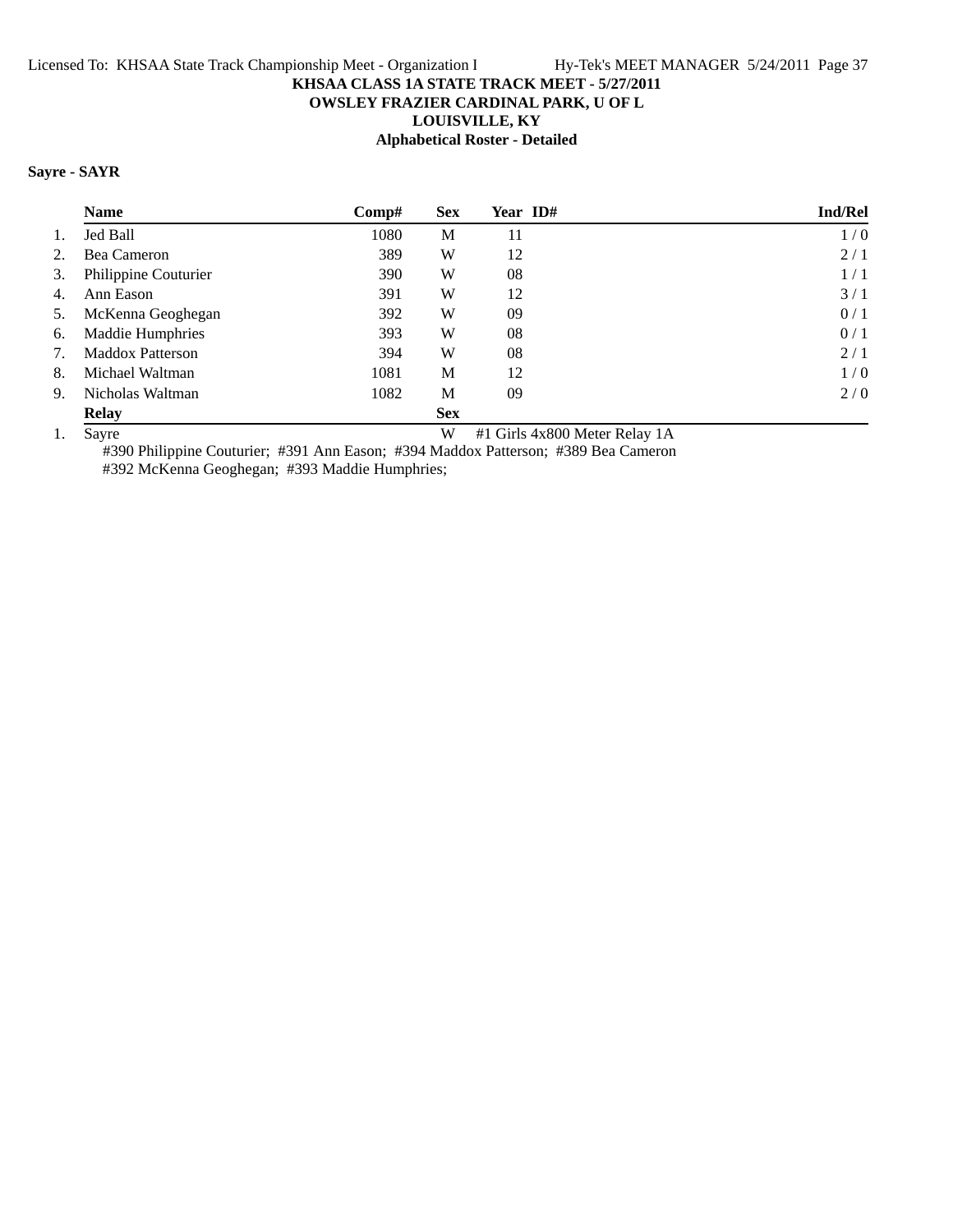## **OWSLEY FRAZIER CARDINAL PARK, U OF L**

**LOUISVILLE, KY**

**Alphabetical Roster - Detailed**

#### **Somerset - SOME**

|     | <b>Name</b>                                                                                                                                                                                                 | Comp# | <b>Sex</b>  | Year ID# | Ind/Rel                        |
|-----|-------------------------------------------------------------------------------------------------------------------------------------------------------------------------------------------------------------|-------|-------------|----------|--------------------------------|
| 1.  | <b>Austin Adams</b>                                                                                                                                                                                         | 1083  | M           | 11       | 2/1                            |
| 2.  | Cheyenne Adams                                                                                                                                                                                              | 395   | W           | 10       | 1/2                            |
| 3.  | <b>Christian Adams</b>                                                                                                                                                                                      | 1084  | $\mathbf M$ | 11       | 2/3                            |
| 4.  | Kathryn Alexander                                                                                                                                                                                           | 396   | W           | 09       | 1/3                            |
| 5.  | Alyssa Anciro                                                                                                                                                                                               | 397   | W           | 11       | 0/2                            |
| 6.  | Johnathan Baker                                                                                                                                                                                             | 1085  | $\mathbf M$ | 10       | 0/2                            |
| 7.  | <b>Tiara Barnes</b>                                                                                                                                                                                         | 398   | W           | 12       | 2/0                            |
| 8.  | <b>Zach Bastin</b>                                                                                                                                                                                          | 1086  | $\mathbf M$ | 12       | 0/2                            |
| 9.  | <b>Braden Bigelow</b>                                                                                                                                                                                       | 1087  | $\mathbf M$ | 09       | 1/0                            |
| 10. | Topanga Brown                                                                                                                                                                                               | 399   | W           | 07       | 0/2                            |
| 11. | Jon Claude Burlew                                                                                                                                                                                           | 1088  | M           | 12       | 0/2                            |
| 12. | Hayley Chamberlain                                                                                                                                                                                          | 400   | W           | 09       | 1/0                            |
| 13. | Lauren Cornett                                                                                                                                                                                              | 401   | W           | 12       | 1/2                            |
| 14. | Katie Dalton                                                                                                                                                                                                | 402   | W           | 07       | 1/1                            |
| 15. | Matt Gordon                                                                                                                                                                                                 | 1089  | M           | 10       | 1/0                            |
| 16. | <b>Brandon Hall</b>                                                                                                                                                                                         | 1090  | $\mathbf M$ | 11       | 0/1                            |
| 17. | Akesha Kirkpatrick                                                                                                                                                                                          | 403   | W           | 11       | 2/2                            |
| 18. | Mariko Krause                                                                                                                                                                                               | 404   | W           | 11       | $2/2$                          |
| 19. | <b>Tristan Krause</b>                                                                                                                                                                                       | 1091  | M           | 08       | 0/1                            |
| 20. | Alex Lange                                                                                                                                                                                                  | 1092  | $\mathbf M$ | 11       | 0/2                            |
| 21. | Will Lange                                                                                                                                                                                                  | 1093  | $\mathbf M$ | 09       | 0/3                            |
| 22. | <b>Tyler Megargel</b>                                                                                                                                                                                       | 1094  | $\mathbf M$ | 10       | 3/2                            |
| 23. | Andre Mills                                                                                                                                                                                                 | 1095  | $\mathbf M$ | 11       | 1/4                            |
| 24. | Maranda Mills                                                                                                                                                                                               | 405   | W           | 08       | 2/2                            |
| 25. | Katelyn Moore                                                                                                                                                                                               | 406   | W           | 09       | 0/2                            |
| 26. | Maci New                                                                                                                                                                                                    | 407   | W           | 09       | 0/1                            |
| 27. | <b>Ensley Peters</b>                                                                                                                                                                                        | 1096  | M           | 09       | 1/0                            |
| 28. | Kaycee Rader                                                                                                                                                                                                | 408   | W           | 08       | 1/2                            |
| 29. | Jessica Wallace                                                                                                                                                                                             | 409   | W           | 10       | 0/4                            |
| 30. | Whitney Wallace                                                                                                                                                                                             | 410   | W           | 12       | 3/1                            |
| 31. | Jarrod Wesley                                                                                                                                                                                               | 1097  | $\mathbf M$ | 11       | 1/2                            |
| 32. | Storm Wilson                                                                                                                                                                                                | 1098  | M           | 11       | 2/2                            |
|     | <b>Relay</b>                                                                                                                                                                                                |       | <b>Sex</b>  |          |                                |
| 1.  | Somerset<br>#402 Katie Dalton; #397 Alyssa Anciro; #410 Whitney Wallace; #403 Akesha Kirkpatrick<br>#399 Topanga Brown; #395 Cheyenne Adams; #409 Jessica Wallace; #396 Kathryn Alexander                   |       | W           |          | #11 Girls 4x100 Meter Relay 1A |
| 2.  | Somerset<br>#7 Girls 4x200 Meter Relay 1A<br>W<br>#397 Alyssa Anciro; #405 Maranda Mills; #409 Jessica Wallace; #403 Akesha Kirkpatrick<br>#399 Topanga Brown; #395 Cheyenne Adams; #396 Kathryn Alexander; |       |             |          |                                |
| 3.  | Somerset                                                                                                                                                                                                    |       | W           |          | #23 Girls 4x400 Meter Relay 1A |

#401 Lauren Cornett; #409 Jessica Wallace; #404 Mariko Krause; #405 Maranda Mills #408 Kaycee Rader; #406 Katelyn Moore; #396 Kathryn Alexander;

4. Somerset W #1 Girls 4x800 Meter Relay 1A #409 Jessica Wallace; #401 Lauren Cornett; #404 Mariko Krause; #406 Katelyn Moore #408 Kaycee Rader; #407 Maci New;

5. Somerset M #12 Boys 4x100 Meter Relay 1A #1086 Zach Bastin; #1092 Alex Lange; #1093 Will Lange; #1098 Storm Wilson #1094 Tyler Megargel; #1084 Christian Adams; #1095 Andre Mills;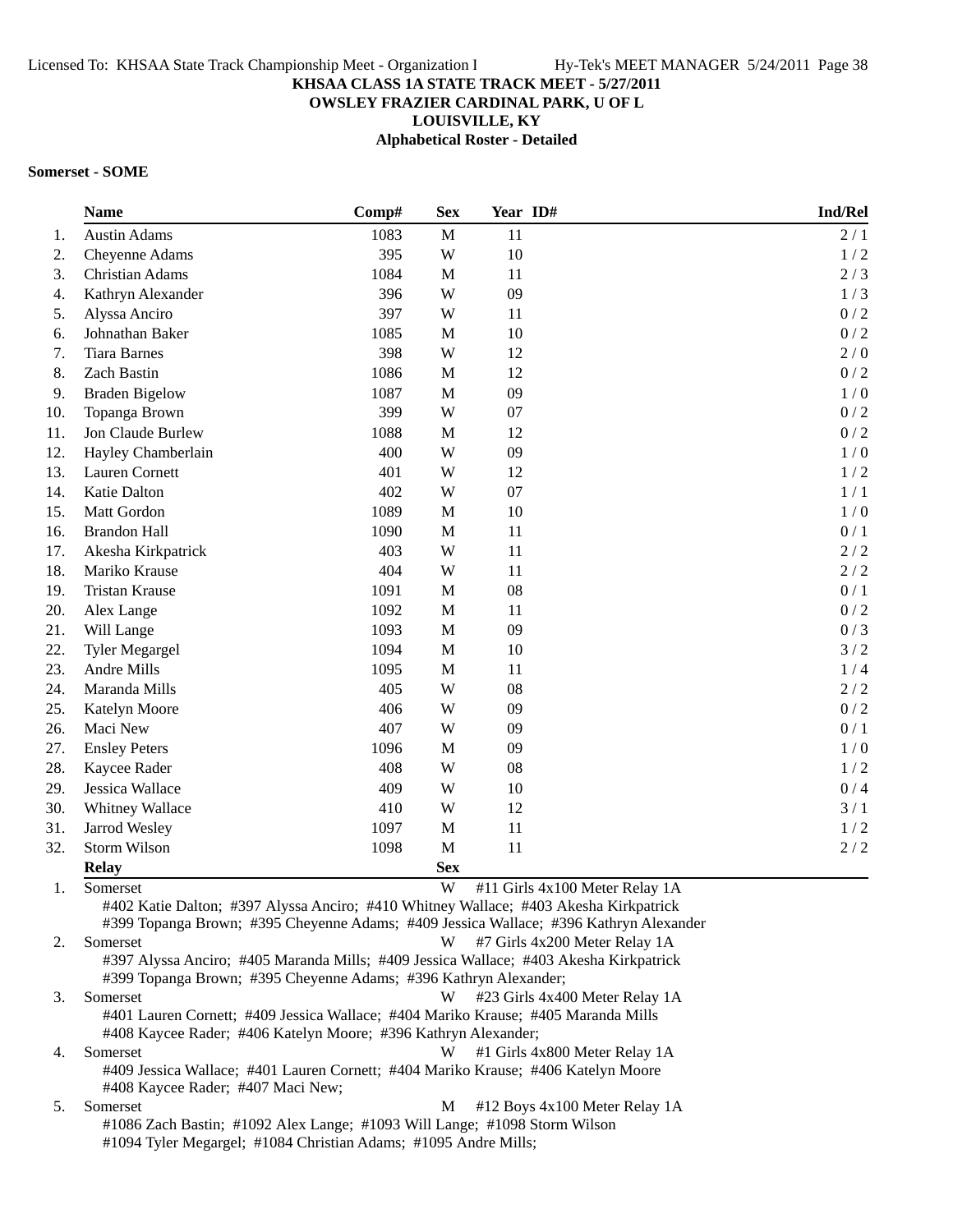# **OWSLEY FRAZIER CARDINAL PARK, U OF L**

## **LOUISVILLE, KY**

# **Alphabetical Roster - Detailed**

# **Somerset - SOME**

|    | <b>Relay</b> | <b>Sex</b>                                                                            |                                   |
|----|--------------|---------------------------------------------------------------------------------------|-----------------------------------|
| 6. | Somerset     | M                                                                                     | #8 Boys 4x200 Meter Relay 1A      |
|    |              | #1093 Will Lange; #1095 Andre Mills; #1084 Christian Adams; #1098 Storm Wilson        |                                   |
|    |              | #1092 Alex Lange; #1094 Tyler Megargel; #1086 Zach Bastin;                            |                                   |
| 7. | Somerset     |                                                                                       | $M$ #24 Boys 4x400 Meter Relay 1A |
|    |              | #1090 Brandon Hall; #1095 Andre Mills; #1088 Jon Claude Burlew; #1084 Christian Adams |                                   |
|    |              | #1097 Jarrod Wesley; #1093 Will Lange; #1085 Johnathan Baker;                         |                                   |
| 8. | Somerset     | M                                                                                     | #2 Boys 4x800 Meter Relay 1A      |
|    |              | #1083 Austin Adams; #1088 Jon Claude Burlew; #1095 Andre Mills; #1097 Jarrod Wesley   |                                   |
|    |              | #1085 Johnathan Baker; #1091 Tristan Krause;                                          |                                   |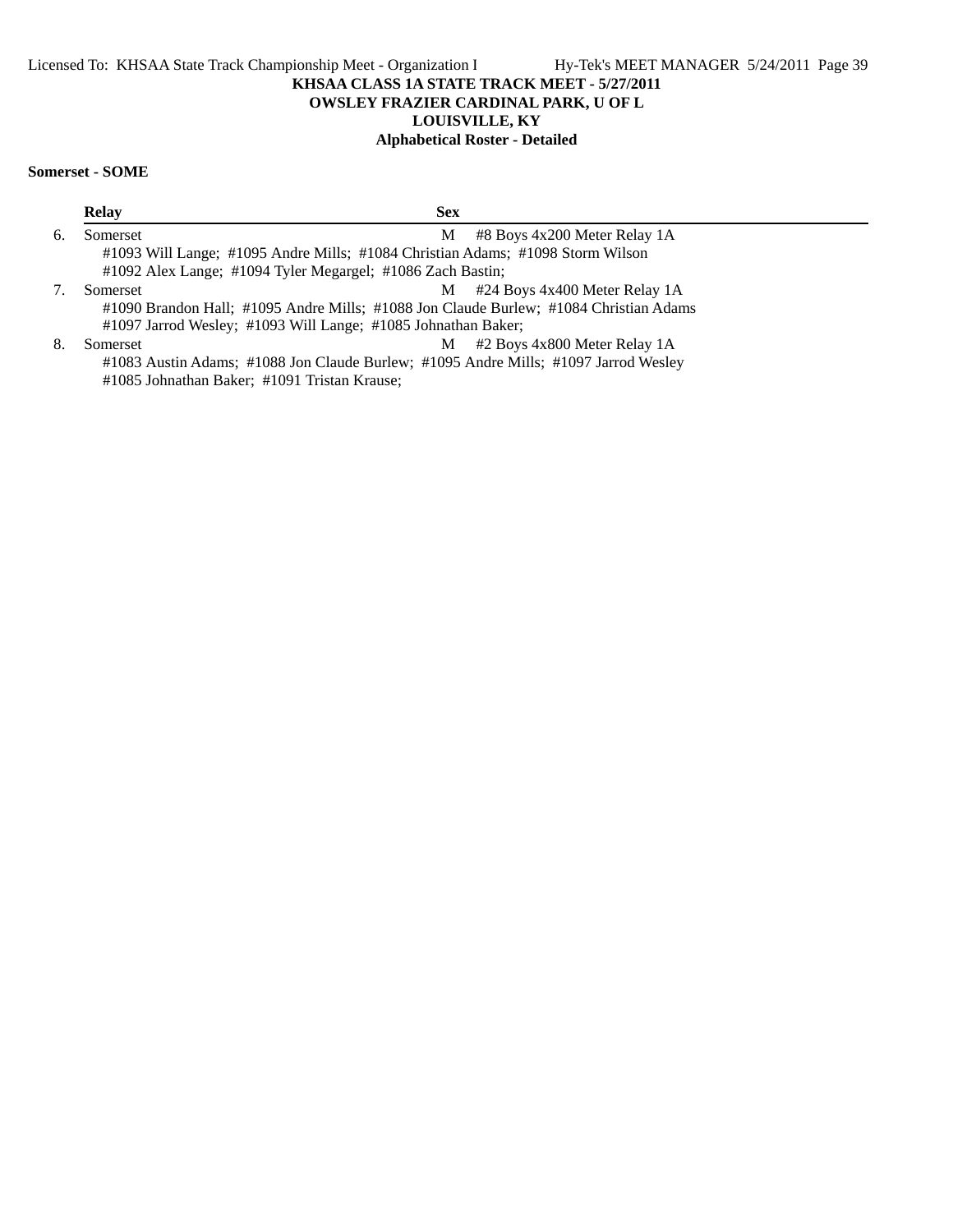**OWSLEY FRAZIER CARDINAL PARK, U OF L**

**LOUISVILLE, KY**

**Alphabetical Roster - Detailed**

#### **St. Henry District - STH**

|     | <b>Name</b>           | Comp# | <b>Sex</b>  | Year ID# | Ind/Rel         |
|-----|-----------------------|-------|-------------|----------|-----------------|
| 1.  | Craig Aldridge        | 1099  | $\mathbf M$ | 10       | 2/0             |
| 2.  | Zach Barnett          | 1100  | $\mathbf M$ | 12       | 1/2             |
| 3.  | John Baumann          | 1101  | $\mathbf M$ | 12       | 0/2             |
| 4.  | Jackie Brockman       | 411   | W           | 12       | 1/0             |
| 5.  | Frank Bruni           | 1102  | $\mathbf M$ | 11       | 0/1             |
| 6.  | Meghan Burke          | 412   | W           | $10\,$   | 3/2             |
| 7.  | Alana Cahill          | 413   | W           | 12       | 0/1             |
| 8.  | Lauren Cahill         | 414   | W           | 09       | 0/1             |
| 9.  | Shaun Cawley          | 1103  | $\mathbf M$ | 11       | 3/2             |
| 10. | <b>Taylor Connett</b> | 415   | W           | 09       | 0/2             |
| 11. | Sully Culbertson      | 416   | W           | 11       | 2/2             |
| 12. | Harrison Davis        | 1104  | $\mathbf M$ | 12       | 1/1             |
| 13. | <b>Brendan Dooley</b> | 1105  | $\mathbf M$ | 11       | 1/2             |
| 14. | Austin Eibel          | 1106  | $\mathbf M$ | 10       | 3/1             |
| 15. | Celia Eltzroth        | 417   | W           | 09       | 3/1             |
| 16. | Taylor Gamm           | 418   | W           | 12       | 1/3             |
| 17. | Zach Haacke           | 1107  | $\mathbf M$ | 11       | 1/2             |
| 18. | Katie Hahnel          | 419   | W           | 12       | 1/1             |
| 19. | David Hellmann        | 1108  | $\mathbf M$ | 10       | 1/0             |
| 20. | Jen Helmer            | 420   | W           | 12       | 3/0             |
| 21. | Lindsey Hinken        | 421   | W           | 11       | 2/1             |
| 22. | Abby Janzsen          | 422   | W           | 12       | 1/2             |
| 23. | Alex Jobert           | 1109  | $\mathbf M$ | 11       | 0/2             |
| 24. | Mitchell Kriege       | 1110  | M           | 11       | 0/1             |
| 25. | Nathan Lentz          | 1111  | $\mathbf M$ | 12       | 1/2             |
| 26. | Nathan Mark           | 1112  | $\mathbf M$ | 11       | 1/1             |
| 27. | Laurel Moore          | 423   | W           | 12       | 0/2             |
| 28. | Sierra Moore          | 424   | W           | 11       | 0/2             |
| 29. | Katie Munzer          | 425   | W           | 09       | 1/1             |
| 30. | Alec Nields           | 1113  | M           | 10       | 0/2             |
| 31. | John Patula           | 1114  | M           | 12       | 0/2             |
| 32. | <b>Sydney Pitts</b>   | 426   | W           | 10       | 0/1             |
| 33. | Cameron Rohmann       | 1115  | $\mathbf M$ | 11       | 2/2             |
| 34. | Kirsti Ryan           | 427   | W           | 11       | 0/3             |
| 35. | Erin Schulte          | 428   | W           | 11       | 1/0             |
| 36. | Connor Snyder         | 1116  | $\mathbf M$ | 12       | $0/1$           |
| 37. | Mellissa Spare        | 429   | W           | 11       | $1/2$           |
| 38. | Andrew Svec           | 1117  | $\mathbf M$ | 11       | $0\mathbin{/}2$ |
| 39. | Ashley Svec           | 430   | W           | 11       | 3/1             |
| 40. | John Tangney          | 1118  | M           | 12       | 0/3             |
| 41. | Sarah Wheeler         | 431   | W           | 12       | $1/3$           |
| 42. | Alyssa Whittle        | 432   | W           | 10       | 0/1             |
| 43. | Daniel Wolfer         | 1119  | M           | 10       | 2/1             |
|     | <b>Relay</b>          |       | <b>Sex</b>  |          |                 |

1. St. Henry District W #11 Girls 4x100 Meter Relay 1A

#431 Sarah Wheeler; #412 Meghan Burke; #417 Celia Eltzroth; #416 Sully Culbertson #429 Mellissa Spare; #427 Kirsti Ryan; #425 Katie Munzer; #418 Taylor Gamm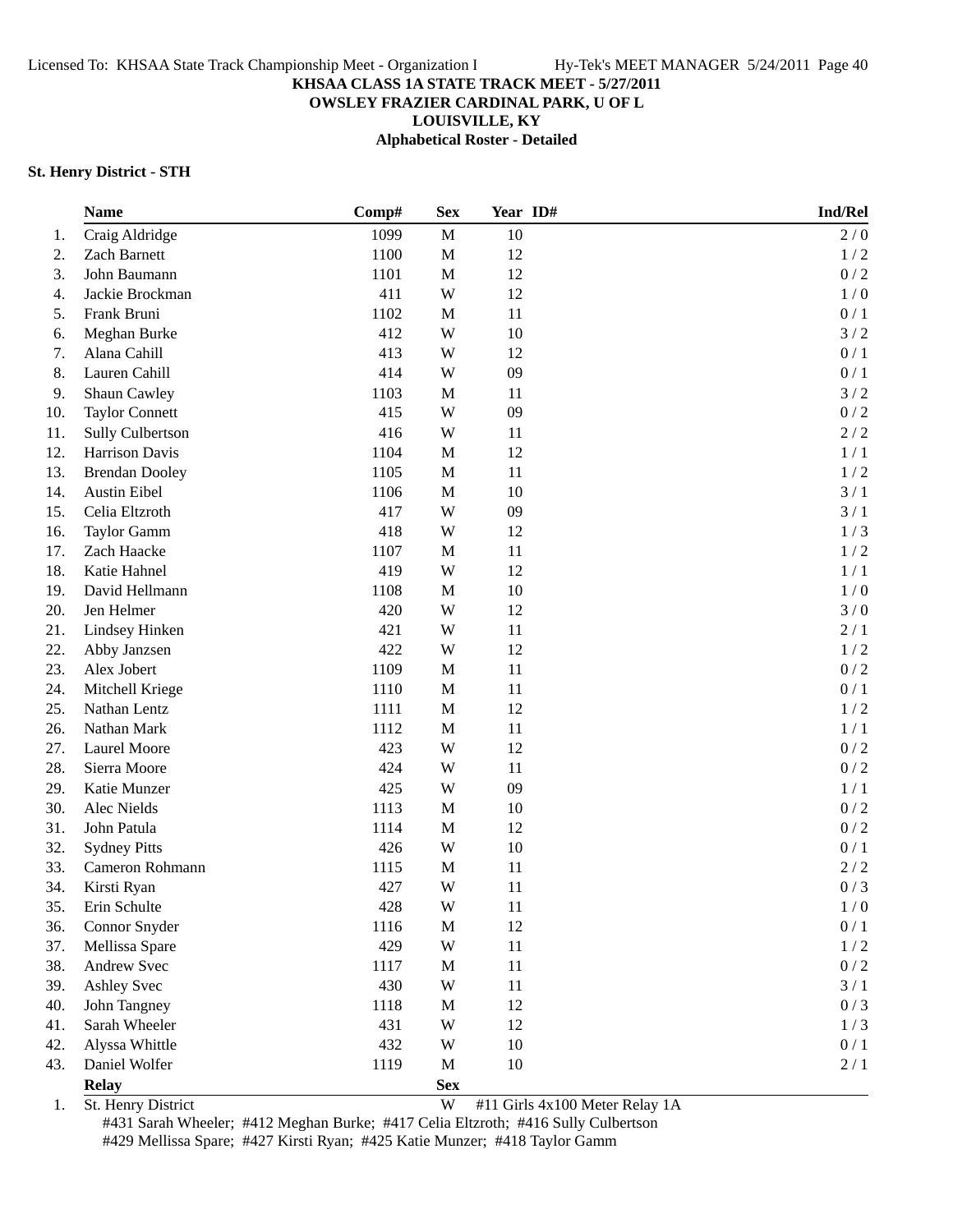**OWSLEY FRAZIER CARDINAL PARK, U OF L**

# **LOUISVILLE, KY**

## **Alphabetical Roster - Detailed**

# **St. Henry District - STH**

|    | <b>Relay</b>                                                                        | <b>Sex</b> |                                |
|----|-------------------------------------------------------------------------------------|------------|--------------------------------|
| 2. | St. Henry District                                                                  | W          | #7 Girls 4x200 Meter Relay 1A  |
|    | #416 Sully Culbertson; #414 Lauren Cahill; #431 Sarah Wheeler; #422 Abby Janzsen    |            |                                |
|    | #423 Laurel Moore; #427 Kirsti Ryan; #412 Meghan Burke; #429 Mellissa Spare         |            |                                |
| 3. | St. Henry District                                                                  | W          | #23 Girls 4x400 Meter Relay 1A |
|    | #431 Sarah Wheeler; #415 Taylor Connett; #418 Taylor Gamm; #422 Abby Janzsen        |            |                                |
|    | #427 Kirsti Ryan; #419 Katie Hahnel; #423 Laurel Moore; #424 Sierra Moore           |            |                                |
| 4. | St. Henry District                                                                  | W          | #1 Girls 4x800 Meter Relay 1A  |
|    | #432 Alyssa Whittle; #426 Sydney Pitts; #415 Taylor Connett; #418 Taylor Gamm       |            |                                |
|    | #430 Ashley Svec; #424 Sierra Moore; #421 Lindsey Hinken; #413 Alana Cahill         |            |                                |
| 5. | St. Henry District                                                                  | M          | #12 Boys 4x100 Meter Relay 1A  |
|    | #1100 Zach Barnett; #1114 John Patula; #1103 Shaun Cawley; #1109 Alex Jobert        |            |                                |
|    | #1113 Alec Nields; #1101 John Baumann; #1117 Andrew Svec; #1118 John Tangney        |            |                                |
| 6. | St. Henry District                                                                  | M          | #8 Boys 4x200 Meter Relay 1A   |
|    | #1100 Zach Barnett; #1114 John Patula; #1118 John Tangney; #1109 Alex Jobert        |            |                                |
|    | #1113 Alec Nields; #1101 John Baumann; #1117 Andrew Svec; #1103 Shaun Cawley        |            |                                |
| 7. | St. Henry District                                                                  | M          | #24 Boys 4x400 Meter Relay 1A  |
|    | #1110 Mitchell Kriege; #1111 Nathan Lentz; #1115 Cameron Rohmann; #1107 Zach Haacke |            |                                |
|    | #1104 Harrison Davis; #1105 Brendan Dooley; #1106 Austin Eibel; #1118 John Tangney  |            |                                |
| 8. | St. Henry District                                                                  | M          | #2 Boys 4x800 Meter Relay 1A   |
|    | #1112 Nathan Mark; #1115 Cameron Rohmann; #1107 Zach Haacke; #1111 Nathan Lentz     |            |                                |
|    | #1102 Frank Bruni; #1105 Brendan Dooley; #1116 Connor Snyder; #1119 Daniel Wolfer   |            |                                |

## **St. Mary - STM**

|             | <b>Name</b>            | Comp# | <b>Sex</b> | Year ID#                        | <b>Ind/Rel</b> |
|-------------|------------------------|-------|------------|---------------------------------|----------------|
| $1_{\cdot}$ | William Broadbent      | 1120  | M          | 10                              | 0/1            |
| 2.          | Daniel DeNeve          | 1121  | М          | 09                              | 1/1            |
| 3.          | John DeNeve            | 1122  | М          | 08                              | 0/1            |
| 4.          | Paul DeNeve            | 1123  | M          | 11                              | 1/1            |
| 5.          | Nathan Ellis           | 1124  | M          | 11                              | 1/1            |
| 6.          | <b>Matt Ousterhaus</b> | 1125  | M          | 10                              | 0/1            |
| 7.          | <b>Austin Spees</b>    | 1126  | M          | 11                              | 0/1            |
| 8.          | Paul West              | 1127  | M          | 08                              | 0/1            |
|             | <b>Relay</b>           |       | <b>Sex</b> |                                 |                |
|             |                        |       |            | .<br>$\cdots$ $\cdots$<br>_ _ _ |                |

1. St. Mary 2001 12 Boys 4x800 Meter Relay 1A

#1123 Paul DeNeve; #1124 Nathan Ellis; #1125 Matt Ousterhaus; #1121 Daniel DeNeve #1120 William Broadbent; #1122 John DeNeve; #1127 Paul West; #1126 Austin Spees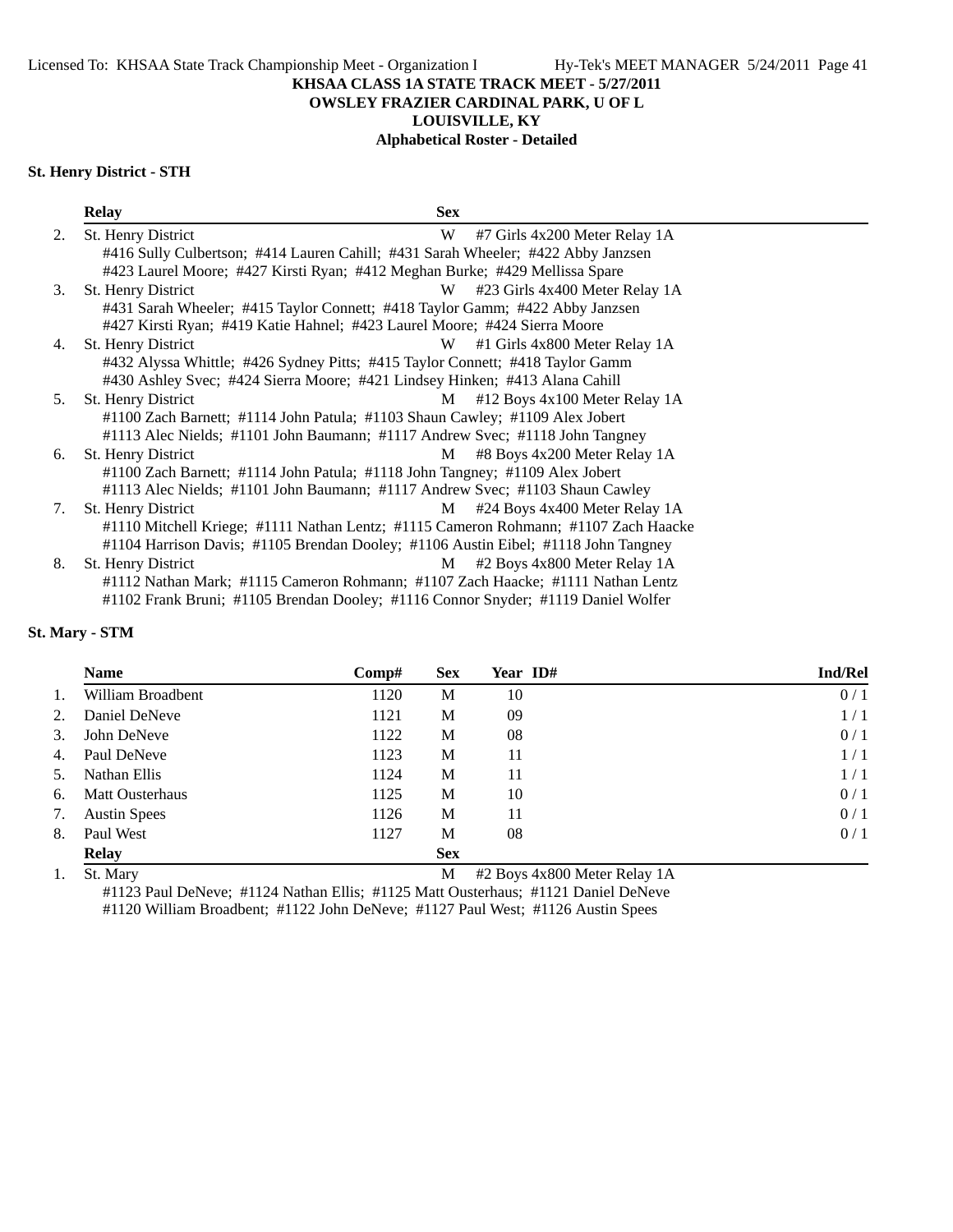# **OWSLEY FRAZIER CARDINAL PARK, U OF L**

**LOUISVILLE, KY**

# **Alphabetical Roster - Detailed**

## **Todd County Central - TODD**

|    | <b>Name</b>        | Comp# | <b>Sex</b> | Year ID# | <b>Ind/Rel</b> |
|----|--------------------|-------|------------|----------|----------------|
| 1. | Nathan Fort        | 1128  | M          | 12       | 1/0            |
| 2. | Julia Fox          | 433   | W          | 10       | 0/2            |
| 3. | Ariel Johnson      | 434   | W          | 10       | 0/2            |
| 4. | Demetria Rose      | 435   | W          | 10       | 0/2            |
| 5. | Kalisha Rose       | 436   | W          | 11       | 2/2            |
| 6. | Alicia Salazar     | 437   | W          | 07       | 0/2            |
| 7. | Maggie Simons      | 438   | W          | 10       | 0/2            |
| 8. | <b>Ashley West</b> | 439   | W          | 07       | 0/2            |
|    | <b>Relay</b>       |       | <b>Sex</b> |          |                |

1. Todd County Central W #11 Girls 4x100 Meter Relay 1A #433 Julia Fox; #438 Maggie Simons; #435 Demetria Rose; #436 Kalisha Rose

#434 Ariel Johnson; #439 Ashley West; #437 Alicia Salazar;

2. Todd County Central W #7 Girls 4x200 Meter Relay 1A #433 Julia Fox; #435 Demetria Rose; #436 Kalisha Rose; #438 Maggie Simons #434 Ariel Johnson; #439 Ashley West; #437 Alicia Salazar;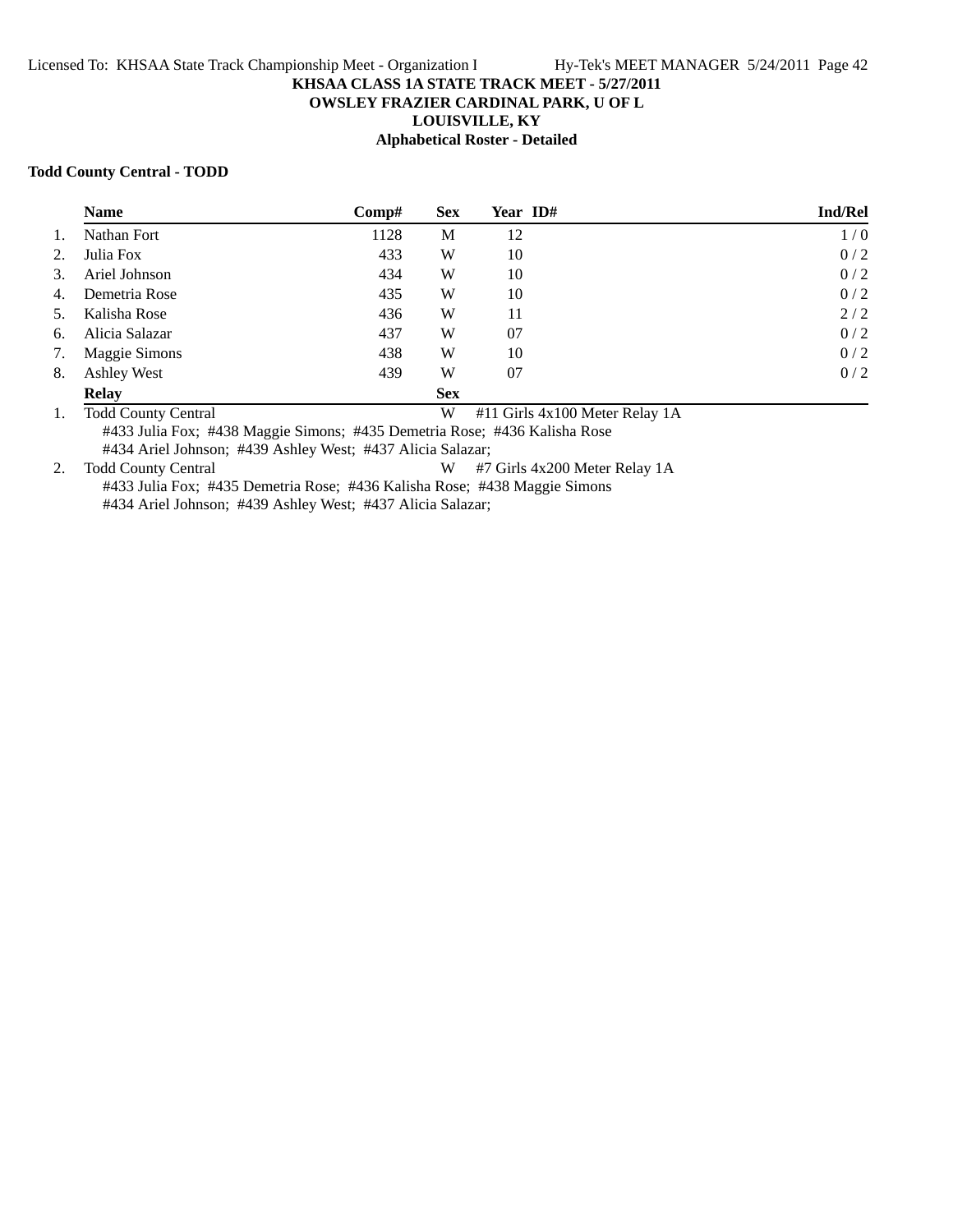## **OWSLEY FRAZIER CARDINAL PARK, U OF L**

**LOUISVILLE, KY**

**Alphabetical Roster - Detailed**

#### **Trimble County - TRIM**

|          | <b>Name</b>                       | Comp# | <b>Sex</b>   | Year ID#                                     | Ind/Rel |
|----------|-----------------------------------|-------|--------------|----------------------------------------------|---------|
| 1.       | Zach Adair                        | 1129  | M            | 12                                           | 0/1     |
| 2.       | Danyal Adams                      | 440   | W            | 12                                           | 1/0     |
| 3.       | Christian Apel                    | 1130  | $\mathbf M$  | 09                                           | 0/1     |
| 4.       | Cory Bailey                       | 1131  | $\mathbf M$  | 09                                           | 0/1     |
| 5.       | Kevin Bailey                      | 1132  | $\mathbf M$  | 11                                           | 0/1     |
| 6.       | Kirsten Baird                     | 441   | W            | 07                                           | 0/1     |
| 7.       | Michael Baird                     | 1133  | M            | 12                                           | 1/1     |
| 8.       | Conner Ball                       | 1134  | M            | 09                                           | 0/1     |
| 9.       | <b>Stuart Barnes</b>              | 1135  | $\mathbf M$  | 11                                           | 1/1     |
| 10.      | Aaron Blanton                     | 1136  | $\mathbf M$  | 09                                           | 0/1     |
| 11.      | <b>Brandi Chappel</b>             | 442   | W            | 12                                           | 0/1     |
| 12.      | Morgan Chappell                   | 443   | W            | 07                                           | 0/1     |
| 13.      | Jessica Cooley                    | 444   | W            | 12                                           | 0/1     |
| 14.      | Olivia Cooley                     | 445   | W            | 09                                           | 3/1     |
| 15.      | Kelsie Courtney                   | 446   | W            | 10                                           | 3/1     |
| 16.      | James Dunagan                     | 1137  | $\mathbf M$  | 10                                           | 0/1     |
| 17.      | <b>Ryan Durrett</b>               | 1138  | M            | 12                                           | 1/1     |
| 18.      | <b>Brad Ginn</b>                  | 1139  | M            | 09                                           | 0/1     |
| 19.      | Erin Gonterman                    | 447   | W            | 09                                           | 0/1     |
| 20.      | Bo Hawkes                         | 1140  | M            | 08                                           | 0/1     |
| 21.      | Kyle Howdyshell                   | 1141  | $\mathbf M$  | 12                                           | 1/1     |
| 22.      | Sam Moore                         | 1142  | $\mathbf M$  | 12                                           | 0/1     |
| 23.      | Kyle Puckett                      | 1143  | M            | 11                                           | 0/1     |
| 24.      | <b>Austin Rexroat</b>             | 1144  | M            | 10                                           | 0/1     |
| 25.      | <b>Tray Robbins</b>               | 1145  | M            | 09                                           | 1/0     |
| 26.      | Colyn True                        | 448   | W            | 10                                           | 0/1     |
| 27.      | Kylie Wilberding                  | 449   | W            | 08                                           | 1/0     |
|          | <b>Relay</b>                      |       | <b>Sex</b>   |                                              |         |
| $\sim$ 1 | $T_{\text{min}}$ $h$ $h$ $\Omega$ |       | $\mathbf{X}$ | $#1$ Girls $A_v$ 800 Motor Dolov $1 \Lambda$ |         |

1. Trimble County **1.** Trimble County 1. The County of the County of the County of the Music Music Music Music Music Music Music Music Music Music Music Music Music Music Music Music Music Music Music Music Music Music Mus #442 Brandi Chappel; #443 Morgan Chappell; #448 Colyn True; #444 Jessica Cooley #447 Erin Gonterman; #441 Kirsten Baird; #445 Olivia Cooley; #446 Kelsie Courtney

2. Trimble County **M**  $\#12$  Boys 4x100 Meter Relay 1A #1129 Zach Adair; #1135 Stuart Barnes; #1136 Aaron Blanton; #1144 Austin Rexroat #1131 Cory Bailey; #1140 Bo Hawkes; #1139 Brad Ginn; #1138 Ryan Durrett

3. Trimble County **M** #2 Boys 4x800 Meter Relay 1A #1130 Christian Apel; #1134 Conner Ball; #1143 Kyle Puckett; #1132 Kevin Bailey #1133 Michael Baird; #1141 Kyle Howdyshell; #1137 James Dunagan; #1142 Sam Moore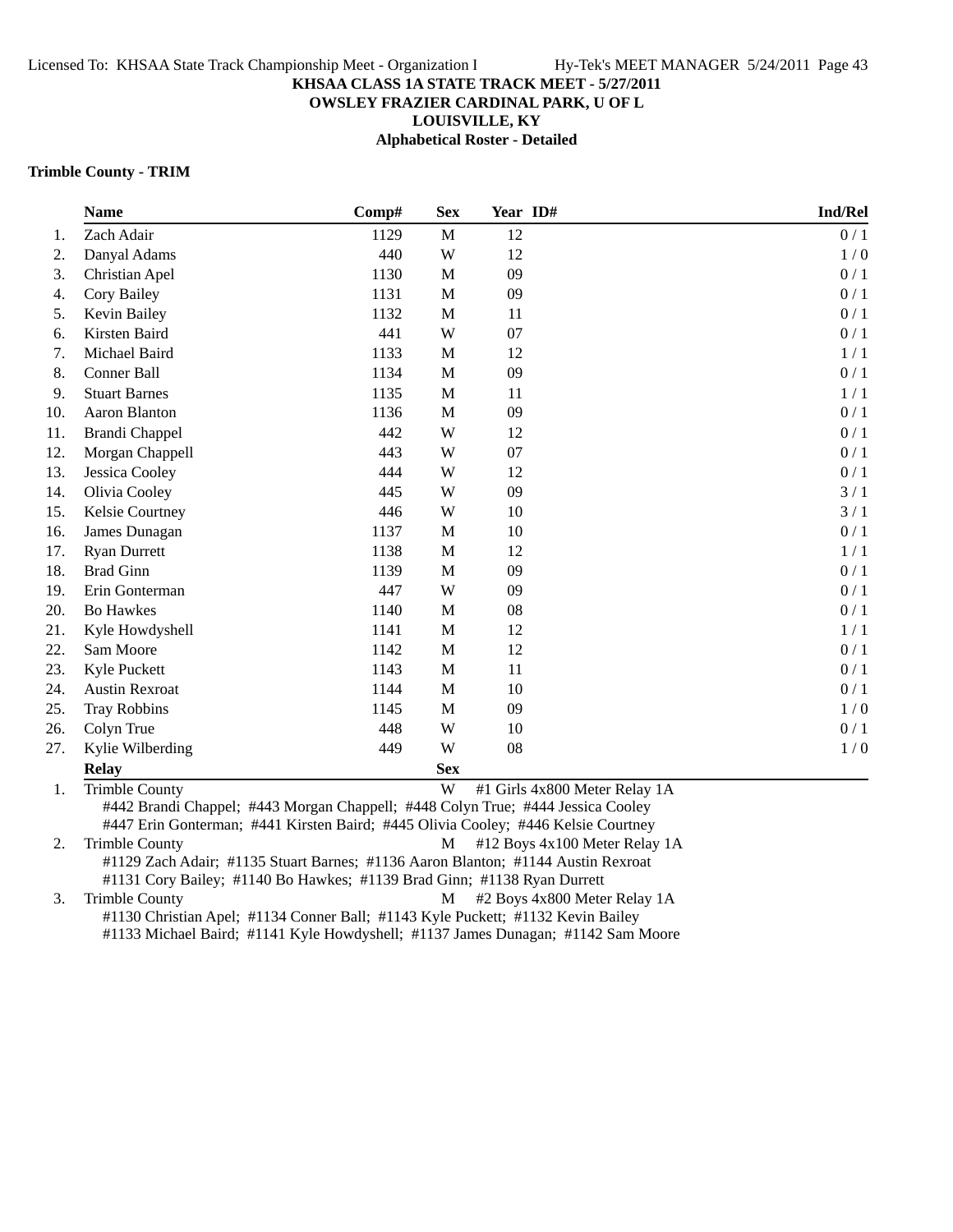# **OWSLEY FRAZIER CARDINAL PARK, U OF L**

**LOUISVILLE, KY**

**Alphabetical Roster - Detailed**

# **Villa Madonna - VILL**

|     | <b>Name</b>                                                                                                                                                                | Comp# | <b>Sex</b> | Year ID# | Ind/Rel                        |
|-----|----------------------------------------------------------------------------------------------------------------------------------------------------------------------------|-------|------------|----------|--------------------------------|
| 1.  | <b>Rachel Bailey</b>                                                                                                                                                       | 450   | W          | 11       | 0/4                            |
| 2.  | <b>Megan Barton</b>                                                                                                                                                        | 451   | W          | 10       | 0/2                            |
| 3.  | Maria Blom                                                                                                                                                                 | 452   | W          | 09       | 1/2                            |
| 4.  | Melissa Cunha                                                                                                                                                              | 453   | W          | 10       | 0/2                            |
| 5.  | Katie Desmarais                                                                                                                                                            | 454   | W          | 12       | 0/2                            |
| 6.  | <b>Haley Duggan</b>                                                                                                                                                        | 455   | W          | 11       | 1/2                            |
| 7.  | Lauren Dumaine                                                                                                                                                             | 456   | W          | 10       | 2/0                            |
| 8.  | Elena Hamilton                                                                                                                                                             | 457   | W          | 12       | 0/2                            |
| 9.  | Hannah Hart                                                                                                                                                                | 458   | W          | 09       | 0/3                            |
| 10. | Cathy Holt                                                                                                                                                                 | 459   | W          | 10       | 2/2                            |
| 11. | Allison Laber                                                                                                                                                              | 460   | W          | 09       | 0/2                            |
| 12. | Alec Luensman                                                                                                                                                              | 1146  | M          | 12       | 1/0                            |
| 13. | Meggie Lund                                                                                                                                                                | 461   | W          | 10       | 0/2                            |
| 14. | Katie Miller                                                                                                                                                               | 462   | W          | 11       | 1/4                            |
| 15. | Kelsi Pickens                                                                                                                                                              | 463   | W          | 11       | 3/2                            |
| 16. | Jessa Plattner                                                                                                                                                             | 464   | W          | 12       | 0/1                            |
| 17. | Jake Schubert                                                                                                                                                              | 1147  | M          | 12       | 3/0                            |
|     | <b>Relay</b>                                                                                                                                                               |       | <b>Sex</b> |          |                                |
| 1.  | Villa Madonna                                                                                                                                                              |       | W          |          | #11 Girls 4x100 Meter Relay 1A |
|     | #451 Megan Barton; #454 Katie Desmarais; #463 Kelsi Pickens; #459 Cathy Holt<br>#450 Rachel Bailey; #458 Hannah Hart; #455 Haley Duggan; #462 Katie Miller                 |       |            |          |                                |
| 2.  | Villa Madonna                                                                                                                                                              |       | W          |          | #7 Girls 4x200 Meter Relay 1A  |
|     | #451 Megan Barton; #454 Katie Desmarais; #455 Haley Duggan; #459 Cathy Holt<br>#450 Rachel Bailey; #462 Katie Miller; #463 Kelsi Pickens; #458 Hannah Hart                 |       |            |          |                                |
| 3.  | Villa Madonna<br>#450 Rachel Bailey; #458 Hannah Hart; #462 Katie Miller; #457 Elena Hamilton<br>#452 Maria Blom; #453 Melissa Cunha; #461 Meggie Lund; #460 Allison Laber |       | W          |          | #23 Girls 4x400 Meter Relay 1A |
| 4.  | Villa Madonna                                                                                                                                                              |       | W          |          | #1 Girls 4x800 Meter Relay 1A  |
|     | #453 Melissa Cunha; #461 Meggie Lund; #462 Katie Miller; #457 Elena Hamilton<br>#464 Jessa Plattner; #460 Allison Laber; #452 Maria Blom; #450 Rachel Bailey               |       |            |          |                                |

# **Walden - WALD**

|     | <b>Name</b>       | Comp# | <b>Sex</b> | Year ID# | Ind/Rel    |
|-----|-------------------|-------|------------|----------|------------|
| -1. | Samantha Brenzel  | 465   | W          | 08       | 2/0        |
|     | 2. Forest Dearing | .148  | M          | 10       | $\sqrt{0}$ |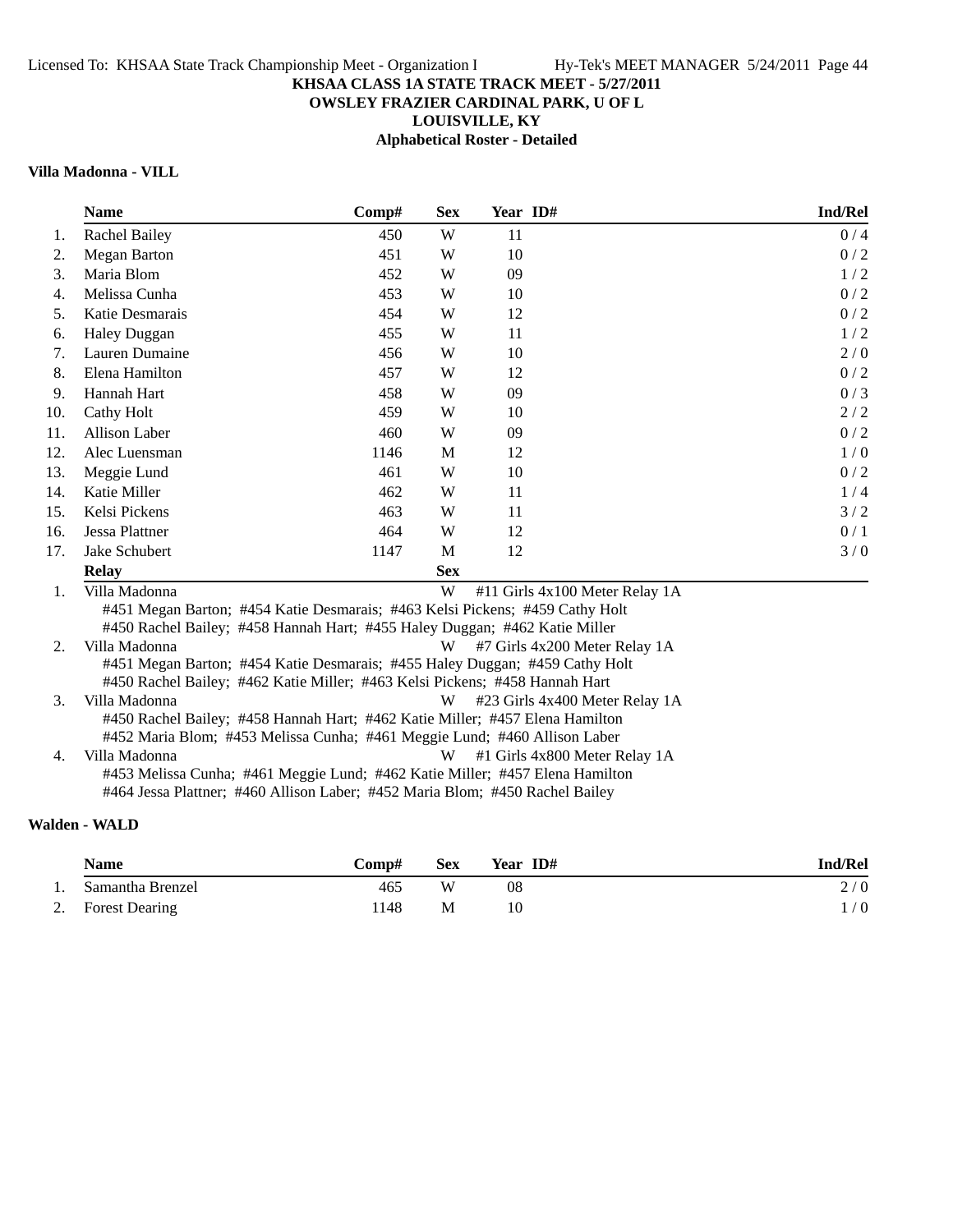# **OWSLEY FRAZIER CARDINAL PARK, U OF L**

**LOUISVILLE, KY**

**Alphabetical Roster - Detailed**

# **Walton Verona - WV**

| <b>Name</b>                                                                                                                                                 | Comp# | <b>Sex</b> | Year ID#                                                                              | Ind/Rel |
|-------------------------------------------------------------------------------------------------------------------------------------------------------------|-------|------------|---------------------------------------------------------------------------------------|---------|
| Evan Brock                                                                                                                                                  | 1149  | M          | 12                                                                                    | 0/2     |
| Brandon Brockman                                                                                                                                            | 1150  | M          | 12                                                                                    | 3/3     |
| Hannah Case                                                                                                                                                 | 466   | W          | 09                                                                                    | 0/3     |
| Taylor Cornelison                                                                                                                                           | 467   | W          | 11                                                                                    | 0/2     |
| Clay Cuzick                                                                                                                                                 | 1151  | M          | 12                                                                                    | 1/3     |
| Kelli Dixon                                                                                                                                                 | 468   | W          | 12                                                                                    | 0/4     |
| Jon Jones                                                                                                                                                   | 1152  | M          | 09                                                                                    | 0/3     |
| Jacob Kahmann                                                                                                                                               | 1153  | M          | 12                                                                                    | 2/2     |
| Chase Knibbe                                                                                                                                                | 1154  | M          | 11                                                                                    | 0/1     |
| Zach MacAdams                                                                                                                                               | 1155  | M          | 11                                                                                    | 2/3     |
| <b>Alexis Mains</b>                                                                                                                                         | 469   | W          | 11                                                                                    | 1/3     |
| Shelby Mullikin                                                                                                                                             | 470   | W          | 09                                                                                    | 1/4     |
| <b>Madison Peace</b>                                                                                                                                        | 471   | W          | 10                                                                                    | 1/4     |
| <b>Trevin Peterson</b>                                                                                                                                      | 1156  | M          | 12                                                                                    | 2/2     |
| <b>Rachel Rouse</b>                                                                                                                                         | 472   | W          | 10                                                                                    | 0/2     |
| Colin Schell                                                                                                                                                | 1157  | M          | 10                                                                                    | 0/1     |
| Kallen Schmidt                                                                                                                                              | 1158  | M          | 09                                                                                    | 0/1     |
| Kerri Schmidt                                                                                                                                               | 473   | W          | 12                                                                                    | 0/2     |
| Kiersten Schmidt                                                                                                                                            | 474   | W          | 12                                                                                    | 2/4     |
| Sam Schmitt                                                                                                                                                 | 1159  | M          | 12                                                                                    | 3/3     |
| <b>Andrew Smith</b>                                                                                                                                         | 1160  | M          | 09                                                                                    | 0/1     |
| Nick Tanembaum                                                                                                                                              | 1161  | M          | 09                                                                                    | 0/1     |
| Seth Turner                                                                                                                                                 | 1162  | M          | 11                                                                                    | 0/2     |
| Joe Warren                                                                                                                                                  | 1163  | M          | 12                                                                                    | 0/4     |
| Demi Welte                                                                                                                                                  | 475   | W          | 12                                                                                    | 0/4     |
| Heidi Zwick                                                                                                                                                 | 476   | W          | 10                                                                                    | 1/0     |
| <b>Relay</b>                                                                                                                                                |       | <b>Sex</b> |                                                                                       |         |
| <b>Walton Verona</b>                                                                                                                                        |       | W          | #11 Girls 4x100 Meter Relay 1A                                                        |         |
| #469 Alexis Mains; #470 Shelby Mullikin; #467 Taylor Cornelison; #475 Demi Welte                                                                            |       |            |                                                                                       |         |
| #466 Hannah Case; #468 Kelli Dixon; #471 Madison Peace; #474 Kiersten Schmidt                                                                               |       |            |                                                                                       |         |
| Walton Verona                                                                                                                                               |       | W          | #7 Girls 4x200 Meter Relay 1A                                                         |         |
| #469 Alexis Mains; #470 Shelby Mullikin; #471 Madison Peace; #475 Demi Welte                                                                                |       |            |                                                                                       |         |
| #468 Kelli Dixon; #467 Taylor Cornelison; #466 Hannah Case; #474 Kiersten Schmidt                                                                           |       |            |                                                                                       |         |
| Walton Verona                                                                                                                                               |       | W          | #23 Girls 4x400 Meter Relay 1A                                                        |         |
| #471 Madison Peace; #468 Kelli Dixon; #470 Shelby Mullikin; #475 Demi Welte                                                                                 |       |            |                                                                                       |         |
| #474 Kiersten Schmidt; #473 Kerri Schmidt; #472 Rachel Rouse; #469 Alexis Mains                                                                             |       |            |                                                                                       |         |
| Walton Verona                                                                                                                                               |       | W          | #1 Girls 4x800 Meter Relay 1A                                                         |         |
| #471 Madison Peace; #472 Rachel Rouse; #474 Kiersten Schmidt; #473 Kerri Schmidt                                                                            |       |            |                                                                                       |         |
| #470 Shelby Mullikin; #468 Kelli Dixon; #466 Hannah Case; #475 Demi Welte                                                                                   |       |            |                                                                                       |         |
| Walton Verona                                                                                                                                               |       | M          | #12 Boys 4x100 Meter Relay 1A                                                         |         |
| #1155 Zach MacAdams; #1151 Clay Cuzick; #1152 Jon Jones; #1149 Evan Brock<br>#1150 Brandon Brockman; #1159 Sam Schmitt; #1163 Joe Warren; #1162 Seth Turner |       |            |                                                                                       |         |
| Walton Verona                                                                                                                                               |       | M          | #8 Boys 4x200 Meter Relay 1A                                                          |         |
| #1163 Joe Warren; #1151 Clay Cuzick; #1152 Jon Jones; #1149 Evan Brock                                                                                      |       |            |                                                                                       |         |
|                                                                                                                                                             |       |            | #1150 Brandon Brockman; #1155 Zach MacAdams; #1159 Sam Schmitt; #1162 Seth Turner     |         |
| Walton Verona                                                                                                                                               |       | M          | #24 Boys 4x400 Meter Relay 1A                                                         |         |
|                                                                                                                                                             |       |            | #1155 Zach MacAdams; #1156 Trevin Peterson; #1159 Sam Schmitt; #1150 Brandon Brockman |         |
| #1152 Jon Jones; #1153 Jacob Kahmann; #1163 Joe Warren; #1151 Clay Cuzick                                                                                   |       |            |                                                                                       |         |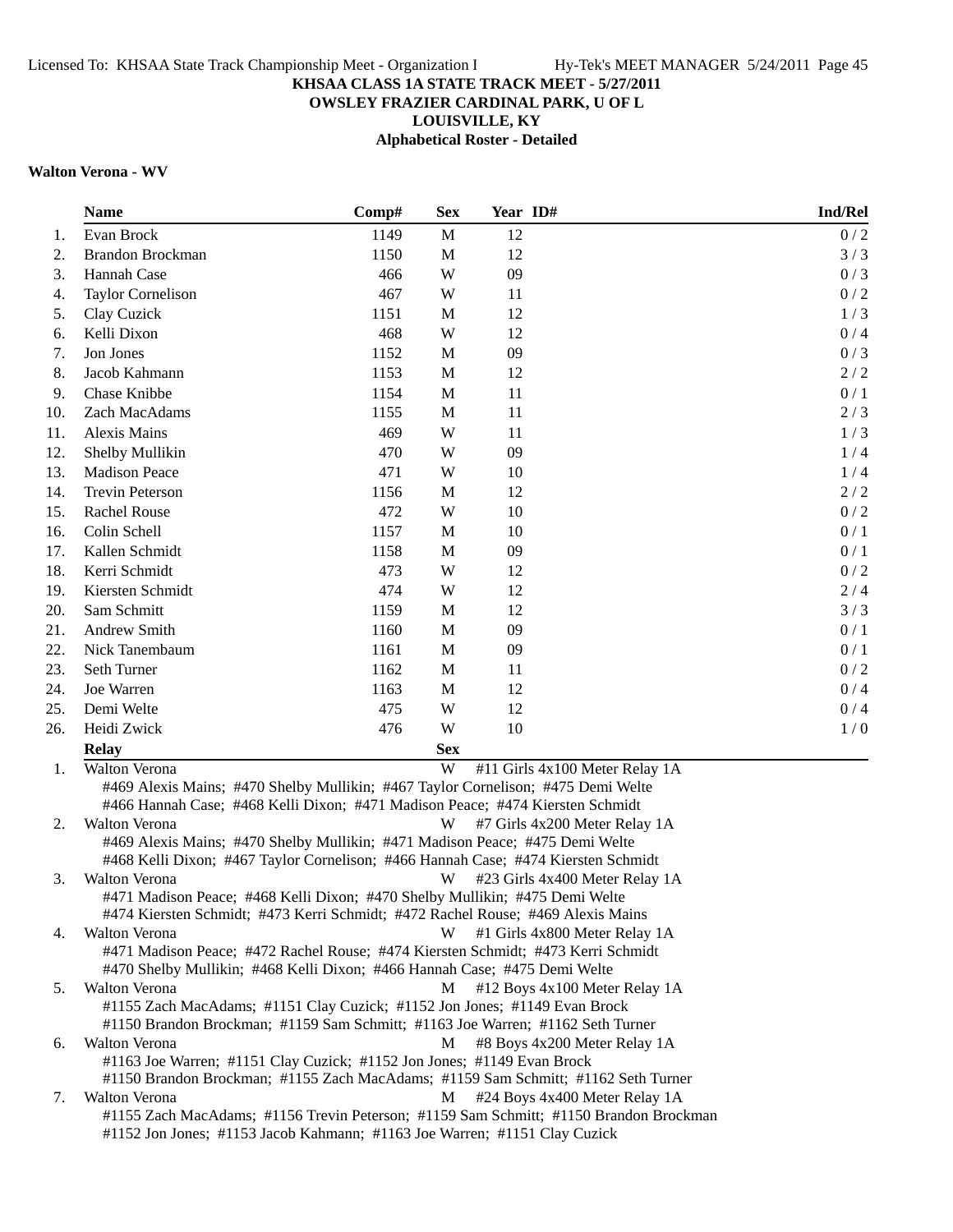# **Walton Verona - WV**

| <b>Relay</b>  | <b>Sex</b>                                                                                                              |  |
|---------------|-------------------------------------------------------------------------------------------------------------------------|--|
| Walton Verona | $M$ #2 Boys 4x800 Meter Relay 1A<br>#1153 Jacob Kahmann; #1161 Nick Tanembaum; #1158 Kallen Schmidt; #1157 Colin Schell |  |
|               | #1156 Trevin Peterson; #1154 Chase Knibbe; #1160 Andrew Smith; #1163 Joe Warren                                         |  |

# **Whitefield Academy - WHAC**

|     | Name          | <b>€omp</b> ∴ | Sex | Year ID# | Ind/Rel       |
|-----|---------------|---------------|-----|----------|---------------|
| -1. | Andy Klaassen | .164          | M   | TŪ       | $\theta$<br>∼ |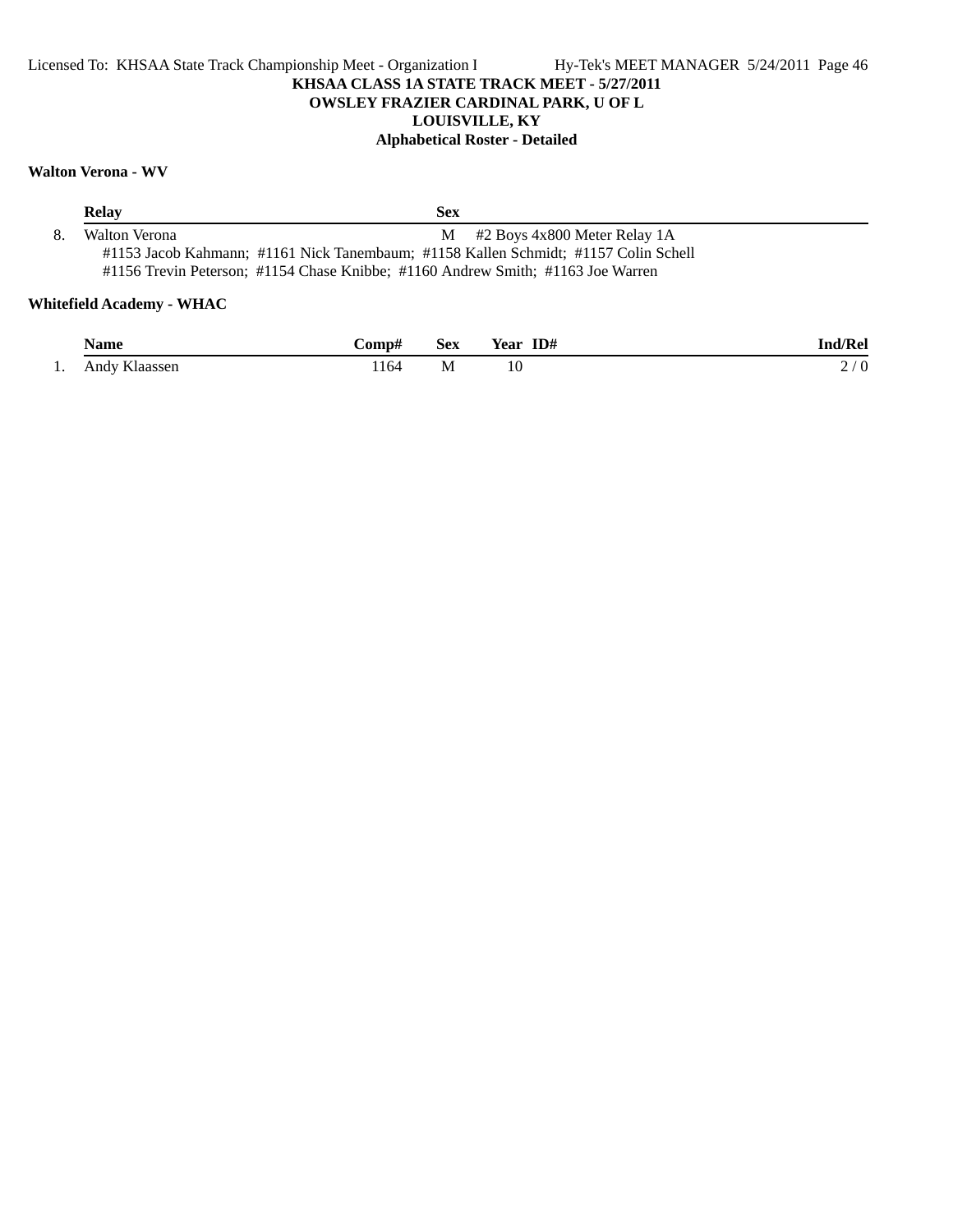# **OWSLEY FRAZIER CARDINAL PARK, U OF L**

**LOUISVILLE, KY**

**Alphabetical Roster - Detailed**

# **Williamsburg - WBUR**

|     | <b>Name</b>                                                                                                                                                                                                                                                                                        | Comp# | <b>Sex</b>  | Year ID# | Ind/Rel                        |  |
|-----|----------------------------------------------------------------------------------------------------------------------------------------------------------------------------------------------------------------------------------------------------------------------------------------------------|-------|-------------|----------|--------------------------------|--|
| 1.  | Audrey Ash                                                                                                                                                                                                                                                                                         | 477   | W           | 10       | 1/1                            |  |
| 2.  | Jeffrey Bird                                                                                                                                                                                                                                                                                       | 1165  | $\mathbf M$ | 11       | 0/2                            |  |
| 3.  | Kacie Brown                                                                                                                                                                                                                                                                                        | 478   | W           | 09       | 1/2                            |  |
| 4.  | Natalie Croley                                                                                                                                                                                                                                                                                     | 479   | W           | 09       | 1/3                            |  |
| 5.  | <b>Bradley Faulkner</b>                                                                                                                                                                                                                                                                            | 1166  | M           | 12       | 1/2                            |  |
| 6.  | Garrett Faulkner                                                                                                                                                                                                                                                                                   | 1167  | $\mathbf M$ | 08       | 0/2                            |  |
| 7.  | Paige Harr                                                                                                                                                                                                                                                                                         | 480   | W           | 11       | 2/0                            |  |
| 8.  | <b>Haley Harris</b>                                                                                                                                                                                                                                                                                | 481   | W           | 08       | 0/2                            |  |
| 9.  | <b>Bailee Jarboe</b>                                                                                                                                                                                                                                                                               | 482   | W           | 10       | 1/1                            |  |
| 10. | Kailee Jarboe                                                                                                                                                                                                                                                                                      | 483   | W           | 10       | 0/1                            |  |
| 11. | Katie Jones                                                                                                                                                                                                                                                                                        | 484   | W           | 09       | 0/1                            |  |
| 12. | Shelby Jones                                                                                                                                                                                                                                                                                       | 485   | W           | 12       | 0/2                            |  |
| 13. | Chelsea Lawson                                                                                                                                                                                                                                                                                     | 486   | W           | 08       | 0/1                            |  |
| 14. | Chase Lowrie                                                                                                                                                                                                                                                                                       | 1168  | M           | 08       | 1/2                            |  |
| 15. | Christopher Lowrie                                                                                                                                                                                                                                                                                 | 1169  | $\mathbf M$ | 12       | 3/1                            |  |
| 16. | <b>Brent Martin</b>                                                                                                                                                                                                                                                                                | 1170  | $\mathbf M$ | 12       | 0/3                            |  |
| 17. | Derek Mills                                                                                                                                                                                                                                                                                        | 1171  | $\mathbf M$ | 09       | 1/3                            |  |
| 18. | Chris O'Dell                                                                                                                                                                                                                                                                                       | 1172  | $\mathbf M$ | 11       | 1/3                            |  |
| 19. | Gabby Patrick                                                                                                                                                                                                                                                                                      | 487   | W           | 09       | 0/2                            |  |
| 20. | Alex Patterson                                                                                                                                                                                                                                                                                     | 1173  | $\mathbf M$ | 07       | 0/2                            |  |
| 21. | JP Payne                                                                                                                                                                                                                                                                                           | 1174  | $\mathbf M$ | 12       | 1/2                            |  |
| 22. | Sarah Perkins                                                                                                                                                                                                                                                                                      | 488   | W           | 10       | 1/2                            |  |
| 23. | Eric Poore                                                                                                                                                                                                                                                                                         | 1175  | M           | 08       | 0/4                            |  |
| 24. | <b>Justin Rains</b>                                                                                                                                                                                                                                                                                | 1176  | $\mathbf M$ | 11       | 0/1                            |  |
| 25. | Rachael Rains                                                                                                                                                                                                                                                                                      | 489   | W           | 09       | 0/2                            |  |
| 26. | Jheren Riley                                                                                                                                                                                                                                                                                       | 1177  | $\mathbf M$ | 11       | 1/2                            |  |
| 27. | Christa Smith                                                                                                                                                                                                                                                                                      | 490   | W           | 09       | 0/1                            |  |
| 28. | <b>Travis Smith</b>                                                                                                                                                                                                                                                                                | 1178  | $\mathbf M$ | 12       | 0/1                            |  |
| 29. | Cameron Smoak                                                                                                                                                                                                                                                                                      | 1179  | M           | 11       | 1/2                            |  |
| 30. | Katie Stanley                                                                                                                                                                                                                                                                                      | 491   | W           | 08       | 0/1                            |  |
| 31. | Whitley West                                                                                                                                                                                                                                                                                       | 492   | W           | 11       | 0/2                            |  |
|     | <b>Relay</b>                                                                                                                                                                                                                                                                                       |       | <b>Sex</b>  |          |                                |  |
| 1.  | Williamsburg                                                                                                                                                                                                                                                                                       |       | W           |          | #7 Girls 4x200 Meter Relay 1A  |  |
|     | #488 Sarah Perkins; #478 Kacie Brown; #487 Gabby Patrick; #481 Haley Harris<br>#479 Natalie Croley; #482 Bailee Jarboe; #483 Kailee Jarboe; #486 Chelsea Lawson                                                                                                                                    |       |             |          |                                |  |
| 2.  | Williamsburg                                                                                                                                                                                                                                                                                       |       | W           |          | #23 Girls 4x400 Meter Relay 1A |  |
|     | #481 Haley Harris; #488 Sarah Perkins; #492 Whitley West; #478 Kacie Brown                                                                                                                                                                                                                         |       |             |          |                                |  |
| 3.  | #479 Natalie Croley; #487 Gabby Patrick; #489 Rachael Rains; #485 Shelby Jones<br>Williamsburg<br>W<br>#1 Girls 4x800 Meter Relay 1A<br>#485 Shelby Jones; #484 Katie Jones; #489 Rachael Rains; #491 Katie Stanley<br>#492 Whitley West; #477 Audrey Ash; #479 Natalie Croley; #490 Christa Smith |       |             |          |                                |  |
| 4.  | Williamsburg<br>#1165 Jeffrey Bird; #1168 Chase Lowrie; #1170 Brent Martin; #1177 Jheren Riley<br>#1173 Alex Patterson; #1178 Travis Smith; #1171 Derek Mills; #1175 Eric Poore                                                                                                                    |       | M           |          | #12 Boys 4x100 Meter Relay 1A  |  |
| 5.  | Williamsburg                                                                                                                                                                                                                                                                                       |       | M           |          | #8 Boys 4x200 Meter Relay 1A   |  |
|     | #1169 Christopher Lowrie; #1179 Cameron Smoak; #1174 JP Payne; #1165 Jeffrey Bird<br>#1172 Chris O'Dell; #1175 Eric Poore; #1168 Chase Lowrie; #1170 Brent Martin                                                                                                                                  |       |             |          |                                |  |